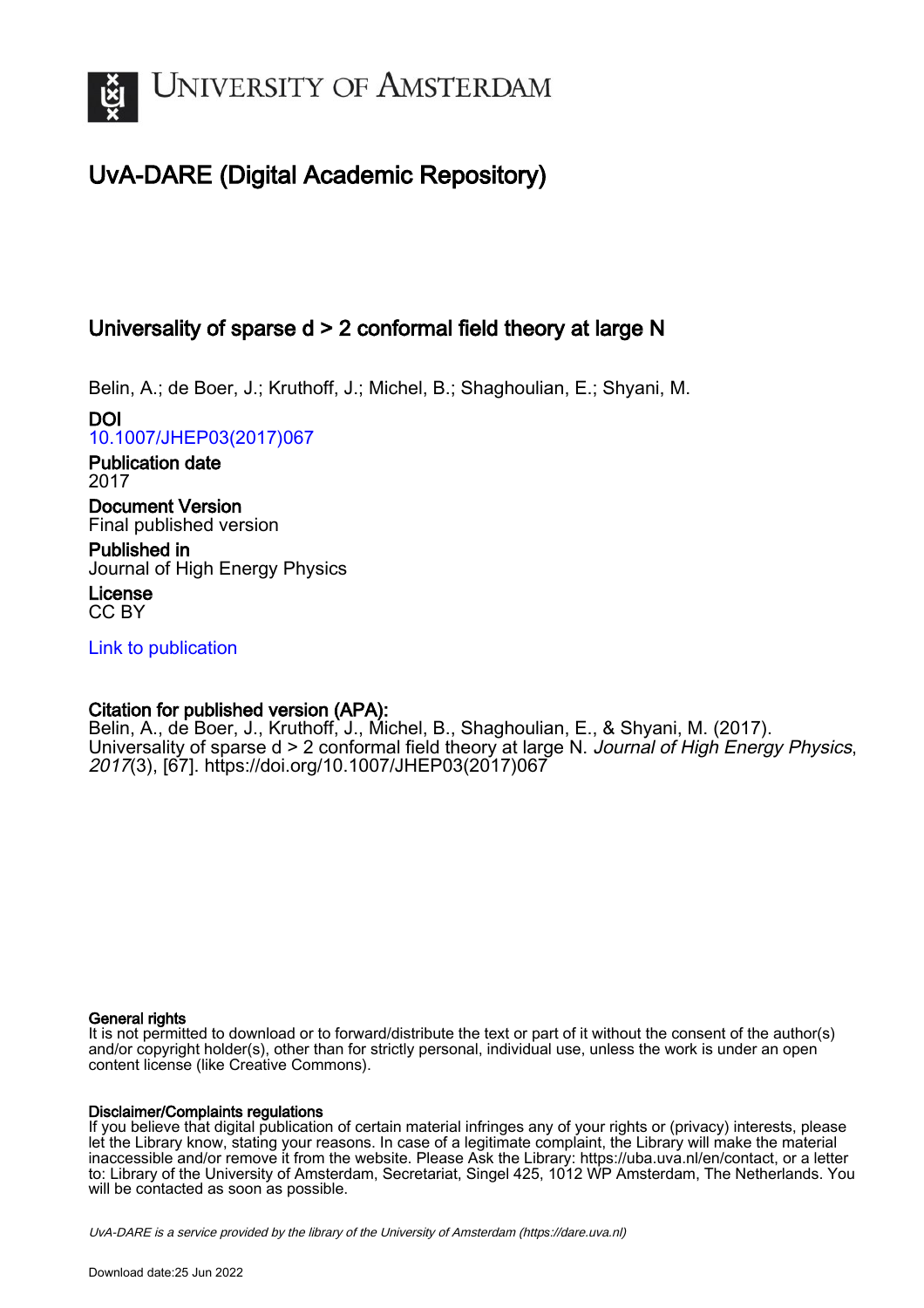PUBLISHED FOR SISSA BY 2 SPRINGER

Received: January 11, 2017 Accepted: February 16, 2017 PUBLISHED: March 13, 2017

# Universality of sparse  $d > 2$  conformal field theory at large N

# Alexandre Belin.<sup>*a*</sup> Jan de Boer.<sup>*a*</sup> Jorrit Kruthoff.<sup>*a*</sup> Ben Michel.<sup>b</sup> Edgar Shaghoulian<sup>b</sup> and Milind Shyani $^b$

 $b$ Department of Physics, University of California, Santa Barbara, CA, 93106 U.S.A. E-mail: [alexandrebelin1986@gmail.com](mailto:alexandrebelin1986@gmail.com), [J.deBoer@uva.nl](mailto:J.deBoer@uva.nl), [j.kruthoff@uva.nl](mailto:j.kruthoff@uva.nl), [michel@physics.ucsb.edu](mailto:michel@physics.ucsb.edu), [eshaghoulian@gmail.com](mailto:eshaghoulian@gmail.com), [milind@physics.ucsb.edu](mailto:milind@physics.ucsb.edu)

ABSTRACT: We derive necessary and sufficient conditions for large  $N$  conformal field theories to have a universal free energy and an extended range of validity of the higherdimensional Cardy formula. These constraints are much tighter than in two dimensions and must be satisfied by any conformal field theory dual to Einstein gravity. We construct and analyze symmetric product orbifold theories on  $\mathbb{T}^d$  and show that they only realize the necessary phase structure and extended range of validity if the seed theory is assumed to have a universal vacuum energy.

Keywords: AdS-CFT Correspondence, Black Holes, Conformal Field Theory, Gaugegravity correspondence

ArXiv ePrint: [1610.06186](https://arxiv.org/abs/1610.06186)



<sup>&</sup>lt;sup>a</sup> Institute for Theoretical Physics Amsterdam and Delta Institute for Theoretical Physics, University of Amsterdam, Science Park 904, Amsterdam, 1098 XH The Netherlands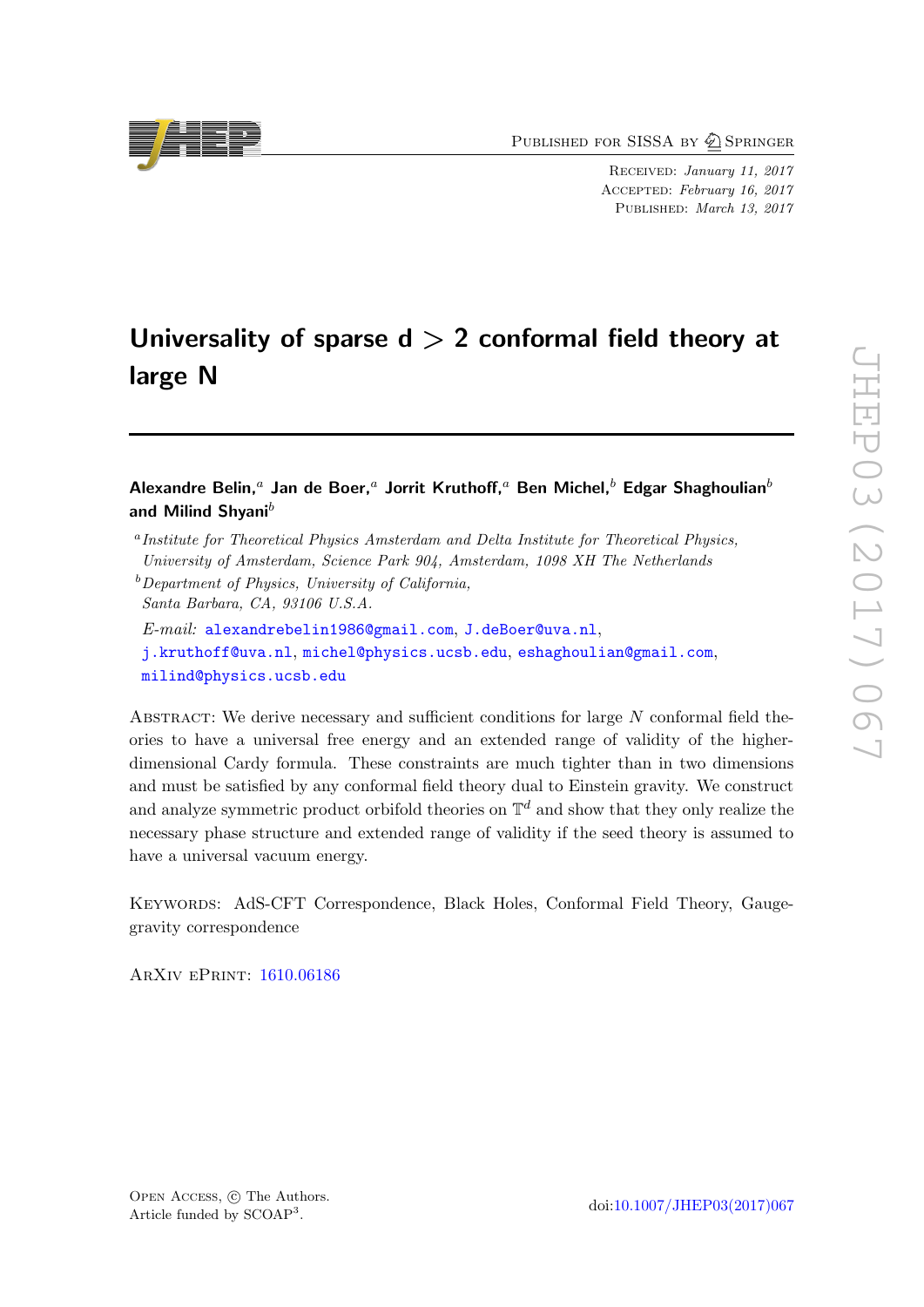# Contents

| 1        | Introduction                                                                        | $\overline{\mathbf{2}}$ |
|----------|-------------------------------------------------------------------------------------|-------------------------|
| $\bf{2}$ | Generalities of $CFTd$                                                              | $\overline{\mathbf{4}}$ |
|          | Review of higher-dimensional Cardy formulas<br>2.1                                  | $\overline{5}$          |
|          | Review of vacuum energies in CFT<br>2.2                                             | $\overline{7}$          |
|          | Normalization of vacuum energy<br>2.2.1                                             | $\overline{7}$          |
|          | Subextensive corrections to the vacuum energy<br>2.2.2                              | 7                       |
|          | 3 Phase structure of toroidally compactified AdS gravity                            | 9                       |
|          | 3.1<br>Thermal phase structure                                                      | 10                      |
|          | 3.2<br>Quantum phase structure                                                      | 10                      |
| 4        | Necessary and sufficient conditions for universality                                | 10                      |
|          | 4.1<br>Modular constraints on vacuum energy                                         | 11                      |
|          | 4.2<br>Necessary and sufficient conditions                                          | 12                      |
|          | Sparseness constraints without assuming $\tilde{f}(\mathbf{y}) = 0$<br>4.3          | 13                      |
|          | Sparseness constraints assuming $\tilde{f}(\mathbf{y}) = 0$<br>4.4                  | 15                      |
| $\bf{5}$ | Symmetric product orbifolds in $d > 2$                                              | 17                      |
|          | A review of permutation orbifolds in two dimensions<br>5.1                          | 17                      |
|          | Symmetric product orbifolds in higher dimensions<br>5.2                             | 18                      |
|          | 5.3<br>Spectrum of the theory                                                       | 19                      |
|          | The untwisted sector states<br>5.3.1                                                | 19                      |
|          | 5.3.2<br>The twisted sector states                                                  | 21                      |
|          | Vacuum energy of the orbifold theory<br>5.4                                         | 24                      |
|          | Universality for $\tilde{f}(\mathbf{y}) = 0$ and free energy at large N<br>5.5      | 26                      |
| 6        | <b>Discussion</b>                                                                   | 30                      |
|          | 6.1<br>Modular invariance                                                           | 30                      |
|          | 6.2<br>State-operator correspondence                                                | 31                      |
|          | Defining the orbifold theory<br>6.3                                                 | 32                      |
|          | 6.4 Orbifold theories on other manifolds                                            | 33                      |
|          | Outlook<br>6.5                                                                      | 33                      |
|          | A Alternate proof without assuming $\hat{f}(y) = 0$                                 | 33                      |
|          | B Microcanonical density of states                                                  | 35                      |
|          | B.1 $d = 2$                                                                         | 35                      |
|          | B.2 $d > 2$                                                                         | 36                      |
|          | B.3 Cardy extension with angular momentum on $\mathbb{T}^2 \times \mathbb{R}^{d-2}$ | 37                      |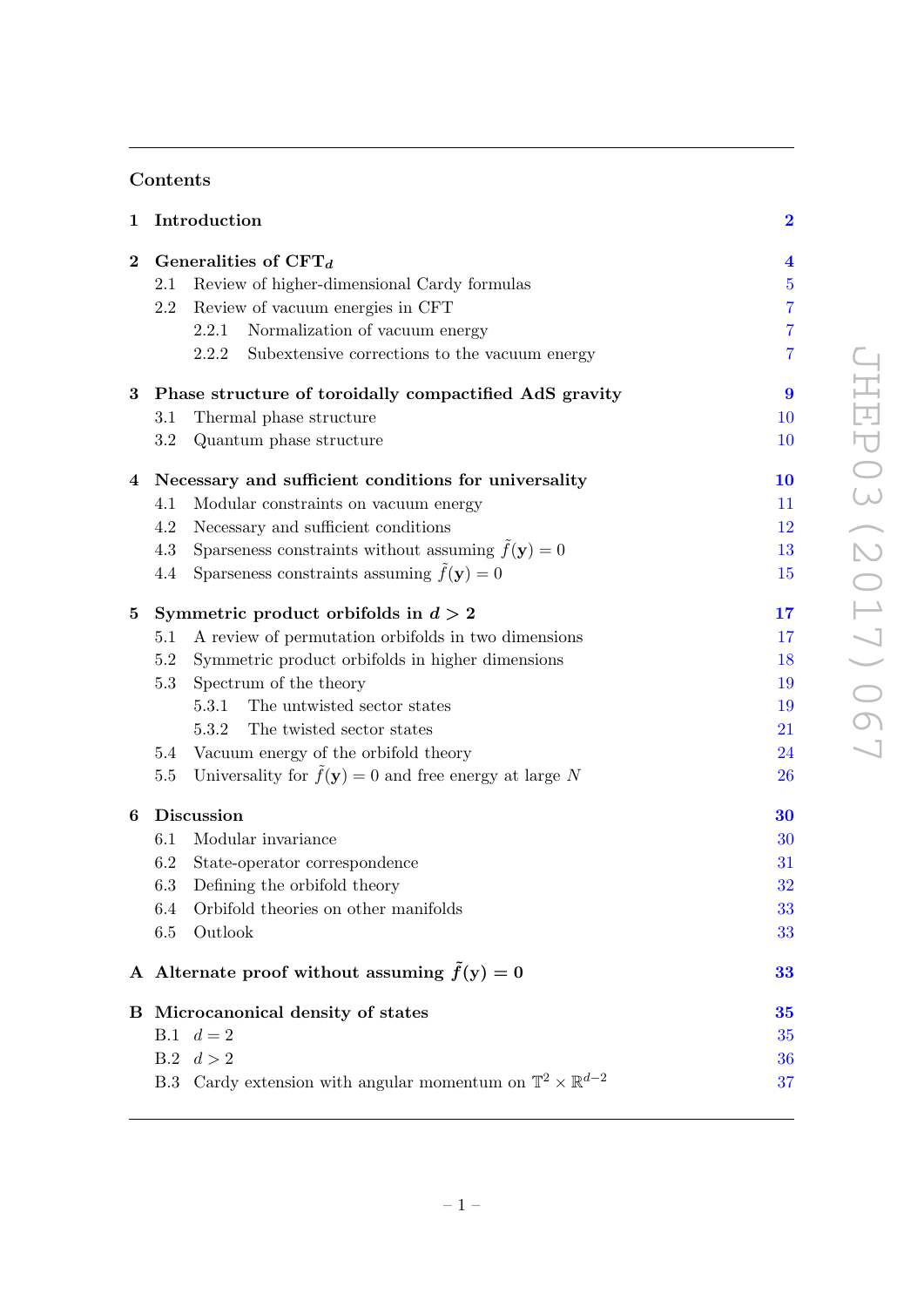#### <span id="page-3-0"></span>1 Introduction

The strongest form of the AdS/CFT correspondence states that every conformal field theory  $(CFT<sub>d</sub>)$  is dual to a theory of quantum gravity living in a higher-dimensional anti-de Sitter space  $(AdS_{d+1})$ . For a generic CFT, the dual theory of quantum gravity at low energies will look nothing like semi-classical Einstein gravity. One of the most interesting questions in the context of holography is then to understand which CFTs — when interpreted as theories of quantum gravity in AdS — have a semi-classical Einstein gravity limit.

The most straightforward constraint emerging from the AdS/CFT dictionary for a semi-classical bulk is that the CFT should have a large number of degrees of freedom, usually parameterized by  $N$ . Large  $N$  in the field theory implies a semi-classical bulk since its inverse scales as a positive power of the Planck length in AdS units:  $N^{-1}$  ~  $(\ell_{\rm P}/\ell_{\rm AdS})^{\#}$  for  $\# > 0$ . This is the bulk expansion parameter controlling AdS-scale quantum gravitational effects.<sup>[1](#page-3-1)</sup>

Besides large N, a semi-classical theory of gravity in anti-de Sitter space has many universal features that must be encoded in any putative dual CFT. To explore the emergence of gravity from field-theoretic degrees of freedom, it is natural to try to reproduce these universal features by implementing some additional assumptions on a generic large-N CFT. There has been tremendous progress in this direction for the case of three-dimensional gravity  $[1-14]$  $[1-14]$ , throughout which large central charge and a sparse low-energy spectrum play a prominent role. These powerful methods for the most part rely on the fact that all stress tensor interactions in the CFT are captured by the Virasoro block of the identity, which is assumed to dominate. The success of this particular approach is related to the topological nature of gravity in three dimensions, which precludes obvious generalizations to higher dimensions. Nevertheless, it is a compelling problem to reproduce features of higher-dimensional AdS gravity purely from the CFT. A small sample of work in this direction includes [\[15–](#page-42-1)[26\]](#page-42-2).

In this paper, we will focus on a technical tool that has received little exposure in higher dimensions: modular invariance. For 2d CFTs, modular invariance can be used to precisely determine how sparse the spectrum should be to reproduce the thermal phase structure of 3d gravity [\[10\]](#page-42-3) (see [\[27\]](#page-43-0) for a similar consideration in supersymmetric theories). For theories obeying this sparseness constraint, the Cardy formula  $[28]$  — which is usually only valid asymptotically as  $\Delta/c \rightarrow \infty$  — has an extended regime of validity down to energies  $\Delta \sim c$ . This precisely matches the bulk phase structure since the black holes begin dominating the ensemble at  $\Delta \sim c$ .

The relevance of modular invariance in higher-dimensional holographic CFTs has been much less explored. In [\[29,](#page-43-2) [30\]](#page-43-3), it was shown that modular invariance of the torus partition function implies the existence of an asymptotic formula that correctly reproduces

<span id="page-3-1"></span><sup>&</sup>lt;sup>1</sup>To have a theory that looks like Einstein gravity at low energies, we also need an expansion parameter that can suppress higher-spin fields. The 't Hooft coupling in gauge theory usually plays the role of this expansion parameter. Interestingly, like in the D1–D5 duality, certain features of Einstein gravity can be reproduced without explicitly invoking this assumption. We will not explicitly implement any constraints on our field theories with the purpose of decoupling higher-spin fields.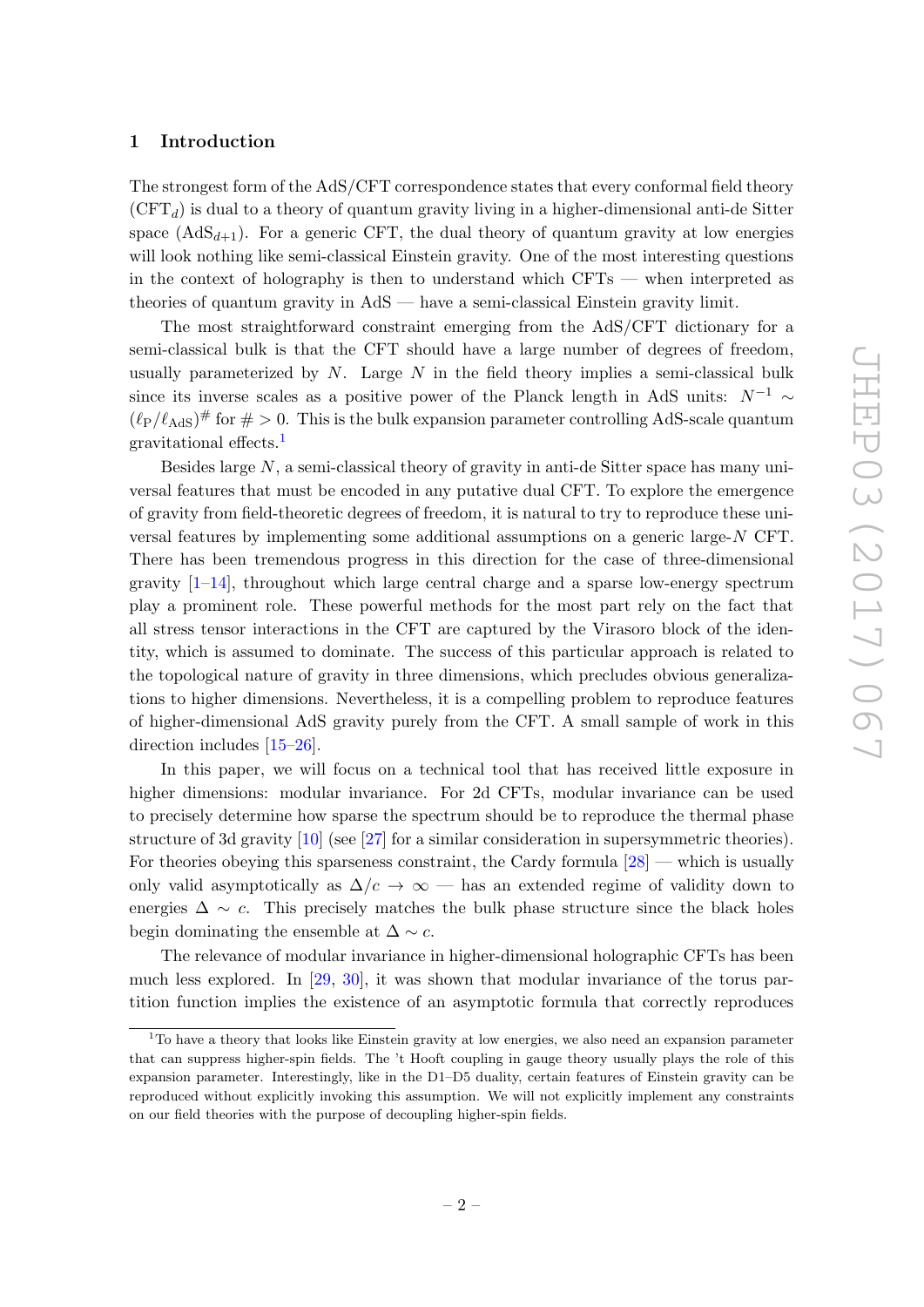the Bekenstein-Hawking entropy of the dual black brane. This formula is the higherdimensional generalization of the Cardy formula and only holds in the limit of large energy for generic CFTs. Holographic CFTs, on the other hand, must have an extended range of validity of this formula as implied by the bulk phase structure. The goal of this paper is to further exploit modular invariance and place constraints on CFTs such that they have this extended range of validity. We also want to match the precise phase structure of gravity, which is much richer than in two dimensions and exhibits both quantum and thermal phase transitions. One of the key challenges that we will face is that the functional form of the vacuum energy in higher dimensions is not uniquely fixed by conformal invariance, although we will discover several nontrivial constraints due to modular invariance.

We can summarize our results as follows. A general CFT on  $\mathbb{T}^d$  will have an extended Cardy formula and a universal phase structure if and only if the partition function is dominated by the vacuum contribution when quantizing along any cycle but the shortest one. Proving this will require using the modular constraints on the vacuum energy alluded to above. From here, we will consider large-N theories and exhibit distinct sets of necessary and sufficient sparseness conditions on the spectrum to achieve this vacuum domination.

In analyzing calculable theories that satisfy these necessary and sufficient conditions, and which therefore have a universal free energy, we are led to the construction of symmetric orbifold theories in higher dimensions. Symmetric orbifolds have been analyzed in great depth in two dimensions [\[31](#page-43-4)[–37\]](#page-43-5), and play an explicit role in the D1–D5 duality [\[38–](#page-43-6)[40\]](#page-43-7). Still, they have not explicitly appeared in holographic dualities in higher dimensions nor, to the best of our knowledge, have they been constructed. For their construction, we use a similar procedure as in two dimensions to build a modular invariant partition function. This includes both untwisted and twisted sectors. For large-N symmetric product orbifolds, the density of states of the untwisted sector is shown to be slightly sub-Hagedorn, whereas for the twisted sector it is precisely Hagedorn. Saturation of the necessary and sufficient conditions for universality is then guaranteed by assuming that the subextensive parts of the vacuum energy vanish. This assumption constrains the choice of seed theory we can pick. This is somewhat of a loss of generality compared to two dimensions but can be expected by the increasing richness of CFTs in higher dimensions. Provided we pick the seed accordingly, the symmetric orbifolds reproduce the phase structure of higher-dimensional AdS gravity: they have an extended regime of validity of the Cardy formula and a Hagedorn transition at precisely the same temperature as the Hawking-Page transition in the bulk.

The paper is organized as follows. We start in section [2](#page-5-0) with a general discussion of CFTs on d-dimensional tori and modular invariance. In section [3](#page-10-0) we summarize the phase structure of toroidally compactified gravity in anti-de Sitter spacetime. These two sections set the stage for the meat of the paper. Section [4](#page-11-2) is dedicated to a detailed discussion of the necessary and sufficient conditions that are required to have a universal free energy. The implementation of these conditions is then explored in section [5.](#page-18-0) We discuss the construction of orbifold theories on d-dimensional tori and show that symmetric product orbifolds have a universal free energy. We conclude with a discussion and outlook in section  $6.$  The appendices contain additional material, including extensions to the case with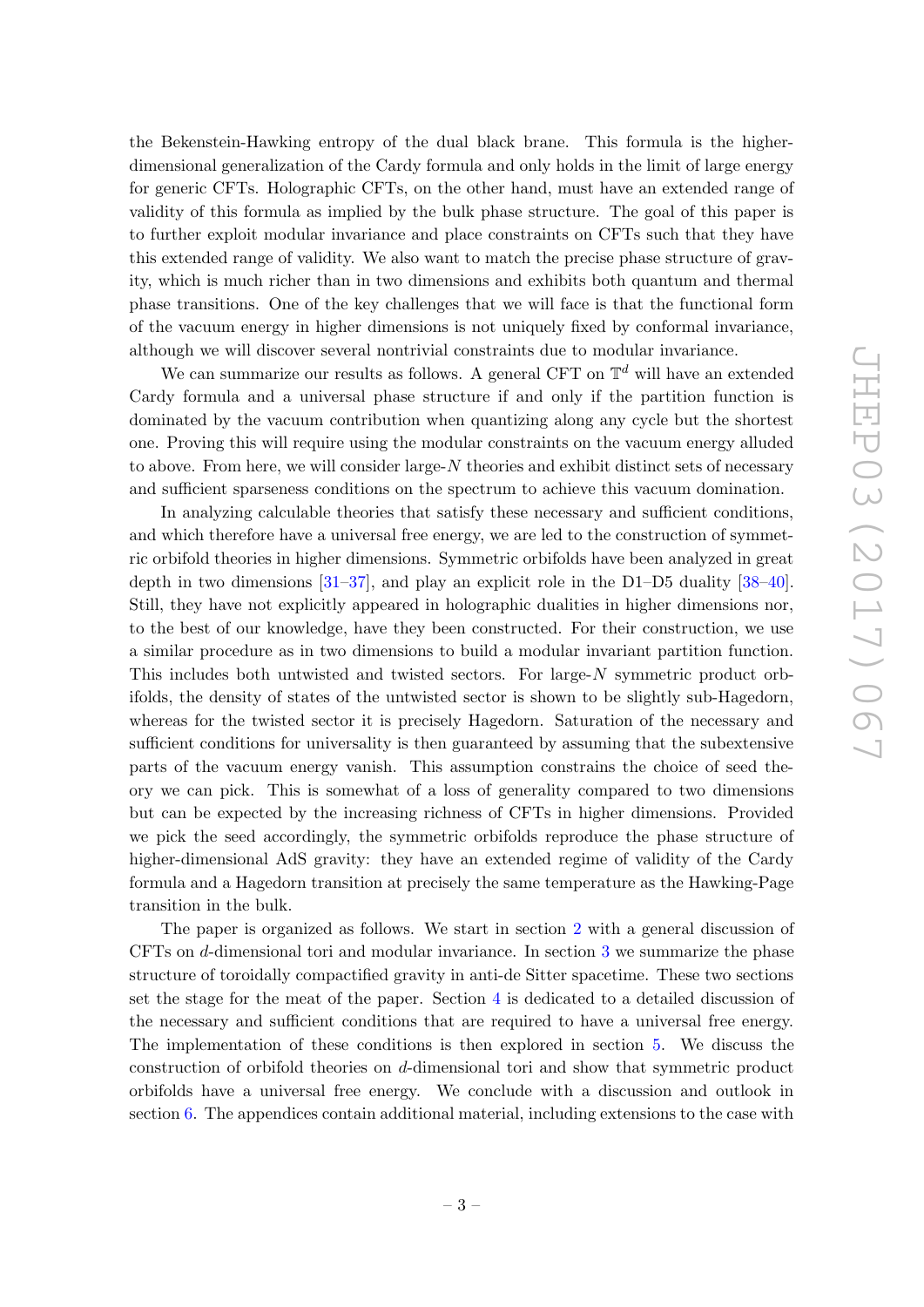angular momentum and calculations translating the results from the canonical partition function to the microcanonical density of states.

# <span id="page-5-0"></span>2 Generalities of  $CFT<sub>d</sub>$

We now introduce some of the basic technology of modular invariance that we will use to derive our general CFT results. For more details see [\[29,](#page-43-2) [30\]](#page-43-3). In this paper we will study conformal field theories defined on a Euclidean d-torus  $\mathbb{T}^d$ . We fix the metric on this torus to be

$$
ds^{2} = dx_{0}^{2} + dx_{1}^{2} + \dots + dx_{d-1}^{2}
$$
\n(2.1)

with identifications

$$
(x_0, x_1, \dots, x_{d-1}) \sim (x_0, x_1, \dots, x_{d-1}) + \sum_{i=0}^{d-1} n_i U_i.
$$
 (2.2)

where  $U_i$  are vectors defining the torus  $\mathbb{T}^d$  and the  $n_i$  are integers. These vectors can be conveniently organized in a matrix as

<span id="page-5-1"></span>
$$
U = (U_0 \cdots U_{d-1})^T = \begin{pmatrix} L_0 & \theta_{01} & \cdots & \theta_{0,(d-2)} & \theta_{0,(d-1)} \\ 0 & L_1 & \cdots & \theta_{1,(d-2)} & \theta_{1,(d-1)} \\ \vdots & \vdots & \ddots & \vdots & \vdots \\ 0 & 0 & \cdots & L_{d-2} & \theta_{(d-2),(d-1)} \\ 0 & 0 & \cdots & 0 & L_{d-1} \end{pmatrix}
$$
(2.3)

and define a d-dimensional lattice of identifications. This matrix contains the lengths of the cycles along its diagonal and the  $\theta_{ij}$  capture all possible twists of the torus  $\mathbb{T}^d$ . Modular invariance of the torus partition function for conformal field theories is a powerful constraint on the theory. The invariance can be stated as the action of large conformal transformations on the lattice spanned by the set  $\{U_i\}$ . These large conformal transformations form the group  $SL(d, \mathbb{Z})$  and act on the matrix U in [\(2.3\)](#page-5-1) by left multiplication.  $SL(d, \mathbb{Z})$  is generated by two elements [\[41\]](#page-43-8)

<span id="page-5-2"></span>
$$
S = \begin{pmatrix} 0 & 1 & 0 & \dots & 0 & 0 \\ 0 & 0 & 1 & \dots & 0 & 0 \\ \vdots & \vdots & \vdots & \ddots & \vdots & \vdots \\ 0 & 0 & 0 & \dots & 0 & 1 \\ (-1)^{d+1} & 0 & 0 & \dots & 0 & 0 \end{pmatrix}, \qquad T = \begin{pmatrix} 1 & 1 & 0 & \dots & 0 & 0 \\ 0 & 1 & 0 & \dots & 0 & 0 \\ \vdots & \vdots & \vdots & \ddots & \vdots & \vdots \\ 0 & 0 & 0 & \dots & 1 & 0 \\ 0 & 0 & 0 & \dots & 0 & 1 \end{pmatrix}.
$$
 (2.4)

They can be shown to generate any pairwise swap and a twist along any direction. For even d, we quotient by the center of the group  $\{-1,1\}$  to obtain PSL $(d,\mathbb{Z})$ , but for simplicity we will universally refer to the group as  $SL(d, \mathbb{Z})$ . Using scale invariance to unit-normalize one of the cycle lengths shows that we have  $(d-1)(d+2)/2$  real moduli captured by the matrix U.

In spacetime dimension greater than two, modular transformations generically change the spatial background of the theory (i.e. change the Hilbert space), making it difficult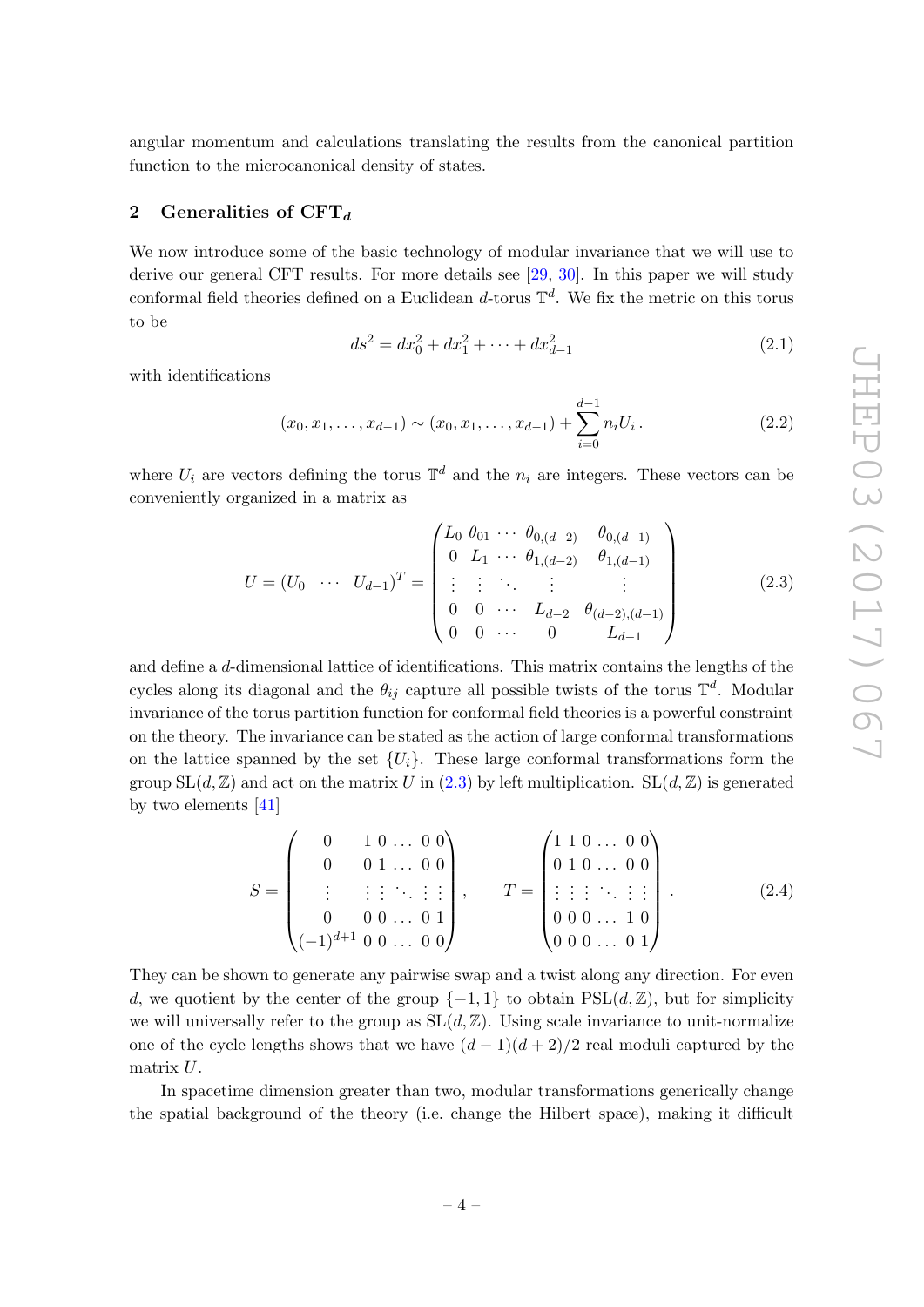to relate the low-lying states to the high-lying states on a fixed background. However, as discussed in [\[29\]](#page-43-2) there exist two choices of torus which allow for a high-temperature/lowtemperature duality to be considered. The first is the background  $S^1_\beta \times S^1_L \times \mathbb{T}^{d-2}_{L_\infty}$  $\frac{d-2}{L_{\infty}},$  where  $L_{\infty} \gg \beta, L, \beta^2/L$ . In this case by appealing to extensivity in the large directions we have the approximate invariance

$$
\log Z(\beta) \approx (L/\beta)^{d-2} \log Z(L^2/\beta). \tag{2.5}
$$

This can be transformed into an exact high-temperature/low-temperature duality by passing to a density defined by dividing  $\log Z(\beta)$  by the volume of the large torus as it decompactifies, but we will not pursue that here.

To produce an exact invariance on a compact manifold, we can also consider a special torus given by  $S^1_\beta \times S^1_L \times S^1_{L^2/\beta} \times \cdots \times S^1_{L^{d-1}/\beta^{d-2}}$ , for which

$$
Z(\beta) = Z(L^d/\beta^{d-1}).
$$
\n(2.6)

This invariance is obtained by an  $SL(d, \mathbb{Z})$  transformation and a scale transformation. It will play an important role in our CFT analysis.

To deal with the case of a general torus where there is no high-temperature/lowtemperature duality, we will find it useful to define some notation. For a d-dimensional torus of side lengths  $L_0, L_1, \ldots, L_{d-1}$ , where  $\beta = L_0$ , we will denote the partition function quantized in an arbitrary channel as:

$$
Z[\mathcal{M}^d] = Z(L_i)_{\mathcal{M}_i} = \sum e^{-L_i E_{\mathcal{M}_i}}.
$$
\n(2.7)

 $Z[\mathcal{M}^d]$  denotes the Euclidean path-integral representation of our partition function, which treats space and time democratically. The next form of the partition function picks direction  $i$  as time and gives a Hilbert space interpretation of the path integral. Since the spatial manifold will change depending on which direction is chosen as time, we use the notation  $\mathcal{M}_i$  to explicitly denote the spatial manifold. It is defined as  $\mathcal{M}^d = \mathcal{M}_i \times S^1_{L_i}$ . Brackets will always imply a Euclidean path-integral representation while parentheses will imply a Hilbert-space representation.

#### <span id="page-6-0"></span>2.1 Review of higher-dimensional Cardy formulas

Now we will provide a derivation of the higher-dimensional Cardy formula on an arbitrary spatial manifold  $S^1_\beta \times X$ . We will only need the result for a spatial torus, but we will keep the discussion general. The fact that modular transformations generically change the Hilbert space of the torus partition function will not provide an obstruction, although we will see in the resulting formulas that our high-temperature partition function and asymptotic density of states refer to the vacuum energy on a different spatial background in general.

We assume our theory to be local, modular invariant, and to have a spectrum of real energies on the torus that is bounded below by an energy that is discretely gapped from the rest of the spectrum. At asymptotically high temperature  $\beta/V_X^{1/(d-1)} \to 0$ , we can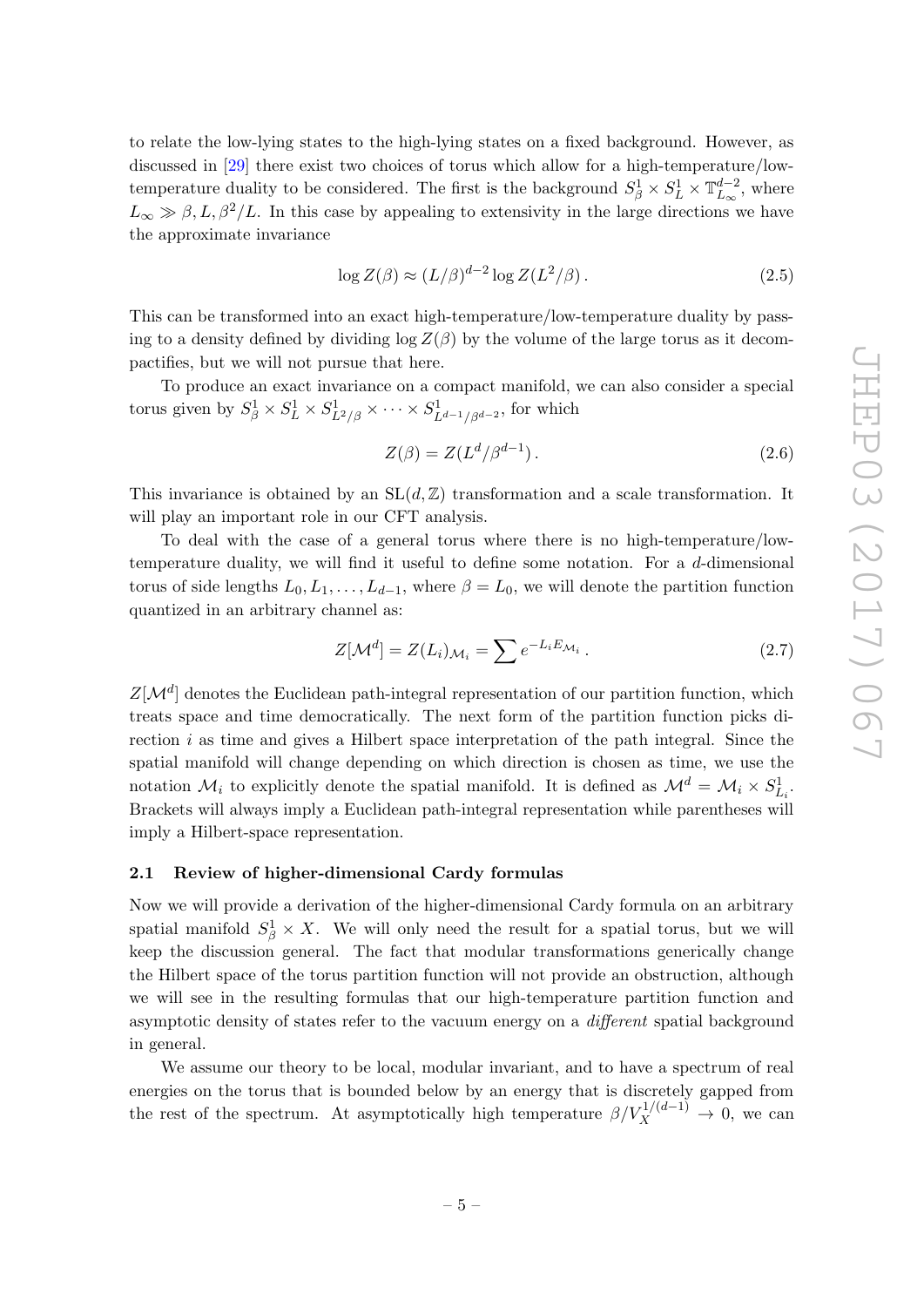use extensivity of the free energy to replace our spatial manifold X with a torus  $\mathbb{T}^{d-1}$  of cycle lengths  $L_1 \leq L_2 \leq \cdots \leq L_{d-1}$  and no twists, with  $V_X = L_1 \cdots L_{d-1} \equiv V_{\mathcal{M}_0}$ . We therefore have

<span id="page-7-0"></span>
$$
Z[S^1_{\beta} \times X] = Z(\beta)_X \approx Z(\beta)_{\mathcal{M}_0} = \sum e^{-\beta E_{\mathcal{M}_0}} \approx e^{\tilde{c}V_{\mathcal{M}_0}/\beta^{d-1}}
$$
(2.8)

at asymptotically small  $\beta$  for some thermal coefficient  $\tilde{c} > 0$ . This thermal coefficient is not a priori related to any anomalies except in two dimensions. Considering a quantization along  $L_{d-1}$  gives us

$$
Z(L_{d-1})_{\mathcal{M}_{d-1}} = \sum e^{-L_{d-1}E_{\mathcal{M}_{d-1}}} = e^{-L_{d-1}E_{\text{vac},\mathcal{M}_{d-1}}} \sum e^{-L_{d-1}(E - E_{\text{vac}})_{\mathcal{M}_{d-1}}}.
$$
 (2.9)

For  $d = 2$  in a scale-invariant theory,  $\beta$  becoming asymptotically small is equivalent to  $L_{d-1}$  becoming asymptotically large, since only the ratio  $L_{d-1}/\beta$  is meaningful. However, for  $d > 2$  we have the additional directions  $L_i$  which may prevent us from interpreting the quantization in the  $L_{d-1}$  channel as a low-temperature partition function which projects to the vacuum. To deal with this, consider the limit  $L_{d-1} \to \infty$  where we indeed project efficiently to the vacuum:

$$
\lim_{L_{d-1}\to\infty} \frac{\log Z(L_{d-1})\mathcal{M}_{d-1}}{L_{d-1}} = -E_{\text{vac},\mathcal{M}_{d-1}}.
$$
\n(2.10)

Using  $Z(\beta)_{\mathcal{M}_0} = Z(L_{d-1})_{\mathcal{M}_{d-1}}$  gives us  $E_{\text{vac},\mathcal{M}_{d-1}} = -\tilde{c}V_{\mathcal{M}_{d-1}}/\beta^d$ . We are therefore able to extract the scaling of the vacuum energy as  $E_{\text{vac},\mathcal{M}_{d-1}} \propto -V_{\mathcal{M}_{d-1}}/\beta^d$  as  $\beta \to 0$ . The proportionality coefficient, which we define as  $\varepsilon_{\text{vac}}$ , is  $\varepsilon_{\text{vac}} = \tilde{c}$ . Furthermore, notice that  $E_{\text{vac},\mathcal{M}_{d-1}}$  is clearly independent of  $L_{d-1}$ , so this result is general even though we took the limit  $L_{d-1} \to \infty$  to obtain it. In the general case of arbitrary  $L_{d-1}$  we can therefore write for  $\beta \to 0$ 

$$
Z(L_{d-1})_{\mathcal{M}_{d-1}} = e^{\tilde{c}V_{\mathcal{M}_0}/\beta^{d-1}} \sum e^{-L_{d-1}(E - E_{\text{vac}})_{\mathcal{M}_{d-1}}}.
$$
\n(2.11)

Again equating with  $Z(\beta)_{\mathcal{M}_0}$ , we see that the excited states must contribute at subleading order, since the vacuum contribution is sufficient to obtain  $Z(L_{d-1})_{\mathcal{M}_{d-1}} = Z(\beta)_{\mathcal{M}_0}$  at leading order in small  $\beta$ . The concern over the directions  $L_i$  and poor projection to the vacuum alluded to earlier is therefore not a problem at leading order. We are finally left with

$$
S(\beta) = (1 - \beta \partial_{\beta}) \log Z(\beta)_X \approx dV_X \varepsilon_{\text{vac}} / \beta^{d-1}
$$
\n(2.12)

for the high-temperature entropy of a modular-invariant CFT on an arbitrary spatial background  $X$ .

Now we consider the implications for the density of states:

$$
\rho(E_s) = \frac{1}{2\pi i} \int_{\alpha - i\infty}^{\alpha + i\infty} d\beta \, Z(\beta) X e^{\beta E_s} \tag{2.13}
$$

$$
= \frac{1}{2\pi i} \int_{\alpha - i\infty}^{\alpha + i\infty} d\beta \left( e^{-\varepsilon_{\text{vac}} V_X/\beta^{d-1}} \sum e^{-\beta E} \right) e^{\varepsilon_{\text{vac}} V_X/\beta^{d-1} + \beta E_s}, \tag{2.14}
$$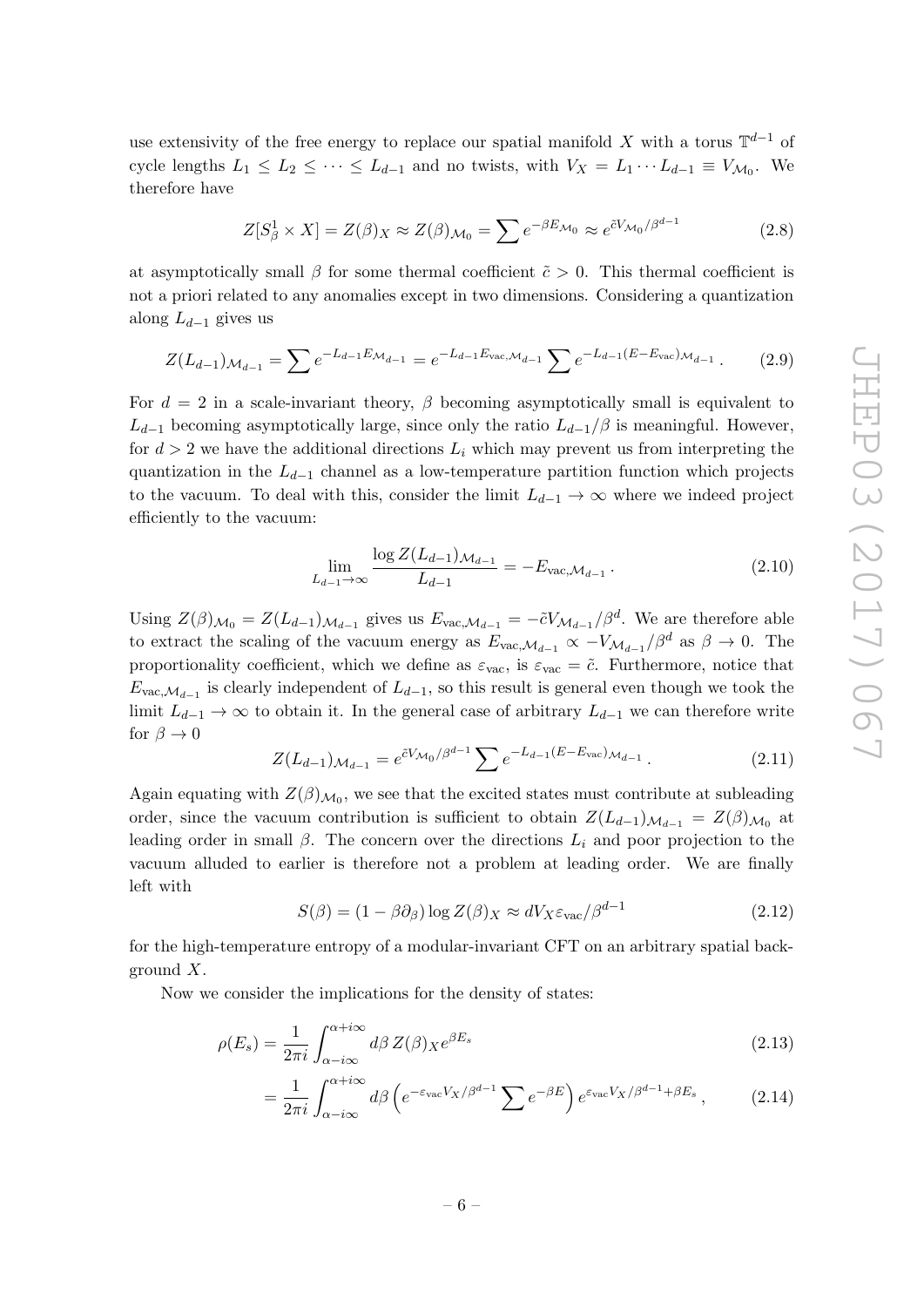for some  $\alpha > 0$ . Performing a saddle-point on the part of the integrand outside of the parentheses and evaluating the integrand on this saddle  $\beta_s \propto E_s^{-1/d}$  gives us the higherdimensional Cardy formula:

<span id="page-8-3"></span>
$$
\log \rho(E_s) = \frac{d}{(d-1)^{\frac{d-1}{d}}} (\varepsilon_{\text{vac}} V_X)^{\frac{1}{d}} E_s^{\frac{d-1}{d}}.
$$
\n(2.15)

The saddle point implies  $\beta_s \to 0$  as  $E_s \to \infty$ . To ensure that this saddle point is valid, we need to check that the part of the integrand in the parentheses, which we call  $\tilde{Z}_X(\beta)$ , does not give a big contribution on the saddle:

$$
\tilde{Z}_X(\beta_s) = e^{-\varepsilon_{\text{vac}}V_X/\beta_s^{d-1}} \sum e^{-\beta_s E}.
$$
\n(2.16)

From high-temperature  $(\beta_s \to 0)$  extensivity [\(2.8\)](#page-7-0), we know that we can write this as

$$
\tilde{Z}_X(\beta_s) \approx e^{-\varepsilon_{\text{vac}} V_X/\beta_s^{d-1}} e^{\tilde{c}V_X/\beta_s^{d-1}} = 1, \qquad (2.17)
$$

where we used  $\tilde{c} = \varepsilon_{\text{vac}}$  (and one notices  $\tilde{c}$  is independent of spatial background by replacing the high-temperature partition function on the given manifold with the high-temperature partition function on a torus of spatial lengths  $L_1, \ldots L_{d-1}$  with  $V_{\mathcal{M}_0} = V_X$ ). Our saddlepoint approximation is therefore justified, and we have the higher-dimensional Cardy formula as advertised.

In particular, considering the spatial background to be  $X = S^{d-1}$  gives the asymptotic density of local operators by the state-operator correspondence. In the rest of this paper we will only be interested in the CFT on  $\mathbb{T}^d$ .

#### <span id="page-8-0"></span>2.2 Review of vacuum energies in CFT

#### <span id="page-8-1"></span>2.2.1 Normalization of vacuum energy

In a generic field theory, one is always free to shift the Hamiltonian by an arbitrary constant. This therefore shifts what we call the vacuum energy. Indeed, the well-known Casimir effect demonstrates that derivatives with respect to spatial directions  $dE_{\text{vac}}/dL_i$  are the physical observables, leaving an ambiguity in the normalization of  $E_{\text{vac}}$ . Additional structure, such as supersymmetry or modular invariance, disallows such an ambiguity. Even in a purely scale-invariant theory one can fix the normalization of the vacuum energy. Scale invariance requires that energies, and in particular the ground state energy, scale as inverse lengths under a rescaling of the spatial manifold:  $E_{\text{vac}}(\lambda L_1, \lambda L_2, ...) = \lambda^{-1} E_{\text{vac}}(L_1, L_2, ...).$  This fixes the shift ambiguity in  $E_{\text{vac}}$ .

## <span id="page-8-2"></span>2.2.2 Subextensive corrections to the vacuum energy

The higher-dimensional Cardy formulas involves the vacuum energy density on  $S^1 \times \mathbb{R}^{d-2}$ , which by its relation to the extensive free energy density in a different channel is negative and has a fixed functional form. If we compactify more directions and make them comparable to the size of the original  $S^1$ , then we will in general get corrections to the asymptotic formula. For two-dimensional CFT there is only one spatial cycle so no such corrections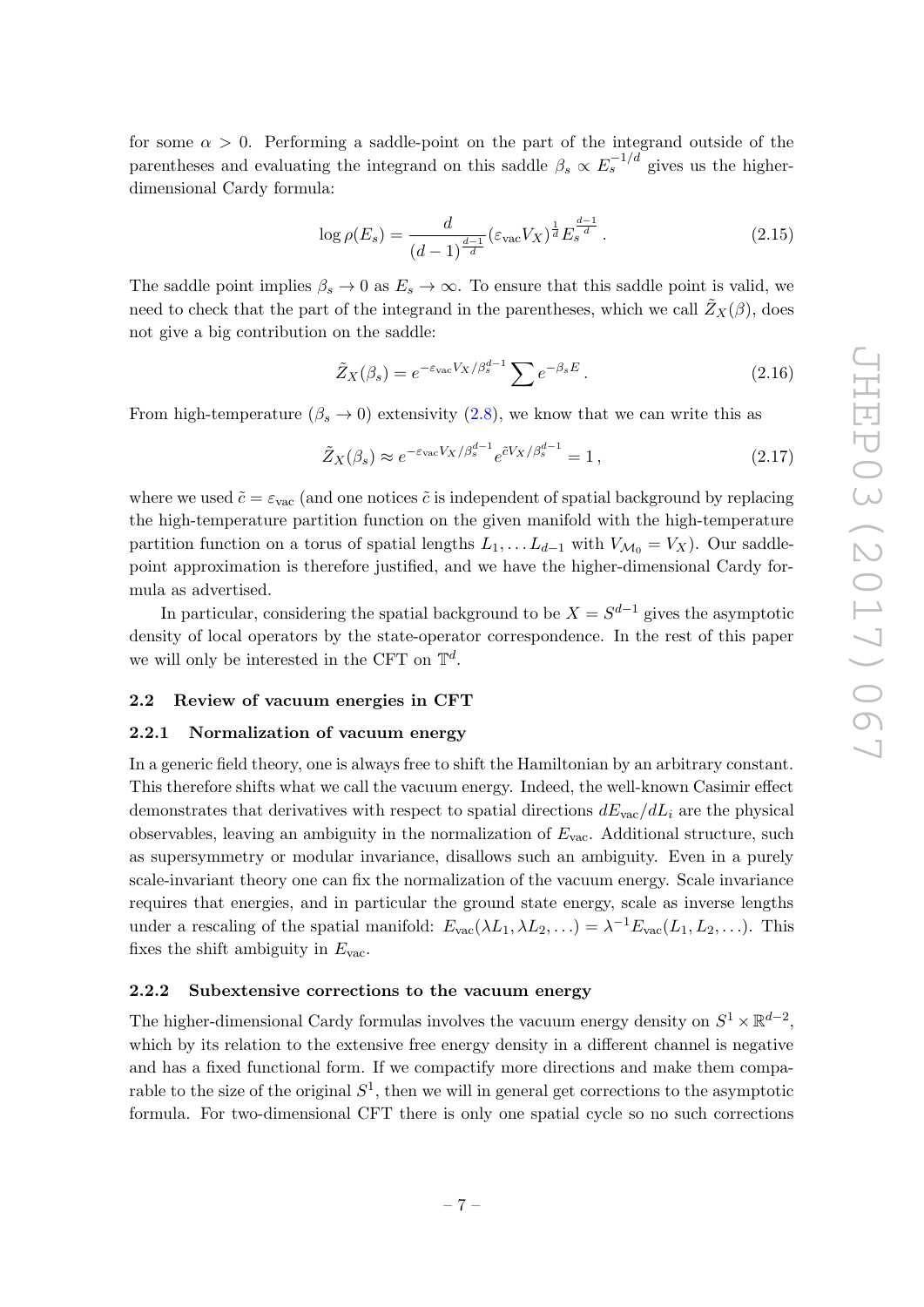

<span id="page-9-1"></span>**Figure 1.** The functional form of  $f(L_1/L_2)$  in the vacuum energy (defined in [\(2.18\)](#page-9-0)) of a free boson in 2 + 1 dimensions on a two-torus  $\mathbb{T}^2$  with sides  $L_1$  and  $L_2$ . As can be seen in the plot,  $f(L_1/L_2)$  is positive and monotonically increasing.

can enter. To capture the essence of what happens, let us consider a three-dimensional CFT on  $S^1_\beta \times S^1_{L_1} \times S^1_{L_2}$  with  $L_1 < L_2$ . The low-temperature partition function will project to the vacuum state on  $S_{L_1}^1 \times S_{L_2}^1$ , which can be parameterized as

<span id="page-9-0"></span>
$$
E_{\text{vac},L_1 \times L_2} = -\frac{\varepsilon_{\text{vac}} L_2}{L_1^2} (1 + f(L_1/L_2)).
$$
\n(2.18)

Let us define  $y = L_1/L_2$ . The function  $f(y)$  is capturing all of the corrections beyond the asymptotic formula, so we have  $f(0) = 0$  and  $f(y \to \infty) = -1 + y^3$ . In general,  $f(y)$  is a nontrivial function of  $y$ . Later in the text we will derive some positivity and monotonicity constraints on  $f(y)$  by using modular invariance, but for now let us exhibit its functional form for the free boson theory, shown in figure [1.](#page-9-1)

In higher dimensions, there are more independent ratios that can be varied, and in general the corrections beyond the asymptotic formula are given by some nontrivial function of  $d-2$  dimensionless ratios  $y_i = L_1/L_i$  which for simplicity we will often write as  $f(\mathbf{y})$ with  $y = (y_2, y_3, \ldots, y_{d-1}).$ 

We will also find it useful to consider the parameterization of the vacuum energy in arbitrary dimension as

$$
E_{\rm vac} = -\frac{\varepsilon_{\rm vac} V_{d-1}}{L_{\rm min}^d} \left( 1 + \tilde{f}(\mathbf{y}) \right),\tag{2.19}
$$

which always has the smallest cycle in the denominator. The key difference between  $\tilde{f}(\mathbf{y})$ and  $f(\mathbf{y})$  is that it is possible for  $\tilde{f}(\mathbf{y})$  to be identically zero for all values of its arguments, whereas this is not the case for  $f(\mathbf{y})$  as discussed in three dimensions above. We will find, for example, that gravity implies a vacuum energy structure with  $\hat{f}(\mathbf{y}) = 0$  up to  $1/N$ corrections. We will often just write  $\tilde{f}(\mathbf{y}) = 0$ , by which we mean the equality up to  $1/N$ corrections.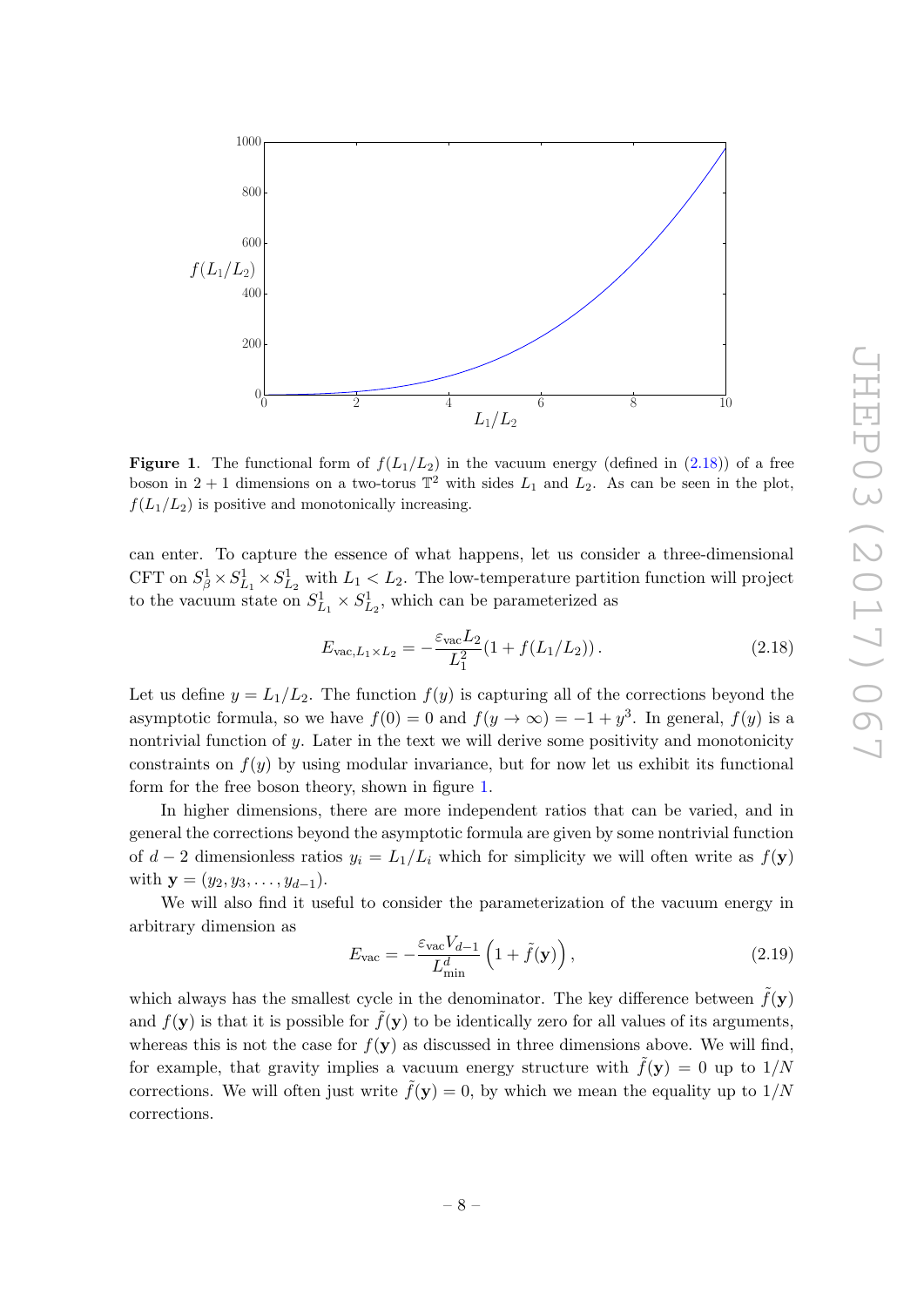#### <span id="page-10-0"></span>3 Phase structure of toroidally compactified AdS gravity

In this section we will recap what is known about the phase structure of gravity in AdS with a toroidally compactified boundary. This phase structure is easy to deduce for pure gravity without spontaneous breaking of translation invariance, which is the case we will restrict ourselves to. The most remarkable feature of this phase structure is the absence of any nontrivial finite-size corrections to the vacuum energy and free energy, up to sharp phase transitions as circles become comparably sized. In other words, the function  $\tilde{f}(\mathbf{y})$ defined in the previous section vanishes for all values of its arguments. As usual there will be nonzero contributions suppressed by  $1/N$ . Note that weakly coupled theories, including e.g.  $\mathcal{N} = 4$  super Yang-Mills, do not realize this sort of structure [\[42\]](#page-43-9). We will not consider the possibility that the singular solutions used in  $[42]$  are relevant for the phase structure. An argument against them is as follows. Assume that such a singular solution provides the vacuum energy of the theory under multiple compactifications. By the higher-dimensional Cardy formula, there must therefore exist a black brane with higher entropy than AdS-Schwarzschild. Any such black brane should be modular S-related to the singular solution. But that means the "black brane" will be horizonless and singular, and if e.g.  $\alpha'$  effects resolve the singularity and pop out a horizon, then the entropy should be proportional to some power of  $\alpha'$ . But the ground state energy is a boundary term and is not proportional to  $\alpha'$ . This is inconsistent, by the Cardy formula which relates the two.

We consider our theory at inverse temperature  $\beta$  on a spatial torus of side lengths  $L_i$ . The Euclidean solutions with the correct periodicity conditions are the toroidally compactified Poincaré patch, black brane, and  $d - 1$  AdS solitons

$$
ds_{\rm pp}^2 = r^2 dx_0^2 + \frac{dr^2}{r^2} + r^2 d\phi_i d\phi^i \,, \tag{3.1}
$$

$$
ds_{\rm bb}^2 = r^2 \left( 1 - (r_h/r)^d \right) dx_0^2 + \frac{dr^2}{r^2 \left( 1 - (r_h/r)^d \right)} + r^2 d\phi_i d\phi^i ,\qquad (3.2)
$$

$$
ds_{\text{sol},k}^2 = r^2 dx_0^2 + \frac{dr^2}{r^2 \left(1 - (r_{0,k}/r)^d\right)} + r^2 \left(1 - (r_{0,k}/r)^d\right) d\phi_k^2 + r^2 d\phi_j d\phi^j ,\qquad (3.3)
$$

all of which have the identification  $x_0 \sim x_0 + \beta$ . There are  $d-1$  AdS solitons since there are  $d-1$  circles that are allowed to pinch off in the interior. This means that we are picking supersymmetry-breaking boundary conditions around all cycles, which is motivated by maintaining S-invariance of our thermal partition function.

The parameter  $r_h$   $(r_{0,k})$  is fixed by demanding the  $x_0$   $(\phi_k)$  circle caps off smoothly:

$$
r_h = \frac{4\pi}{d\beta}, \qquad r_{0,k} = \frac{4\pi}{dL_k} \,. \tag{3.4}
$$

Considering the ensemble at finite temperature and zero angular velocity, we need to compare the free energy of these solutions:

$$
F_{\rm bb} = -\frac{r_h^d V_{d-1}}{16\pi G}, \qquad F_{\rm sol,k} = -\frac{r_{0,k}^d V_{d-1}}{16\pi G}, \qquad F_{\rm pp} = 0.
$$
 (3.5)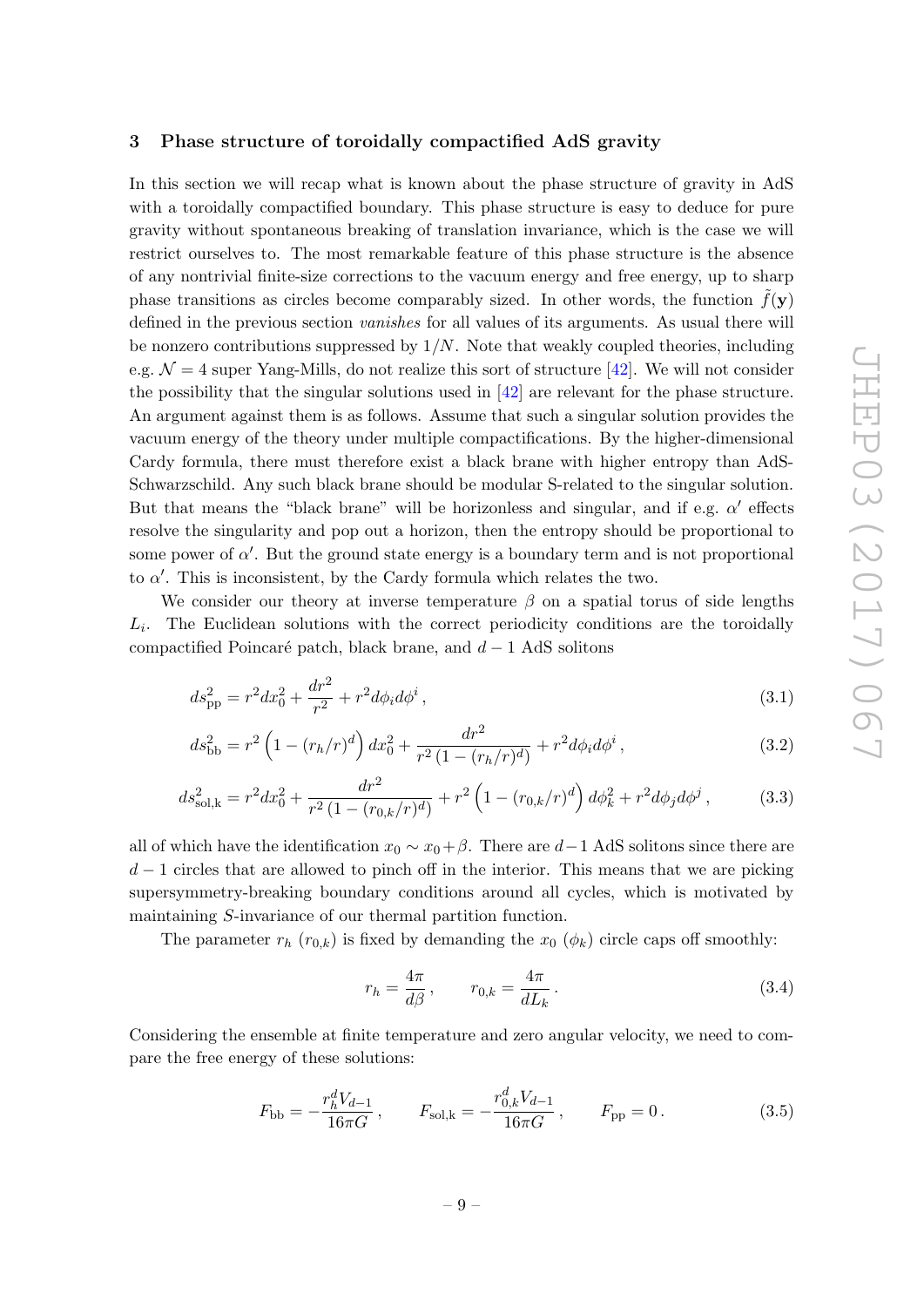The Poincaré patch solution never dominates so we will not consider it in what follows. We will also assume that the AdS soliton of minimal energy gives the vacuum energy of the theory under a toroidal compactification [\[43\]](#page-43-10).

#### <span id="page-11-0"></span>3.1 Thermal phase structure

We will first consider the thermal phase structure, which can be illustrated by fixing a spatial torus and varying the inverse temperature  $\beta$ . The AdS soliton with the cycle of smallest length  $L_{\text{min}}$  pinching off has minimal free energy and dominates all the other ones. We will denote this as the  $k = \min$  soliton. Thus, the two relevant solutions are this  $k =$ min soliton and the black brane. These two exhibit a thermal phase transition at  $\beta = L_{\text{min}}$ with the black brane dominating the ensemble at high temperature  $\beta < L_{\text{min}}$ . The energy at the phase transition is

$$
E\big|_{r_h = \frac{4\pi}{dL_{\min}}} = -\partial_\beta \log Z = -(d-1)E_{\text{vac}}\,,\tag{3.6}
$$

where  $E_{sol,k=\text{min}} = F_{sol,k=\text{min}} = E_{\text{vac}}$  is the vacuum energy of the theory.

#### <span id="page-11-1"></span>3.2 Quantum phase structure

A very important new feature in the phase structure of higher-dimensional toroidally compactified AdS spacetime is the existence of quantum phase transitions. These are phase transitions that can occur at zero temperature and are therefore driven by quantum fluctuations and not thermal fluctuations. They occur as we vary the spatial cycle sizes and reach a point where two spatial cycle sizes coincide and are minimal with respect to the rest. Let us call these cycle lengths  $L_1$  and  $L_2$  and pass from  $L_1 < L_2$  to  $L_1 > L_2$ . In this case the vacuum energy exhibits a sharp transition from the  $k = 1$  soliton to the  $k = 2$  soliton. This is precisely the behavior that fixes  $\tilde{f}(\mathbf{y}) = 0$ , as alluded to earlier. To exhibit a phase transition in the free energy instead of the vacuum energy, we need to restrict ourselves to the low-temperature phase  $\beta > L_{\text{min}}$  where the black brane does not dominate.

#### <span id="page-11-2"></span>4 Necessary and sufficient conditions for universality

In this section we would like to highlight a few difficulties in generalizing a discussion from two dimensions to higher dimensions. Let us first consider a two-dimensional CFT with cycle lengths  $\beta$  and L. For such a theory, vacuum domination of the torus partition function in channel L, for arbitrary cycle size  $L > \beta$ , is necessary and sufficient for universality of the partition function for all  $\beta$ . To see this, we write vacuum domination in the L channel as

$$
Z(\beta)_L = Z(L)_{\beta} = \sum_{E_{\beta}} \exp(-LE_{\beta}) \approx \exp(-LE_{\text{vac},\beta}) = \exp\left(\frac{\pi cL}{6\beta}\right). \tag{4.1}
$$

Due to the fact that the vacuum energy for two-dimensional CFT is uniquely fixed by conformal invariance, we get a universal answer for the partition function. In the  $\beta$  channel, this form is that of an extensive free energy, and gives the Cardy formula in the canonical ensemble  $S(\beta) = \pi cL/(3\beta)$ .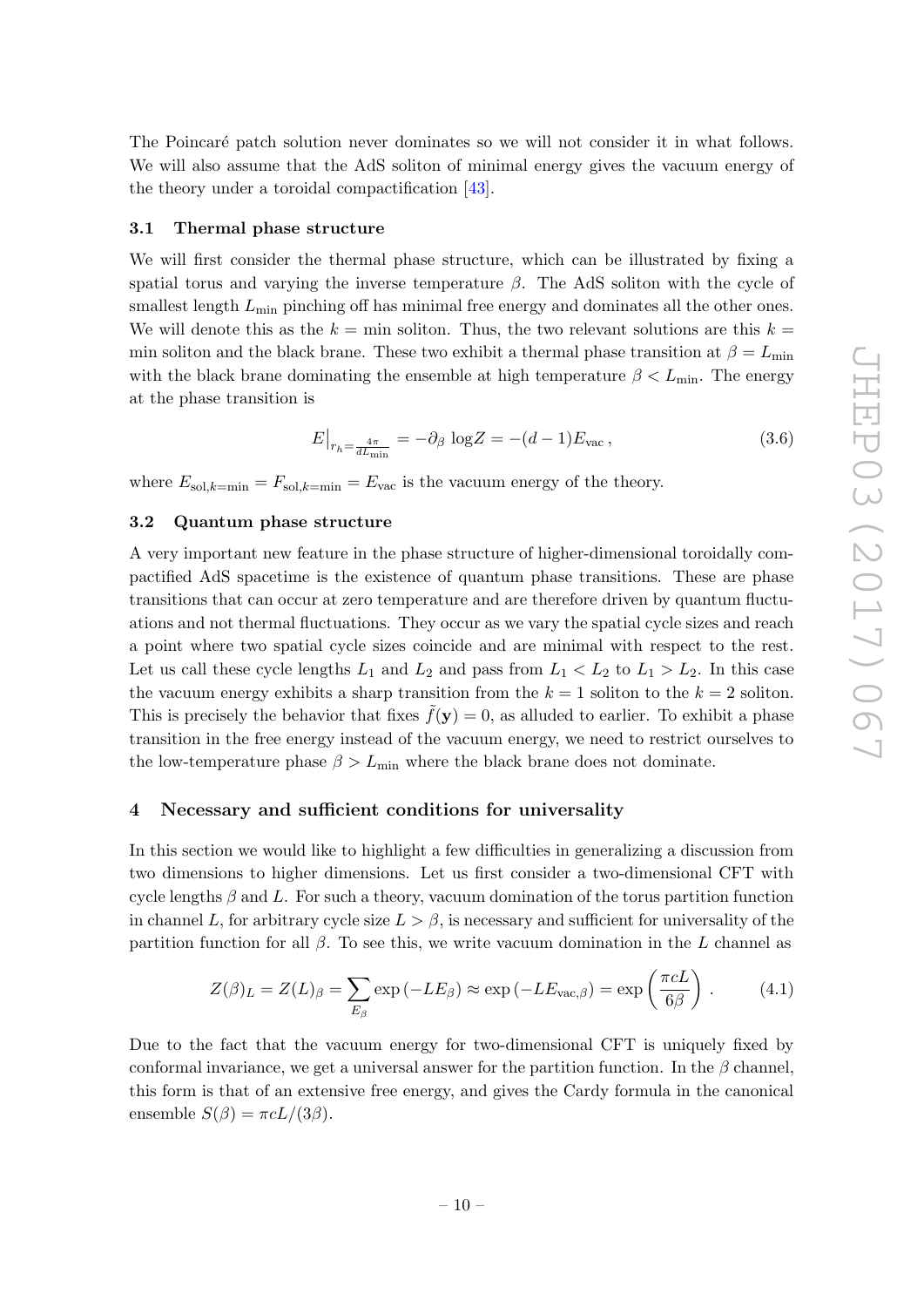In higher dimensions, vacuum domination of the torus partition function in one channel seems neither necessary nor sufficient for extensive Cardy growth in a different channel. This is because the vacuum energy on a generic torus is not uniquely fixed by conformal invariance. But it turns out we can use  $SL(d, \mathbb{Z})$  invariance to show that a slightly modified version of the statement is valid. In particular, we will show that vacuum domination in all channels except that of the smallest cycle is necessary and sufficient for universality of the partition function for all  $\beta$ . Before we begin, we will prove some useful properties of the function  $f(\mathbf{y})$  which characterizes the subextensive corrections to the vacuum energy and will play a starring role in our general CFT and symmetric orbifold analyses. Sections [4.1](#page-12-0) and [4.2](#page-13-0) will contain results about generic modular-invariant CFTs. Sections [4.3](#page-14-0) and [4.4](#page-16-0) will then specify to large-N theories.

#### <span id="page-12-0"></span>4.1 Modular constraints on vacuum energy

We now utilize the connection between the vacuum energy and the excited states implied by modular invariance, as first pointed out in appendix A of [\[29\]](#page-43-2). We will find that, somewhat surprisingly, modular invariance constrains all subextensive corrections to the vacuum energy to have a fixed sign and monotonic behavior.

Consider a spatial torus with side lengths  $L_1 \leq \cdots \leq L_{d-1}$  and take the quantization along  $\beta$  at low temperature, which efficiently projects to the vacuum:

$$
\lim_{\beta \to \infty} \frac{\log Z(\beta)_{\mathcal{M}_0}}{\beta} = -E_{\text{vac},\mathcal{M}_0} = \frac{\varepsilon_{\text{vac}} V_{\mathcal{M}_0}}{L_1^d} (1 + f(\mathbf{y})). \tag{4.2}
$$

We also consider the  $d-2$  quantizations  $L_2, \ldots, L_{d-1}$ , which give

$$
\lim_{\beta \to \infty} \frac{\log Z(L_i)_{\mathcal{M}_i}}{\beta} = \frac{\varepsilon_{\text{vac}} V_{\mathcal{M}_0}}{L_1^d} (1 + f(\mathbf{y} \setminus y_i, 0)) + \lim_{\beta \to \infty} \frac{1}{\beta} \log \left( \sum_E e^{-L_i (E - E_{\text{vac}})_{\mathcal{M}_i}} \right), (4.3)
$$

where  $\mathbf{y} \setminus y_i$  is the vector  $\mathbf{y}$  without the  $y_i$ -th element. The reason for the different arguments of f is that in the  $L_i$  quantization, instead of the ratio  $L_1/L_i$  we have  $L_1/\beta = 0$  as  $\beta \to \infty$ . The second term on the right-hand-side does not vanish since the logarithm of the shifted partition function becomes linear in  $\beta$  at large  $\beta$  due to extensivity.

We want to analyze the monotonicity properties of  $f(y)$  with respect to its  $d-2$ arguments. To analyze any given ratio  $y_i$ , we can equate the quantization along  $\beta$  with the quantization along  $L_i$ . This gives

<span id="page-12-1"></span>
$$
\frac{\varepsilon_{\text{vac}} V_{\mathcal{M}_0}}{L_1^d} \left( f(\mathbf{y}) - f(\mathbf{y} \setminus y_i, 0) \right) = \lim_{\beta \to \infty} \frac{1}{\beta} \log \left( \sum_E \exp \left( -L_i (E - E_{\text{vac}}) \mathcal{M}_i \right) \right). \tag{4.4}
$$

By unitarity, the right-hand-side is manifestly non-negative, so we conclude

$$
f(\mathbf{y}) - f(\mathbf{y} \setminus y_i, 0) \ge 0.
$$
\n(4.5)

Furthermore, the right-hand-side of  $(4.4)$  is a monotonically decreasing function of  $L_i$ . This means we can differentiate the left-hand-side with respect to  $L_i$  and obtain

$$
f(\mathbf{y}) - f(\mathbf{y} \setminus y_i, 0) + L_i \partial_{L_i} f(\mathbf{y}) \le 0 \implies \partial_{L_i} f(\mathbf{y}) \le 0 \implies \partial_{y_i} f(\mathbf{y}) \ge 0, \tag{4.6}
$$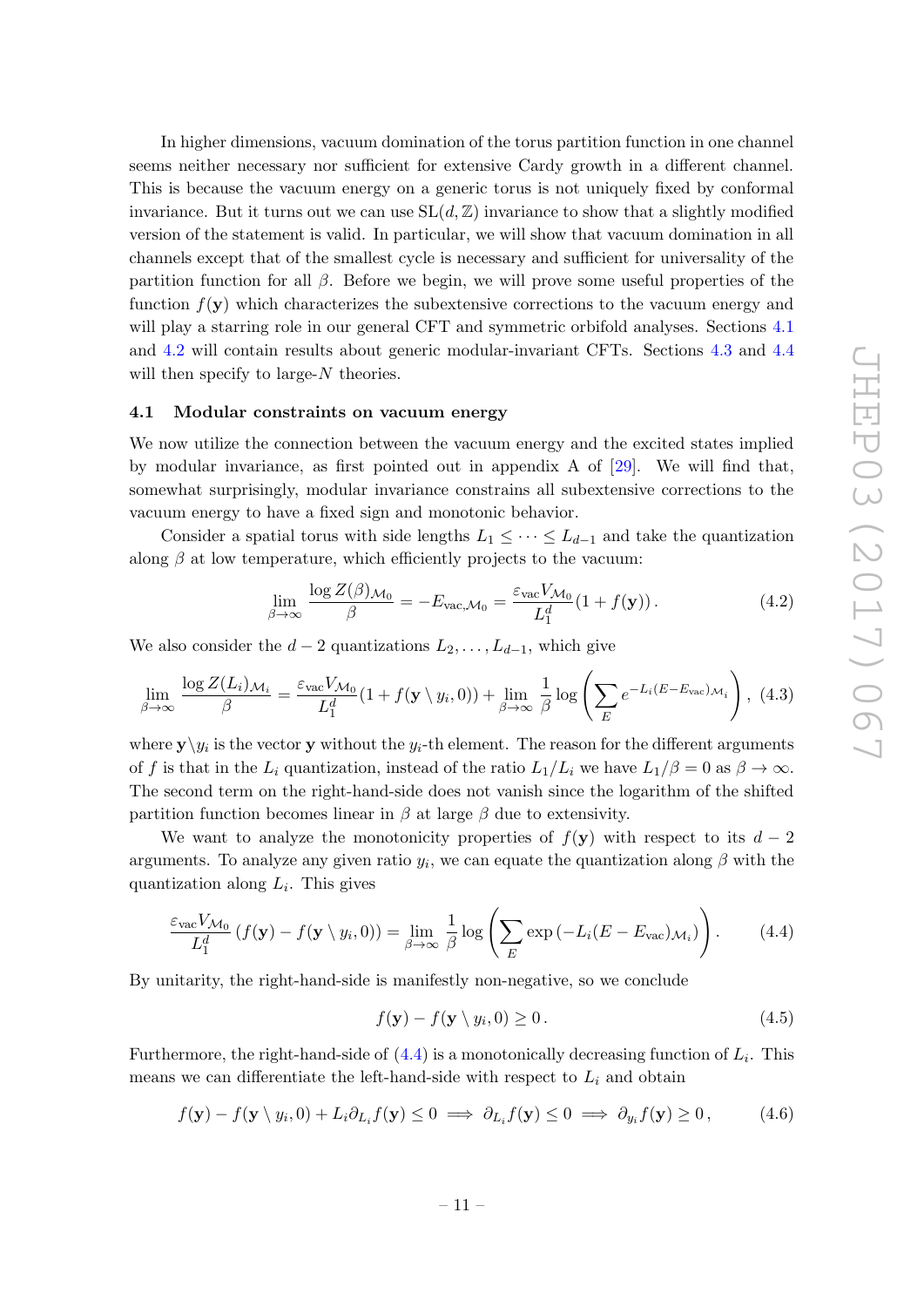where the first implication follows from the previous positivity property. The second implication follows from the fact that increasing  $L_i$  is the same as keeping all ratios  $y_j$  fixed except for the ratio  $y_i = L_1/L_i$ , which is decreased. In particular, this means that the function increases under any possible variation. Furthermore, since  $f(0) = 0$  this means that  $f(\mathbf{y}) \geq 0$ . These facts will be used heavily in what follows.

Modular invariance can also be used to constrain the behavior of the vacuum energy under spatial twists. By re-interpreting the spatial twist as an angular potential in a different channel, we can see that the vacuum energy cannot increase due to a spatial twist. The proof goes as follows. Consider the following partition function in the lowtemperature limit with twist  $\theta_{kj}$  between two spatial directions k and j:

$$
\lim_{\beta \to \infty} \frac{\log Z(\beta; \theta_{kj}) \mathcal{M}_0}{\beta} = -E_{\text{vac}}(L_1, \dots, L_{d-1}; \theta_{kj}). \tag{4.7}
$$

Since the spatial directions are twisted, we may quantize along direction  $k$ , in which case the twist becomes an angular potential:

$$
\lim_{\beta \to \infty} \frac{\log Z(L_k; \theta_{kj})_{\mathcal{M}_k}}{\beta} = \lim_{\beta \to \infty} \frac{1}{\beta} \log \left( \sum_E \exp(-L_k E_{\mathcal{M}_k} + iP_j \theta_{kj}) \right). \tag{4.8}
$$

The introduction of  $\theta_{kj}$  only adds phases to the partition function in this channel, which decreases its real part. The vacuum energy is always manifestly real, so when equating the two quantizations it will be the case that the partition function with angular potential will evaluate to a real number. This means that the vacuum energy, which is negative, will be strictly greater or equal to its value without twists. This will be used in section [5.](#page-18-0)

# <span id="page-13-0"></span>4.2 Necessary and sufficient conditions

With the properties of the vacuum energy in hand, we are now ready to show that vacuum domination in all but the smallest channel is necessary and sufficient to have a universal free energy.

First we show *sufficiency*. We consider an ordering  $\beta < L_1 \leq \cdots \leq L_{d-1}$ . Vacuum domination in the channels  $L_i$  means

$$
Z(L_i)_{\mathcal{M}_i} = \exp(-L_i E_{\text{vac}, \mathcal{M}_i}) \tag{4.9}
$$

As we saw in the previous section, the vacuum energy is not uniquely fixed for higherdimensional CFTs. However, equating the  $d-2$  quantizations lets us extract the vacuum energy:

$$
Z(L_1)_{\mathcal{M}_1} = Z(L_2)_{\mathcal{M}_2} = \dots = Z(L_{d-1})_{\mathcal{M}_{d-1}} \tag{4.10}
$$

$$
\implies -L_1 E_{\text{vac}, \mathcal{M}_1} = -L_2 E_{\text{vac}, \mathcal{M}_2} = \dots = -L_{d-1} E_{\text{vac}, \mathcal{M}_{d-1}}.
$$
\n(4.11)

Since  $E_{\text{vac},\mathcal{M}_i}$  is independent of  $L_i$ , we conclude that  $E_{\text{vac},\mathcal{M}_i}$  is linear in the cycle lengths  $L_{j\neq i}$ . The  $\beta$  dependence is then fixed by dimensional analysis, and the coefficient is fixed by matching onto the asymptotic case of small  $\beta$ :

$$
E_{\text{vac},\mathcal{M}_i} = -\varepsilon_{\text{vac}} V_{\mathcal{M}_i} / \beta^d. \tag{4.12}
$$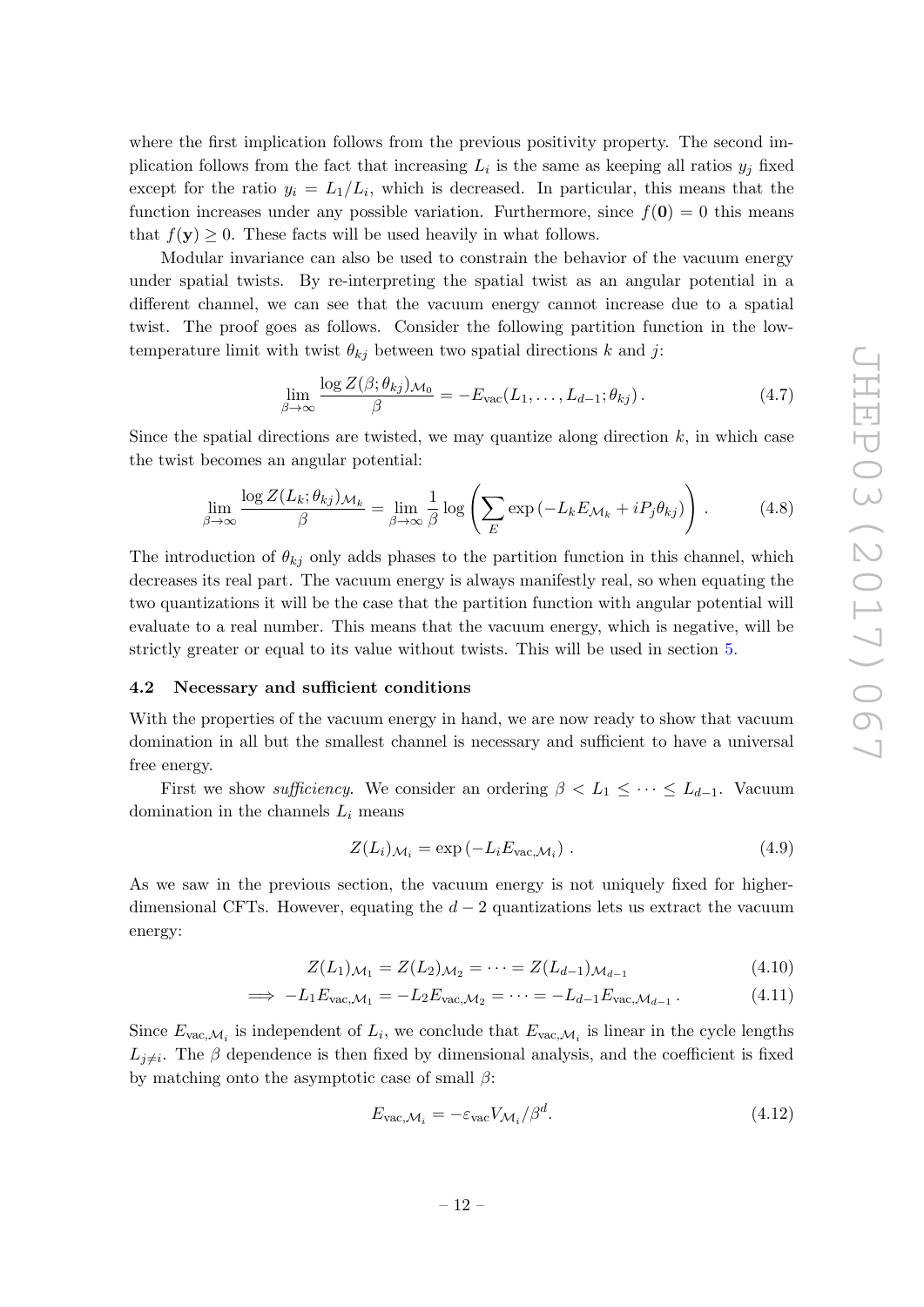Thus, we see that vacuum domination in all but the smallest channel determines the functional form of the vacuum energy. We can now use  $Z(\beta)_{\mathcal{M}_0} = Z(L_i)_{\mathcal{M}_i}$  to get

$$
Z(\beta)_{\mathcal{M}_0} = \exp\left(\varepsilon_{\text{vac}} L_i V_{\mathcal{M}_i} / \beta^d\right) = \exp\left(\varepsilon_{\text{vac}} V_{\mathcal{M}_0} / \beta^{d-1}\right). \tag{4.13}
$$

This is just the Cardy formula. In a regular CFT it holds only asymptotically in small  $\beta$ , but here we have shown that vacuum domination in the spatial channels  $L_i$  is sufficient to make it valid for all temperatures  $\beta < L_i$ . For  $\beta > L_1$  we again have a universal expression for  $Z(\beta)_{\mathcal{M}_0}$ , which by assumption is given by the contribution of the vacuum only.

Showing that vacuum domination in all but the smallest cycle is necessary for universality requires the properties of  $f(y)$  proven in the previous subsection. Consider the quantization along an arbitrary channel of cycle size  $L_i$ 

$$
Z(L_i)_{\mathcal{M}_i} = \sum e^{-L_i E_{\mathcal{M}_i}} = e^{-L_i E_{\text{vac},\mathcal{M}_i}} \sum e^{-L_i (E - E_0)_{\mathcal{M}_i}}.
$$
 (4.14)

In two spacetime dimensions, it is the vacuum contribution in this channel that gives Cardy behavior in the  $\beta$  channel and therefore universality. The excited states contribute as positive numbers, and would ruin the Cardy behavior. Therefore it is necessary that they not contribute, i.e. necessary that we are vacuum dominated in this channel. In higher dimensions, one may worry that the excited state contributions cancel against the non-universal pieces of the vacuum energy, precluding the necessity of vacuum domination. However, by the positivity of  $f(y)$  this can never happen. Thus, to get the correct Cardy behavior in the  $\beta$  channel it is necessary that the excited states do not contribute. This is true for arbitrary channel i. We conclude that it is necessary to be vacuum dominated in all but the smallest cycle.

It is interesting that for a universal free energy it is necessary and sufficient to have vacuum domination in all but the smallest channel. One could have suspected that explicit assumptions about the subextensive corrections to the vacuum energy would have to enter, but they do not.

We can state an equivalent set of necessary and sufficient conditions. To obtain a universal free energy for all  $\beta$  on an arbitrary rectangular torus, it is necessary and sufficient to have vacuum domination in the largest spatial cycle, with the vacuum energy taking the universal form with no subleading corrections. In fact, by using the non-negativity and monotonicity of the subextensive corrections, we can state the necessary and sufficient condition as vacuum domination in the largest spatial cycle, with the vacuum energy on a square torus of side length L equal to  $\varepsilon_{\text{vac}}/L$ .

In the rest of this section we will restrict attention to large-N theories.

# <span id="page-14-0"></span>4.3 Sparseness constraints without assuming  $\tilde{f}(y) = 0$

It is difficult to make progress in the case where we make no explicit assumptions about the functional form of the vacuum energy. To achieve vacuum domination in all but the smallest channel of a large- $N$  theory, we can bound the entire spectrum on an arbitrary spatial torus of side lengths  $L_1 \leq L_2 \leq \cdots \leq L_{d-1}$  as

<span id="page-14-1"></span>
$$
\rho(\Delta_{\mathcal{M}_0}) \lesssim \exp\left(L_1 \Delta_{\mathcal{M}_0}\right), \qquad \Delta_{\mathcal{M}_0} \equiv (E - E_{\text{vac}})_{\mathcal{M}_0}. \tag{4.15}
$$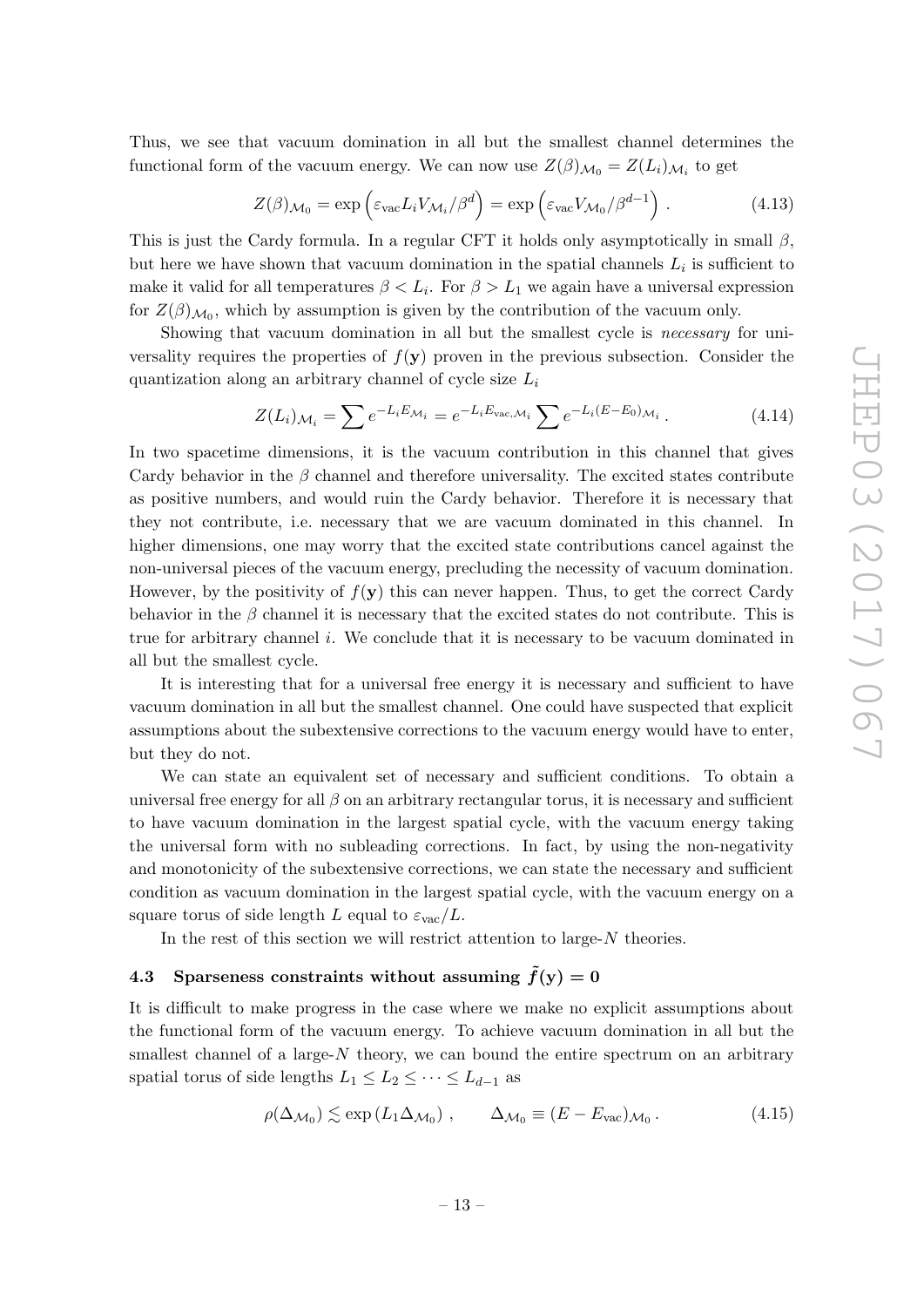This is a necessary and sufficient condition, although it is possible that it is implied by a more minimal set of necessary and sufficient conditions. To see how this condition arises, one writes the partition function as

$$
Z(\beta)_{\mathcal{M}_0} = \exp(-\beta E_{\text{vac}}) \sum \exp(-\beta \Delta_{\mathcal{M}_0}) \rho(\Delta_{\mathcal{M}_0})
$$
(4.16)

and bounds the density of states as  $(4.15)$  for the entire spectrum. At large N, with a vacuum contribution that scales exponentially in  $N$ , this suppresses all excited state contributions as soon as  $\beta > L_1$ . This means all cycles except the smallest will be vacuumdominated, as required. We give another method of proof for vacuum domination in appendix [A](#page-34-2) which restricts the sparseness bound to only the light states, but requires an additional assumption on the field theory.

We can also show that it is necessary and sufficient to solve the problem on a spatial square torus, i.e. that the free energy is universal for all  $\beta$  on a spatial square torus of side length L. The necessary direction is obvious. To show sufficiency, consider the quantization along L:

$$
Z(L)_{\mathcal{M}_{d-1}} = \exp\left(-LE_{\text{vac}, \mathcal{M}_{d-1}}\right) \sum_{\Delta} \exp\left(-L\Delta_{\mathcal{M}_{d-1}}\right)
$$

$$
= Z(\beta)_{\mathcal{M}_0} \approx \exp\left(\varepsilon_{\text{vac}} L^{d-1} / \beta^{d-1}\right). \tag{4.17}
$$

where the final expression is by assumption of universality. The only way to satisfy this equality is for the contribution of the excited states and the subextensive corrections to the vacuum energy in the L channel to vanish. In particular we are vacuum dominated in the L channel. Taking arbitrary  $L_{d-1} > L$  keeps us vacuum dominated since it is at even lower temperature:

$$
Z(L_{d-1})_{\mathcal{M}_{d-1}} \approx \exp\left(\varepsilon_{\text{vac}} L_{d-1} L^{d-2} / \beta^{d-1}\right). \tag{4.18}
$$

In the  $\beta$  channel this gives us the ordinary Cardy formula with no subextensive corrections, and in another L channel we have

$$
Z(L)_{\mathcal{M}_{d-2}} = \exp\left(-LE_{\text{vac}, \mathcal{M}_{d-2}}\right) \sum_{\Delta} \exp\left(-L\Delta_{\mathcal{M}_{d-2}}\right)
$$

$$
= Z(L_{d-1})_{\mathcal{M}_{d-1}} \approx \exp\left(\varepsilon_{\text{vac}}L_{d-1}L^{d-2}/\beta^{d-1}\right). \tag{4.19}
$$

Again, this means that we are vacuum dominated in the L channel. Now we can consider arbitrary  $L_{d-2}$  satisfying  $L < L_{d-2} < L_{d-1}$ , for which we will remain vacuum dominated:

$$
Z(L_{d-2})_{\mathcal{M}_{d-2}} \approx \exp\left(\varepsilon_{\text{vac}}L_{d-1}L_{d-2}L^{d-3}/\beta^{d-1}\right). \tag{4.20}
$$

By equating this expression with the partition function in the  $L_{d-1}$  channel, we see that we are still vacuum dominated in that channel. By continuing this procedure we are able to generalize to an arbitrary torus  $\beta < L_1 < \cdots < L_{d-1}$ , and we obtain

$$
\log Z(\beta) = \begin{cases} \varepsilon_{\text{vac}} V_{\mathcal{M}_0} / \beta^{d-1}, & \beta < L_1 \\ \varepsilon_{\text{vac}} V_{\mathcal{M}_1} / L_1^{d-1}, & \beta > L_1 \end{cases} . \tag{4.21}
$$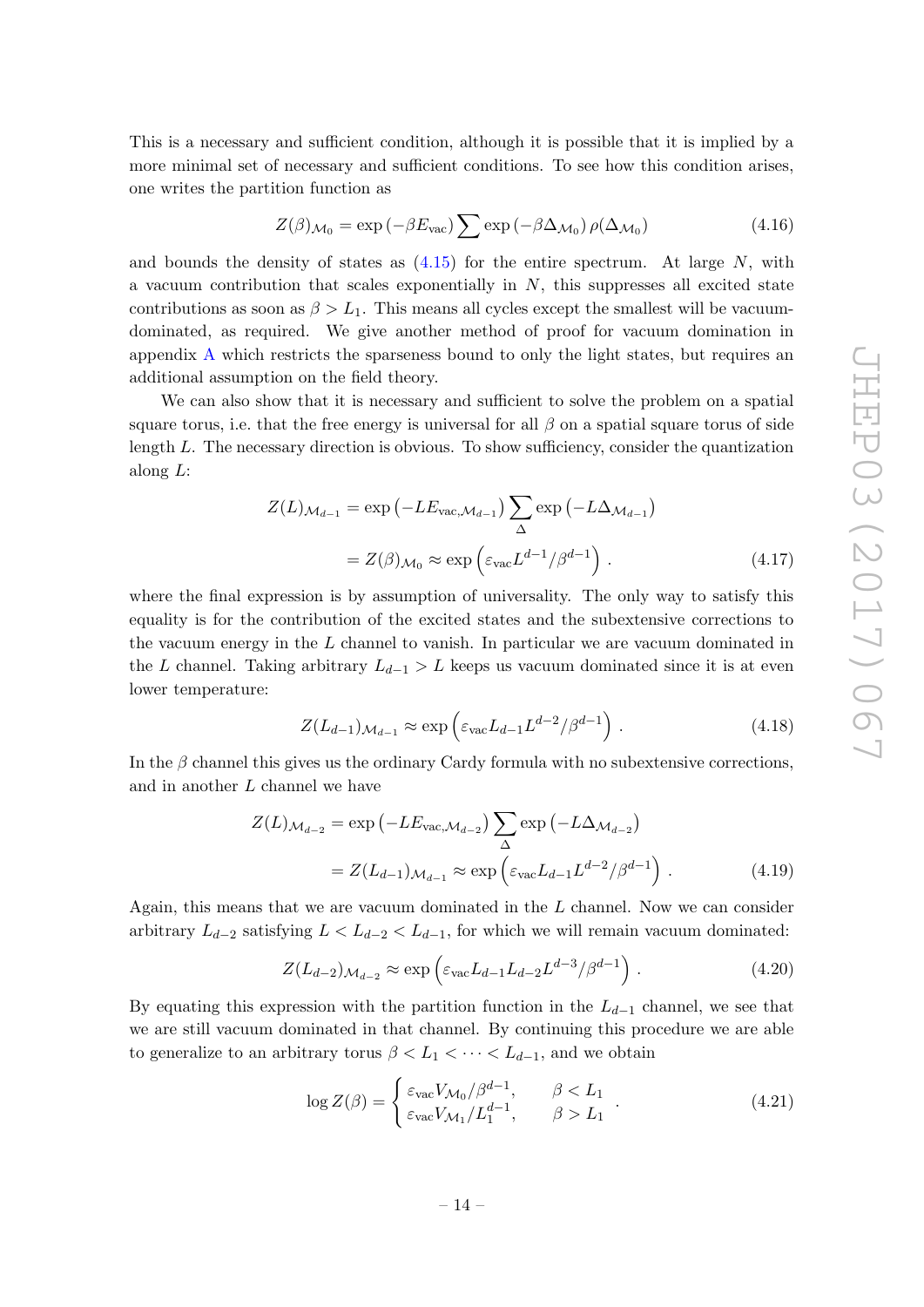Altogether, we have that the free energy is universal at all temperatures on an arbitrary spatial torus. So solving the problem on a spatial square torus is both necessary and sufficient to solving the general problem, thanks to properties of the positivity of  $f(\mathbf{y})$ .

# <span id="page-16-0"></span>4.4 Sparseness constraints assuming  $\tilde{f}(y) = 0$

In this section we will show that assuming  $\tilde{f}(\mathbf{y}) = 0$  (up to  $1/N$  corrections) allows us to exhibit a constraint on the light spectrum that naturally generalizes the two-dimensional case. This is not too surprising, as  $\tilde{f}(\mathbf{y}) = 0$  is automatically true in two dimensions, although some more work will be required in higher dimensions.

We start by considering the special torus with ordering  $\beta < L < L^2/\beta < \cdots <$  $L^{d-1}/\beta^{d-2}$ . As discussed in the introduction, this special torus has an exact low-temperature/high-temperature duality  $Z(\beta)_{\mathcal{M}_0} = Z(L^d/\beta^{d-1})_{\mathcal{M}_0}$ . This will allow us to uplift the arguments of [\[10\]](#page-42-3) to our case. In the upcoming manipulations, we will not keep explicitly the specification of the spatial manifold  $\mathcal{M}_0$ , since this duality allows us to keep our spatial manifold fixed once and for all.

By following the steps in [\[10\]](#page-42-3), one can show that the partition function is dominated by the light states up to a theory-independent error. We will denote light states as those with energy  $E < \epsilon$  for some arbitrary  $\epsilon$ . We have

$$
\log Z_{\text{light}}(L^d/\beta^{d-1}) \le \log Z(\beta) \le \log Z_{\text{light}}(L^d/\beta^{d-1}) - \log \left(1 - e^{\epsilon(\beta - L^d/\beta^{d-1})}\right). \tag{4.22}
$$

This error grows arbitrarily large as  $\beta \to L$  or  $\epsilon \to 0$ . For  $\beta > L$  we can derive a similar upper and lower bound.

For a family of CFTs labeled by  $N$ , we assume that the vacuum energy also scales with N. This will be true in all examples we consider. When taking  $N$  large, we can scale  $\epsilon \to 0$ , in which case the partition function is squeezed by its bounds and given just by the light states up to  $\mathcal{O}(1)$  corrections. In the context of assuming  $\tilde{f}(\mathbf{y}) = 0$ , we then obtain universality

<span id="page-16-1"></span>
$$
\log Z(\beta) = \begin{cases} \log Z_{\text{light}}(L^d/\beta^{d-1}) = -\frac{L^d}{\beta^{d-1}} E_{\text{vac}} & \beta < L \\ \log Z_{\text{light}}(\beta) = -\beta E_{\text{vac}} & \beta > L \end{cases}, \tag{4.23}
$$

if and only if the density of light states is bounded as

<span id="page-16-2"></span>
$$
\rho(\Delta) \lesssim \exp\left(\frac{L^d}{\beta^{d-1}}\Delta\right), \qquad \Delta \leq -E_{\text{vac}},\tag{4.24}
$$

where  $\Delta = E - E_{\text{vac}}$ . Notice that if we did not assume a universal form for the vacuum energy with  $\tilde{f}(\mathbf{y}) = 0$ , the free energy would still be very theory-dependent.

To generalize the argument above to an arbitrary d-torus, the idea will be to push the special torus very close to the square torus. From here, we can use the fact that whenever a partition function is dominated by the vacuum contribution at some inverse temperature β, then it will also be dominated by that contribution for larger β. Channel by channel, we will see that we will be able to generalize to an arbitrary torus. Assuming a universal form of the vacuum energy will be crucial for this argument.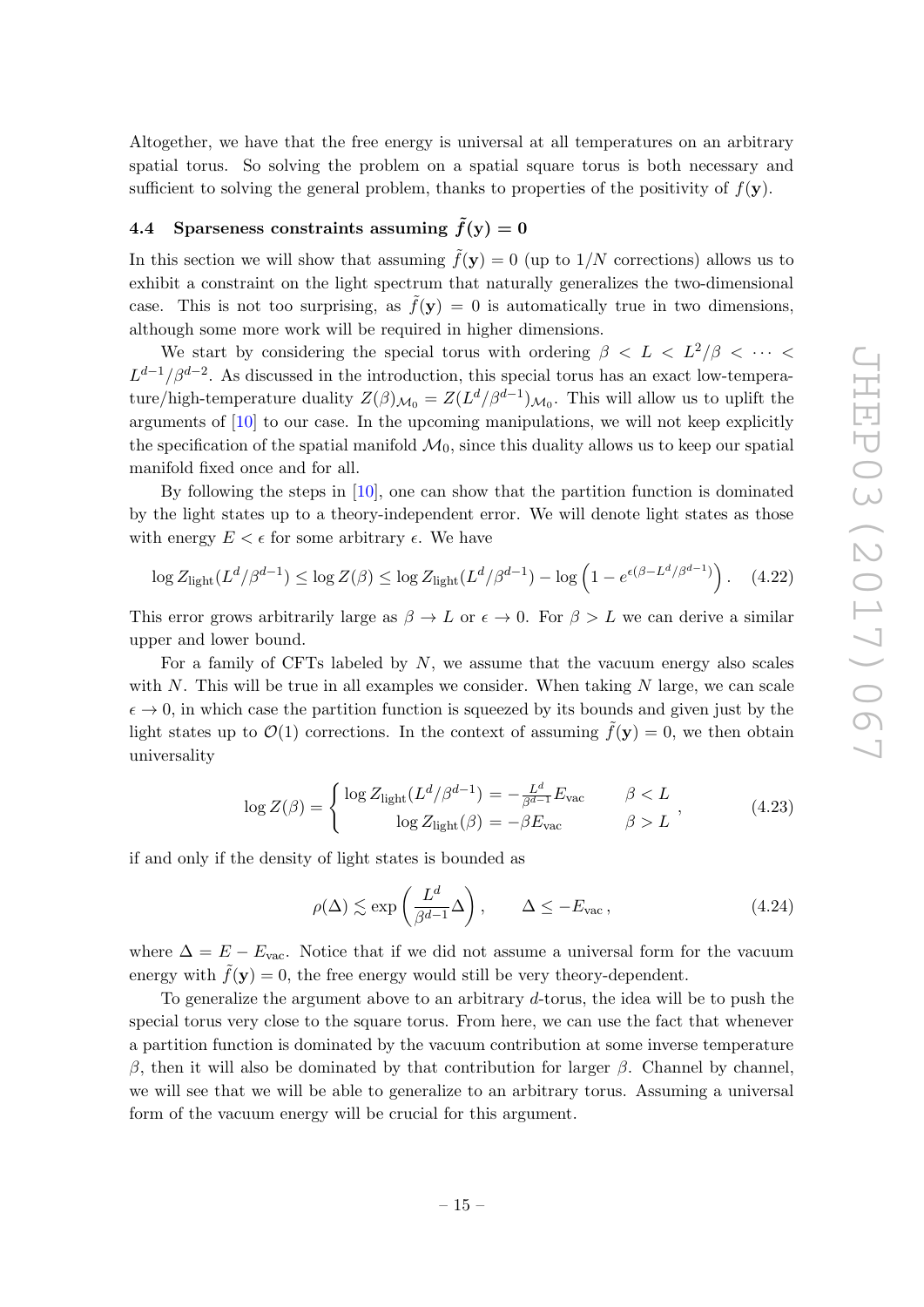It will be convenient to consider starting with a quantization along the  $L^{d-1}/\beta^{d-2}$ channel, because it is the largest cycle when  $\beta < L$ . We will now restore the explicit spatial manifold dependence since we will be considering quantizations along different channels. We have

$$
Z(L^{d-1}/\beta^{d-2})_{\mathcal{M}_{d-1}} = Z(L^d/\beta^{d-1})_{\mathcal{M}_0} = Z(\beta)_{\mathcal{M}_0}.
$$
\n(4.25)

By using  $(4.23)$  we can write this as

$$
Z(L^{d-1}/\beta^{d-2})_{\mathcal{M}_{d-1}} = \exp\left(-\frac{L^d}{\beta^{d-1}}E_{\text{vac},\mathcal{M}_0}\right) = \exp\left(-\frac{L^{d-1}}{\beta^{d-2}}E_{\text{vac},\mathcal{M}_{d-1}}\right). \tag{4.26}
$$

This means that we are vacuum-dominated in the  $L^{d-1}/\beta^{d-2}$  channel.

Let us now take a larger cycle  $L_{d-1} > L^{d-1}/\beta^{d-2}$ , for which we will remain vacuumdominated:

$$
Z(L_{d-1})_{\mathcal{M}_{d-1}} = \exp(-L_{d-1}E_{\text{vac},\mathcal{M}_{d-1}}) \tag{4.27}
$$

Quantizing now along the the second largest cycle  $L^{d-2}/\beta^{d-3} < L_{d-1}$  gives us

$$
Z(L^{d-2}/\beta^{d-3}) = \exp\left(-L^{d-2}/\beta^{d-3} E_{\text{vac},\mathcal{M}_{d-2}}\right) \sum_{\Delta} \exp\left(-L^{d-2}\Delta_{\mathcal{M}_{d-2}}/\beta^{d-3}\right). \tag{4.28}
$$

But by our assumption  $\tilde{f}(\mathbf{y}) = 0$ , we have

$$
L_{d-1}E_{\text{vac},\mathcal{M}_{d-1}} = L^{d-2}E_{\text{vac},\mathcal{M}_{d-2}}/\beta^{d-3},\tag{4.29}
$$

which means that  $Z(L^{d-2}/\beta^{d-3})$  is given by its vacuum contribution only. One can now consider  $L_{d-2} > L^{d-2}/\beta^{d-3}$ , for which we will remain vacuum-dominated in the  $L_{d-2}$  channel. By comparing to the  $L_{d-1}$  channel, we can verify that we remain vacuum-dominated there as well. We can now move to the  $L^{d-3}/\beta^{d-4}$  channel and continue this procedure up to and including the L channel. In a final step, we can compare to the  $\beta$  channel and see that it indeed has universal Cardy behavior:

$$
\log Z(\beta) = \frac{\varepsilon_{\text{vac}} V_{\mathcal{M}_0}}{\beta^d} \,. \tag{4.30}
$$

There is no need now to consider smaller  $\beta$  since we have already considered general variations of the other  $d-1$  cycles. Since the partition function is a function of  $d-1$ independent dimensionless ratios, we have already captured all possible variations.

The generality of the torus that results from this procedure is restricted by the special torus with which we began. But notice that the special torus can be arbitrarily close to a d-dimensional square torus, which means this procedure results in a universal free energy on an arbitrary torus. From this argument it is clear that the only assumption made on the spectrum is the bound in  $(4.24)$ . In fact, it is enough to impose this constraint for the square torus, since our procedure begins from that case (or arbitrarily close to it) and generalizes to an arbitrary torus. The sparseness constraint is therefore

<span id="page-17-0"></span>
$$
\rho(\Delta) \lesssim \exp\left(L\Delta_{L \times L \times \dots \times L}\right) \tag{4.31}
$$

and is imposed only on the states with energies  $E = \Delta + E_{\text{vac}} < 0$ .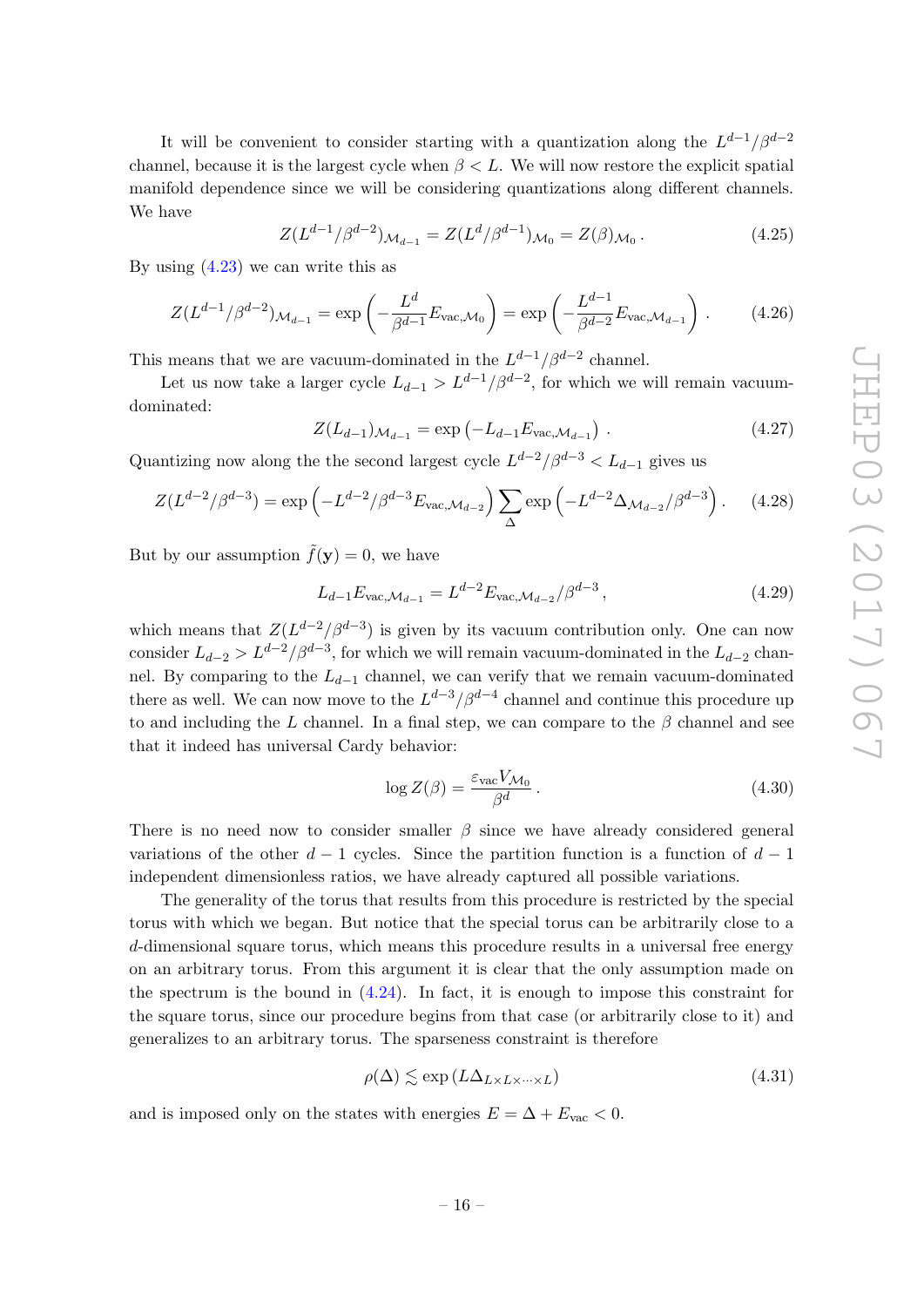## <span id="page-18-0"></span>5 Symmetric product orbifolds in  $d > 2$

In this section we construct orbifold conformal field theories in higher dimensions using a procedure analogous to the one in two dimensions. We will see that these theories contain both twisted and untwisted sector states and will give an estimate for the density of states within these sectors. Finally, we will show that under the assumption that  $\hat{f}(\mathbf{y}) = 0$ , the free energy has a universal behavior at large N which agrees with Einstein gravity.

#### <span id="page-18-1"></span>5.1 A review of permutation orbifolds in two dimensions

In two dimensions, symmetric product orbifolds (or the more general permutation orbifolds) provide a vast landscape of two-dimensional CFTs with large central charge that have a potentially sparse spectrum and are thus of interest in the context of holography [\[44–](#page-43-11)[47\]](#page-44-0). The goal of this section will be to extend these constructions to higher dimensions. We start by a review of permutation orbifolds in two dimensions which will set most of the notation that we will then carry over to higher dimensions. Permutation orbifolds are defined by the choice of two parameters: a "seed" CFT C and a permutation group  $G_N \subset S_N$ . A permutation orbifold  $\mathcal{C}_N$  is then defined to be

$$
\mathcal{C}_N \equiv \frac{\mathcal{C}^{\otimes N}}{G_N} \,. \tag{5.1}
$$

The procedure by which we take this quotient is called an orbifold. It projects out all states of the product theory that are not invariant under the action of the group. The Hilbert space thus gets restricted to

$$
\mathcal{H}^{\otimes N} \longrightarrow \frac{\mathcal{H}^{\otimes N}}{G_N},\tag{5.2}
$$

where  $H$  is the Hilbert space of C. This projection onto invariant states is crucial as it gets rid of most of the low-lying states and hence provides some hope of obtaining a sparse spectrum. When computing the torus partition function, this projection onto invariant states is implemented by a sum over all possible insertions of group elements in the Euclidean time direction. This is summarized by the following formula

<span id="page-18-2"></span>
$$
Z_{\text{untw}} = \frac{1}{|G_N|} \sum_{g \in G_N} g \boxed{\qquad} \tag{5.3}
$$

where the box represents the torus with the vertical direction being Euclidean time.

However, [\(5.3\)](#page-18-2) is obviously not modular invariant as it singles out the time direction. Modular invariance is restored in the following way

$$
Z_{\text{tot}} = \frac{1}{|G_N|} \sum_{g,h \in G_N \mid gh = hg} g \boxed{h} \,. \tag{5.4}
$$

The requirement that the two group elements must commute comes from demanding that the fields have well-defined boundary conditions  $[48]$ . The insertion of elements h in the spatial direction are interpreted as twisted sectors, where the boundary conditions of the fields are twisted by group elements. There is one twisted sector per conjugacy class of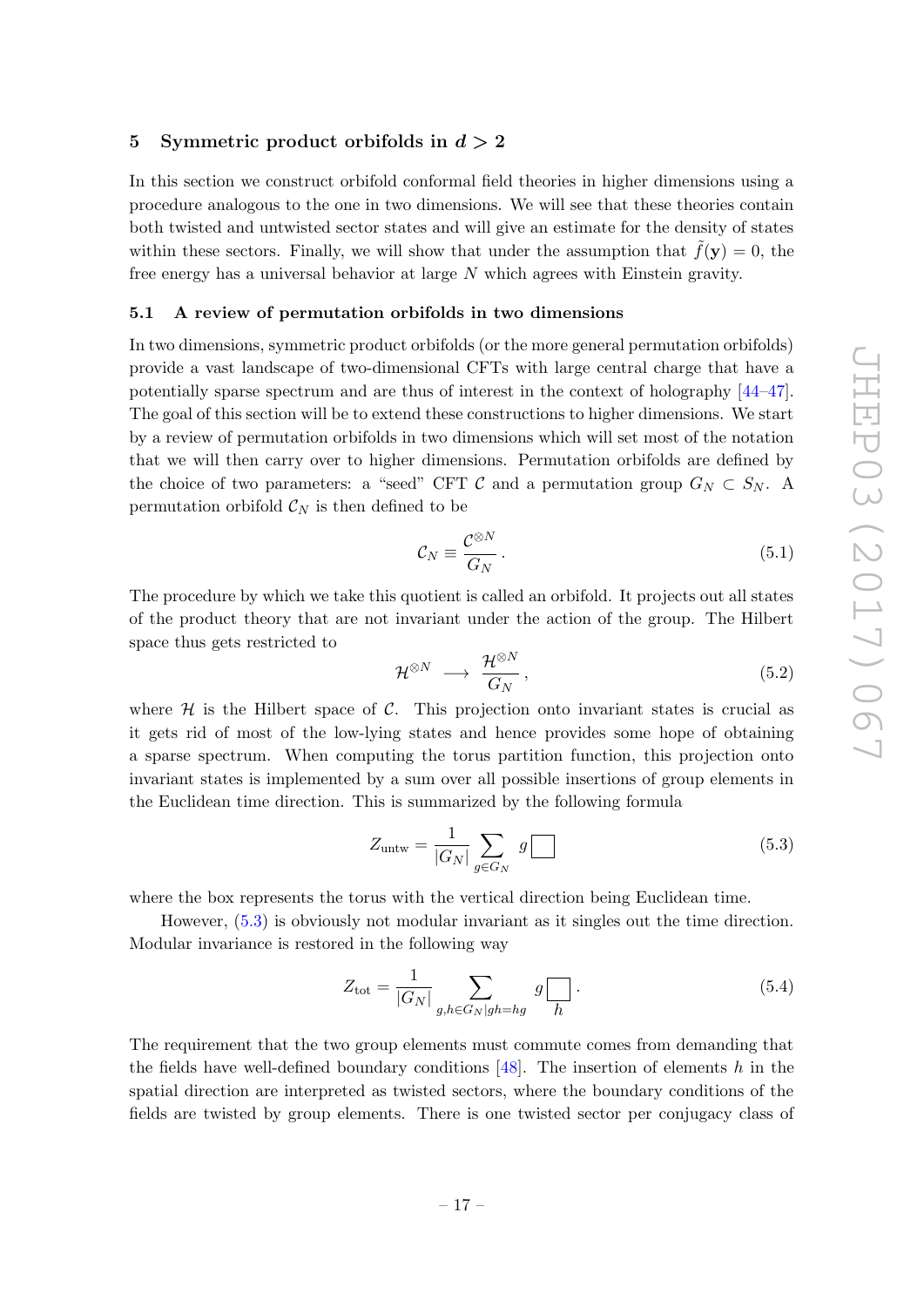the group, which in the case of  $G_N = S_N$  gives one twisted sector per Young diagram. In [\[44](#page-43-11)[–46\]](#page-43-12), the space of permutation orbifolds was explored and a criterion was given for these theories to have a well-defined large N limit (and thus a potential holographic dual). It was found that many properties of the spectrum depends solely on the group  $G_N$  and not on the choice of the seed theory. Groups that give a good large-N limit are called oligomorphic permutation groups [\[49](#page-44-2)[–51\]](#page-44-3). Although a complete proof is still missing, it is believed permutation orbifolds by oligomorphic groups all have at least a Hagedorn density of light states, but the growth may be even faster  $[44, 46]$  $[44, 46]$  $[44, 46]$ . For the symmetric group, it was shown in [\[10,](#page-42-3) [37\]](#page-43-5) that the growth is exactly Hagedorn with the precise coefficient saturating the bound on the density of light states produced in [\[10\]](#page-42-3).

Symmetric product orbifolds thus reproduce the phase structure of 3d gravity. Note that they are still far from local theories of gravity such as supergravity on  $AdS_3 \times S^3$ , as their low-lying spectrum is Hagedorn and so they look more like classical string theories. The D1–D5 CFT has a moduli space that is proposed to contain a point, known as the orbifold point, where the theory becomes a free symmetric product orbifold theory. According to this proposal, the orbifold point is connected to the point where the supergravity description is valid by an exactly marginal deformation. It is only the strongly coupled theory that is dual to supergravity, and from this point of view it is surprising that the free theory realizes the phase structure of gravity.

#### <span id="page-19-0"></span>5.2 Symmetric product orbifolds in higher dimensions

In two dimensions, we saw that symmetric product orbifolds are examples of theories with a sparse enough spectrum to satisfy the bound from [\[10\]](#page-42-3) and thus have a universal phase structure at large N. We would now like to construct weakly coupled examples of theories satisfying our new criteria in higher dimensions. In dimensions greater than two, it is in general much harder to construct large-N CFTs. One may of course take tensor products but these will never have a sparse enough spectrum. In fact, the spectrum below some fixed energy level will not even converge as  $N \to \infty$ . Imposing some form of Gauss' law to project out many of the low-lying states is usually done by introducing some coupling to a gauge field, which makes preserving conformal invariance highly non-trivial. A natural way to achieve this same projection is through the construction of orbifold conformal field theories familiar from two dimensions. To the best of our knowledge, there is no construction of orbifold conformal field theories in higher dimensions, which as explained in the previous subsection is perhaps the most natural way of obtaining theories that are conformal, have a large number of degrees of freedom, but also a sparse low-lying spectrum.

We will now describe the construction of symmetric product orbifolds in  $d$  dimensions.<sup>[2](#page-19-1)</sup> We will construct the partition function, i.e. the Hilbert space and the spectrum of the Hamiltonian on  $\mathbb{T}^{d-1}$ . We comment on other properties of the theory such as correlation functions in the discussion section.

<span id="page-19-1"></span><sup>&</sup>lt;sup>2</sup>Here we will assume that the group is  $S_N$  but the generalization to other permutation groups follows trivially from our construction.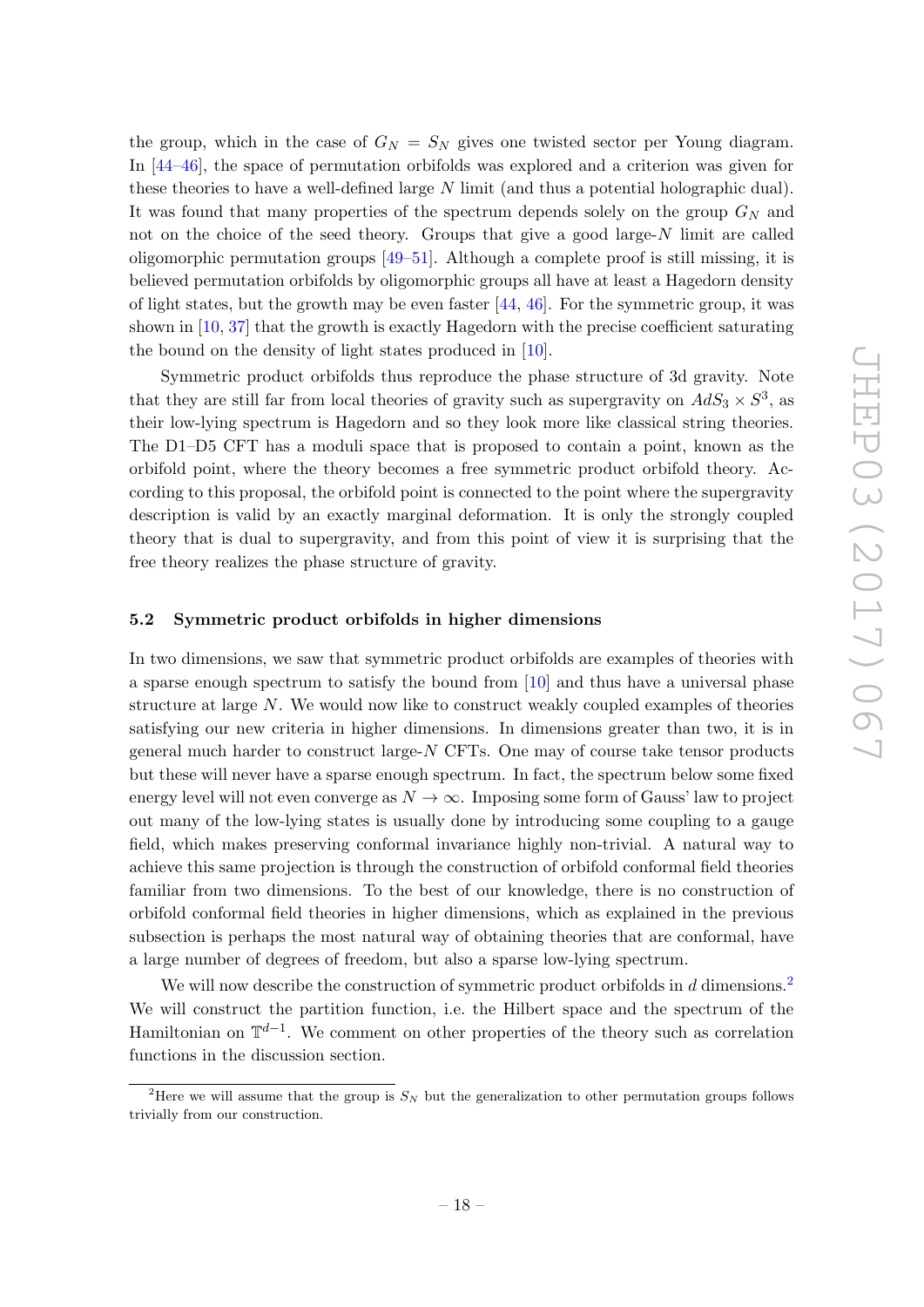The starting point is again to consider a seed  $CFT_d C$  and to define the orbifold theory  $\mathcal{C}_N$  as

$$
\mathcal{C}_N \equiv \frac{\mathcal{C}^{\otimes N}}{S_N} \,. \tag{5.5}
$$

The orbifolding procedure goes as follows. We start by projecting onto invariant states by inserting all elements of the group in the time direction. This gives

$$
Z_{\text{untw}} = \frac{1}{N!} \sum_{g \in S_N} g \boxed{}
$$
 (5.6)

The box of the 2d case has now been lifted to a d-dimensional hypercube which again describes the torus. We will represent it by a  $3d$  cube and leave the other dimensions implicit. Again, the mere projection is obviously not modular invariant. By applying elements of  $SL(d, \mathbb{Z})$  (for instance the S element given in  $(2.4)$ ), we quickly see that group elements must also be inserted in the space directions. Having well-defined boundary conditions for the fields constrains the d group elements to be commuting. The partition function of the orbifold theory is then defined as

<span id="page-20-2"></span>
$$
Z_{\rm orb} = \frac{1}{N!} \sum_{\substack{g_0, \dots, g_{d-1} \in S_N \\ g_i g_j = g_j g_i \forall i, j}} g_0 \boxed{\int g_{d-1}} \tag{5.7}
$$

Twisted sector states will correspond to any states with non-trivial insertions in any of the space directions. The different twisted sectors are no longer labeled just by conjugacy classes, but by sets of  $d-1$  commuting elements, up to overall conjugation. This orbifolding procedure describes a well-defined  $SL(d, \mathbb{Z})$ -invariant partition function.

#### <span id="page-20-0"></span>5.3 Spectrum of the theory

#### <span id="page-20-1"></span>5.3.1 The untwisted sector states

We now turn our attention to the spectrum of these orbifold theories. Other properties will depend strongly on the choice of seed. We start by considering the untwisted sector states. These are given by states of the product theory, up to symmetrization. From the point of view of the partition function, their contribution consists of all elements in the sum [\(5.7\)](#page-20-2) where  $g_1 = \ldots = g_{d-1} = 1$ . Consider the contribution of a K-tuple to the density of states. A K-tuple is a state where K of the N CFTs are excited, while the other  $N - K$  are in the vacuum. The contributions of all possible  $K$ -tuples of distinct states are encapsulated by the following expression:

$$
\rho(\Delta) = \int dK \int d\Delta_1 \dots d\Delta_K \frac{1}{K!} \rho_0(\Delta_1) \dots \rho_0(\Delta_K) \delta\left(\Delta - \sum_{j=1}^K \Delta_j\right), \qquad (5.8)
$$

where  $\Delta = E - N E_{\text{vac}}$ ,  $\Delta_i = E_i - E_{\text{vac}}$  and  $\rho_0$  is the density of states of the seed the-ory.<sup>[3](#page-20-3)</sup> It can be shown that the contribution of  $K$ -tuples with subsets of identical states

<span id="page-20-3"></span><sup>&</sup>lt;sup>3</sup>Here we use the notation that  $\Delta$  is a shifted energy that satisfies  $\Delta > 0$ , but we wish to emphasize that it is not in any way related to the scaling dimension of a local operator.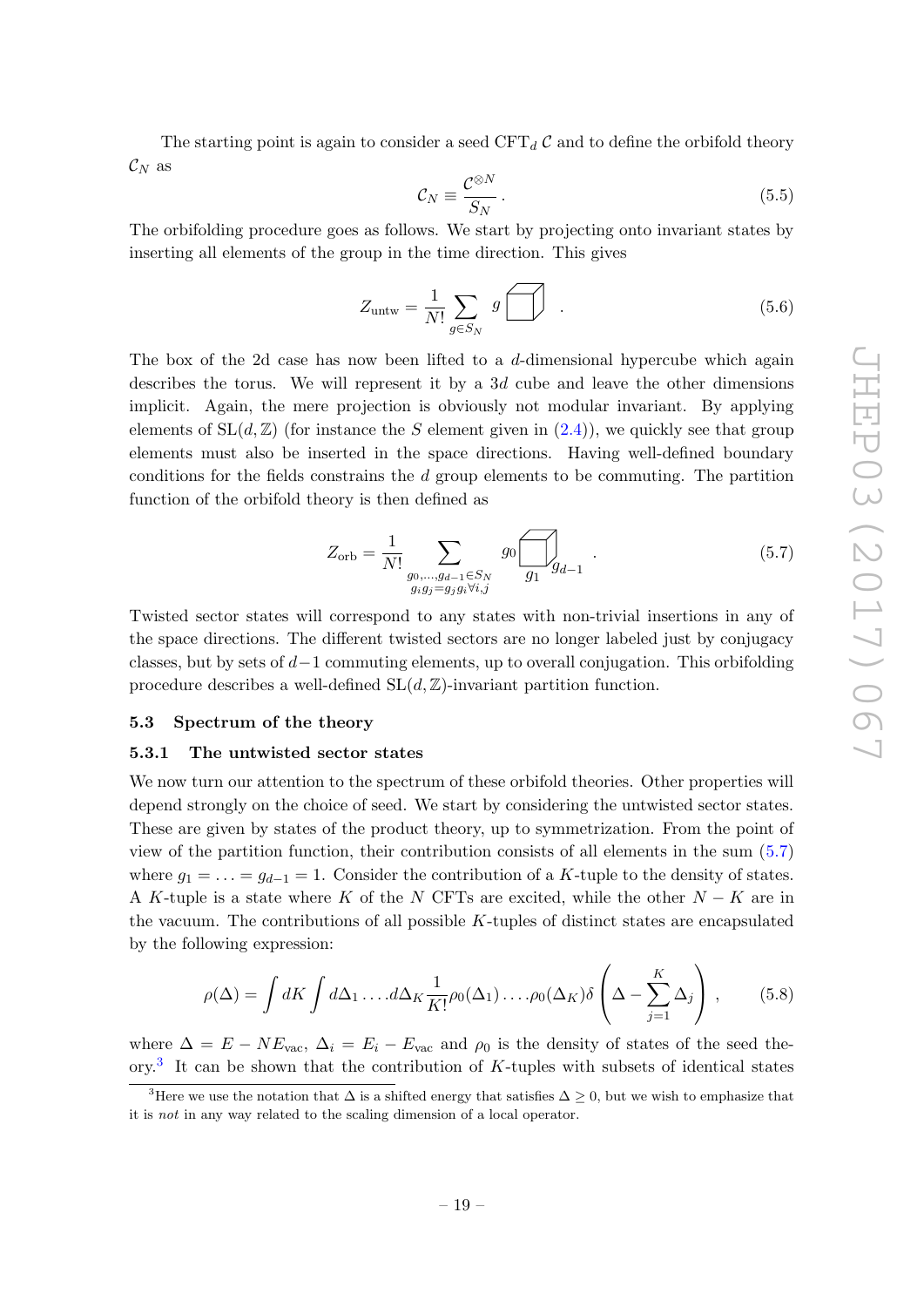do not give a larger contribution than the one considered here, so it is sufficient to focus on this case. The combinatorial prefactor  $1/K!$  was introduced to remove the equivalent permutations of the  $K$  states. One way to understand its inclusion is to consider how the orbifold projection is done. A given K-tuple in the product theory is made  $S_N$ invariant by summing over all of its possible permutations. For example, the 3-tuples  ${a, b, c}, {a, c, b}, {b, a, c}, {b, c, a}, {c, a}, {c, b, a}$  of the pre-orbifolded theory lead to the same orbifolded 3-tuple and thus should only be counted once. The triple integral giving  $\rho(\Delta)$ , when left to its own devices without combinatorial prefactor, would count all six configurations.

Along with the states being distinct, let us first assume that each of the individual degeneracies can be approximated by the Cardy formula of the seed theory. The Cardy formula in higher dimensions was given in  $(2.15)$  and reads

$$
\log \rho(E) = \frac{d}{(d-1)^{\frac{d-1}{d}}} (\varepsilon_{\text{vac}} V_{d-1})^{\frac{1}{d}} E^{\frac{d-1}{d}}.
$$
\n(5.9)

Now let us proceed as in [\[44\]](#page-43-11) to find the density of states. Performing the integrals over energies  $E_i$  by a saddle-point approximation where the large parameter is the total energy E, we find saddle-point values  $E_i = E/K$  for all i. To assure that the state in each copy is distinct, we need the degeneracy to pick from to be much larger than  $K$ . Thus the validity of this assumption and the validity of the Cardy formula in each seed theory require, respectively,

$$
\exp\left[\frac{d}{(d-1)^{\frac{d-1}{d}}}(\varepsilon_{\text{vac}}V_{d-1})^{\frac{1}{d}}(\Delta/K + E_{\text{vac}})^{\frac{d-1}{d}}\right] \gg K, \qquad \Delta/K \gg |E_{\text{vac}}|.
$$
 (5.10)

We will check whether these conditions are satisfied at the end. Note that the second constraint implies that we can drop  $E_{\text{vac}}$  in the Cardy formula when expressed in terms of ∆. We thus have

$$
\rho(\Delta) \sim \int dK \exp\left[ d\alpha K^{\frac{1}{d}} \Delta^{\frac{d-1}{d}} - K \log K + K \right]
$$
\n(5.11)

with

<span id="page-21-0"></span>
$$
a \equiv \frac{1}{(d-1)^{\frac{d-1}{d}}} (\varepsilon_{\text{vac}} V_{d-1})^{\frac{1}{d}}.
$$
 (5.12)

We can now do a second saddle-point approximation to evaluate the integral over  $K$ . The large parameter is again given by the total shifted energy  $\Delta$ . The saddle point equation is

$$
a\Delta^{\frac{d-1}{d}}K_s^{\frac{1-d}{d}} - \log K_s = 0, \qquad (5.13)
$$

which gives

$$
K_s \sim \frac{a^{\frac{d}{d-1}} \Delta}{\left(\log\left[a^{\frac{d}{d-1}} \Delta\right]\right)^{\frac{d}{d-1}}}
$$
\n(5.14)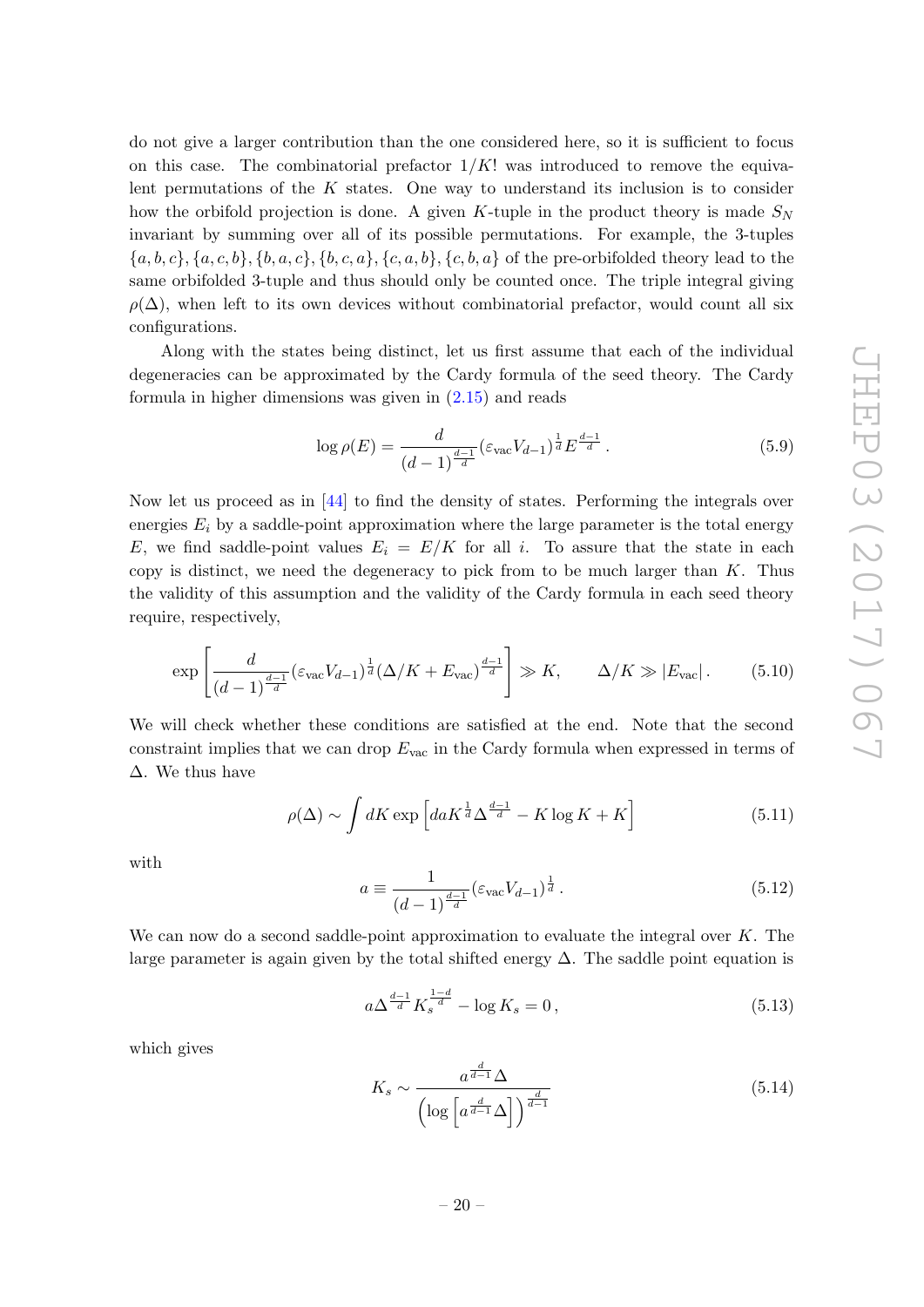at large ∆. Plugging this back in the density of states we find

$$
\rho(E) \sim \exp\left[ (d-1) \frac{a^{\frac{d}{d-1}} \Delta}{\left( \log \left[ a^{\frac{d}{d-1}} \Delta \right] \right)^{\frac{1}{d-1}}} \right],\tag{5.15}
$$

where we have used large  $\Delta$  to drop subleading pieces which either have a larger power of the logarithm in the denominator or are terms proportional to log log  $\Delta$ . We find a growth of states that is slightly sub-Hagedorn and the growth increases with the dimension of the field theory. Inserting  $K_s$  in our necessary assumptions shows that they can be satisfied for large enough  $\Delta$ . In particular, the second condition becomes

$$
a^{\frac{d}{d-1}} \Delta \gg \exp\left[a \left| E_{\text{vac}} \right|^{\frac{d-1}{d}}\right] \tag{5.16}
$$

which is then sufficient to satisfy the first condition. Here  $E_{\text{vac}}$  is the vacuum energy of the seed theory and does not scale with N. Notice also that  $K_s$  grows with  $\Delta$  and must not violate the bound  $K_s \leq N$ . This implies a bound on our energies from the saddle:

$$
a^{\frac{d}{d-1}} \Delta \lesssim N \left[ \log(N) \right]^{\frac{d}{d-1}} . \tag{5.17}
$$

So altogether our density of states formula is reliable in the range

$$
\exp\left[a\left|E_{\text{vac}}\right|^{\frac{d-1}{d}}\right] \ll a^{\frac{d}{d-1}} \Delta \lesssim N\left[\log(N)\right]^{\frac{d}{d-1}}.
$$
\n(5.18)

In particular we can consider energies that scale with  $N$ . However, as we will shortly see, the density of states quickly becomes dominated by the twisted sectors. Note that this growth of states is also a lower bound for any permutation orbifold as orbifolding by a subgroup of  $S_N$  always projects out fewer states.

#### <span id="page-22-0"></span>5.3.2 The twisted sector states

We will now give a lower bound on the density of states coming from the twisted sectors. If the intuition from two dimensions carries over, it will be the twisted sectors that give the dominant contribution to the density of states. Indeed, this is the result we will find. We start by a more general discussion of twisted sector states and their contribution to the partition function.

A twisted sector is given by  $d-1$  commuting elements  $g_1, \ldots, g_{d-1}$  of  $S_N$ , up to overall conjugation. There is also a projection onto  $S_N$ -invariant states by summing over elements in the time direction but at this point we only focus on the identity contribution in that direction. We define  $\mathbb T$  to be the original d-torus used to compute the partition function. We leave the dependence on the vectors  $U_0, \ldots, U_{d-1}$  implicit. Let us consider the action of the subgroup  $G_{g_1,...,g_{d-1}}$  of  $S_N$  (defined to be the group generated by  $g_1,...,g_{d-1}$ ) on the  $N$  copies of the CFT. The action of this group will be to glue certain copies of the CFT together. Concretely, let  $\Phi^k$  denote a field on  $\mathbb T$  of the k-th CFT, then in the twisted sector defined by  $G_{g_1,...g_{d-1}}$  this field has boundary conditions

$$
\Phi^k(x_0, x_1, \dots, x_j + L_j, \dots, x_{d-1}) = \Phi^{g_j(k)}(x_0, x_1, \dots, x_j, \dots, x_{d-1}). \tag{5.19}
$$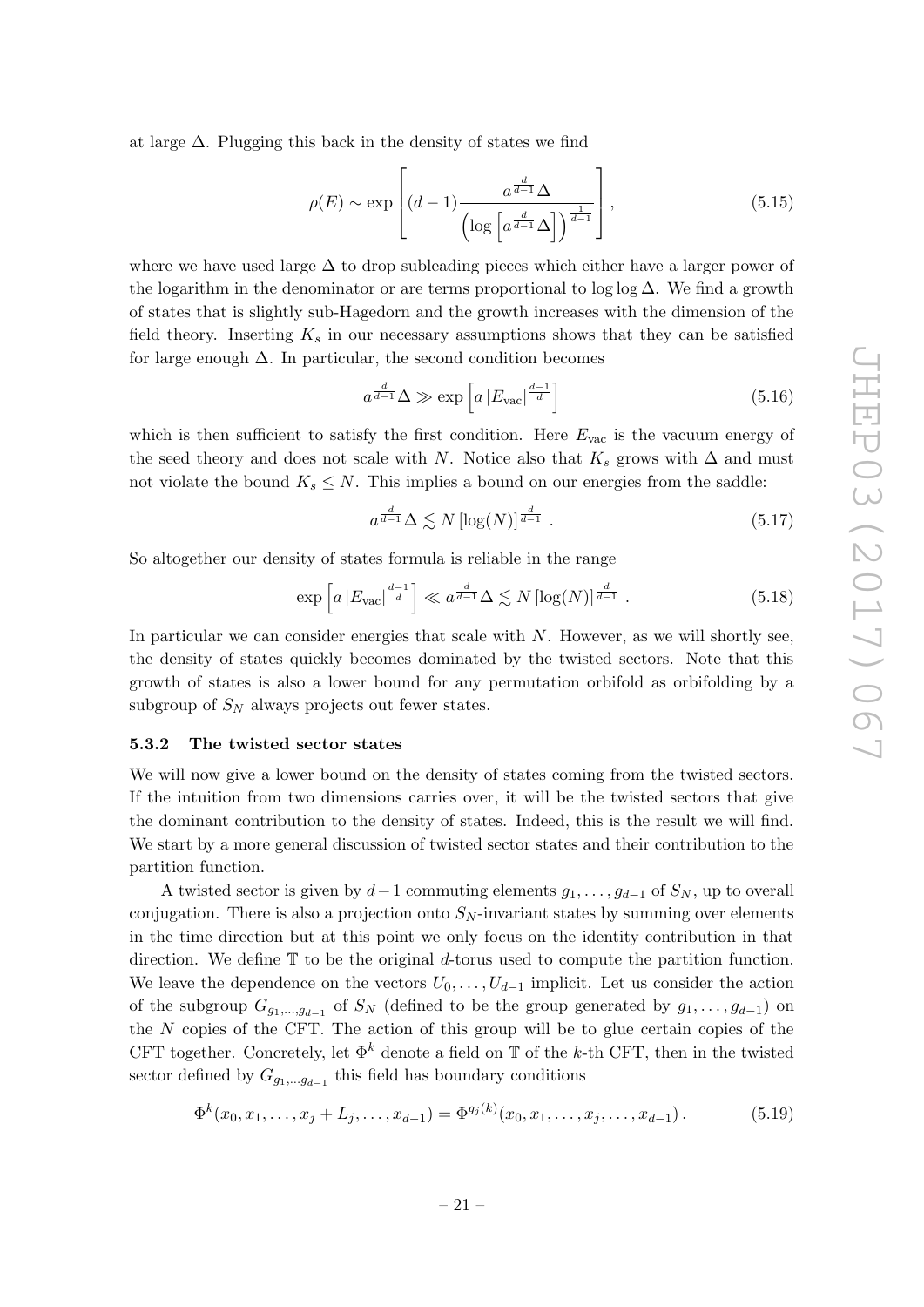Tracking the orbit of the k-th copy under  $G_{g_1,...g_{d-1}}$  allows us to define a single field  $\Phi$  with modified boundary conditions. In particular it will have larger periods. A field  $\tilde{\Phi}^i$  can be defined for each orbit of the group  $G_{g_1,...g_{d-1}}$  and we will denote the set of these orbits by

$$
\{O_i\}, \qquad i = 1, \dots i_{\text{max}}, \tag{5.20}
$$

where  $i_{\text{max}}$  depends on the precise choice of  $g_1, \ldots, g_{d-1}$ . As the different orbits do not talk to each other, the path integral will split into a product of  $i_{\text{max}}$  independent path integrals, one over each field  $\tilde{\Phi}^i$ . The new boundary conditions of the fields in a given  $O_i$  under the action of  $G_{g_1,...,g_{d-1}}$  enable us to rewrite that particular contribution to the path integral as a torus partition function, but now with  $\mathbb T$  replaced by a new torus  $\widetilde{\mathbb T}_i$ . The original identifications coming from  $(2.3)$  were

$$
(x_0, x_1, \dots, x_{d-1}) \sim (x_0, x_1, \dots, x_{d-1}) + \sum_{i=0}^{d-1} n_i U_i.
$$
 (5.21)

for any integers  $n_i$ . Once the elements  $g_1, \ldots, g_{d-1}$  are inserted the identifications are changed and they are encoded in a new torus. As these boundary conditions follow from the orbits, the identifications from the new torus are given by the elements in  $G_{q_1,...,q_{d-1}}$ that leave the orbit invariant, i.e.

<span id="page-23-0"></span>
$$
g_1^{m_1} \dots g_{d-1}^{m_{d-1}} O_i = O_i. \tag{5.22}
$$

This means that the identifications become

$$
(x_0, x_1, \dots, x_{d-1}) \sim (x_0, x_1, \dots, x_{d-1}) + \sum_{i=0}^{d-1} m_i U_i.
$$
 (5.23)

with the  $m_i$  such that  $(5.22)$  is satisfied. Alternatively, one can define new vectors in the following way

$$
\widetilde{U}_1 = m_1^{\min} U_1 + m_{1,2} U_2 + \dots + m_{1,d-1} U_{d-1} ,
$$
\n
$$
\vdots
$$
\n
$$
\widetilde{U}_{d-2} = m_{d-2}^{\min} U_{d-2} + m_{d-2,d-1} U_{d-1} ,
$$
\n
$$
\widetilde{U}_{d-1} = m_{d-1}^{\min} U_{d-1} ,
$$
\n(5.24)

where  $m_{d-1}^{\min}$  is the smallest integer  $m_{d-1}$  such that  $g_{d-1}^{m_{d-1}}O_i = O_i$ ,  $(m_{d-2,d-1}, m_{d-2}^{\min})$ are the pair with smallest non-zero  $m_{d-2}$  such that  $g_{d-1}^{m_{d-2,d-1}}$  $\int_{d-1}^{m_{d-2},d-1} g_{d-2}^{\min} O_i = O_i$  and the  $(m_1^{\text{min}}, \ldots, m_{1,d-1})$  are the set of integers with minimal non-zero  $m_1$  such that  $(5.22)$  is satisfied. These vectors define a new torus  $\tilde{\mathbb{T}}_i$  with volume

$$
\text{Vol}(\widetilde{\mathbb{T}}_i) = \left(\prod_j m_j^{\min}\right) \text{Vol}(\mathbb{T}) \equiv |O_i|\text{Vol}(\mathbb{T}).\tag{5.25}
$$

Since the  $g_i$  commute,  $|O_i|$  is just the number of elements in the orbit  $O_i$ .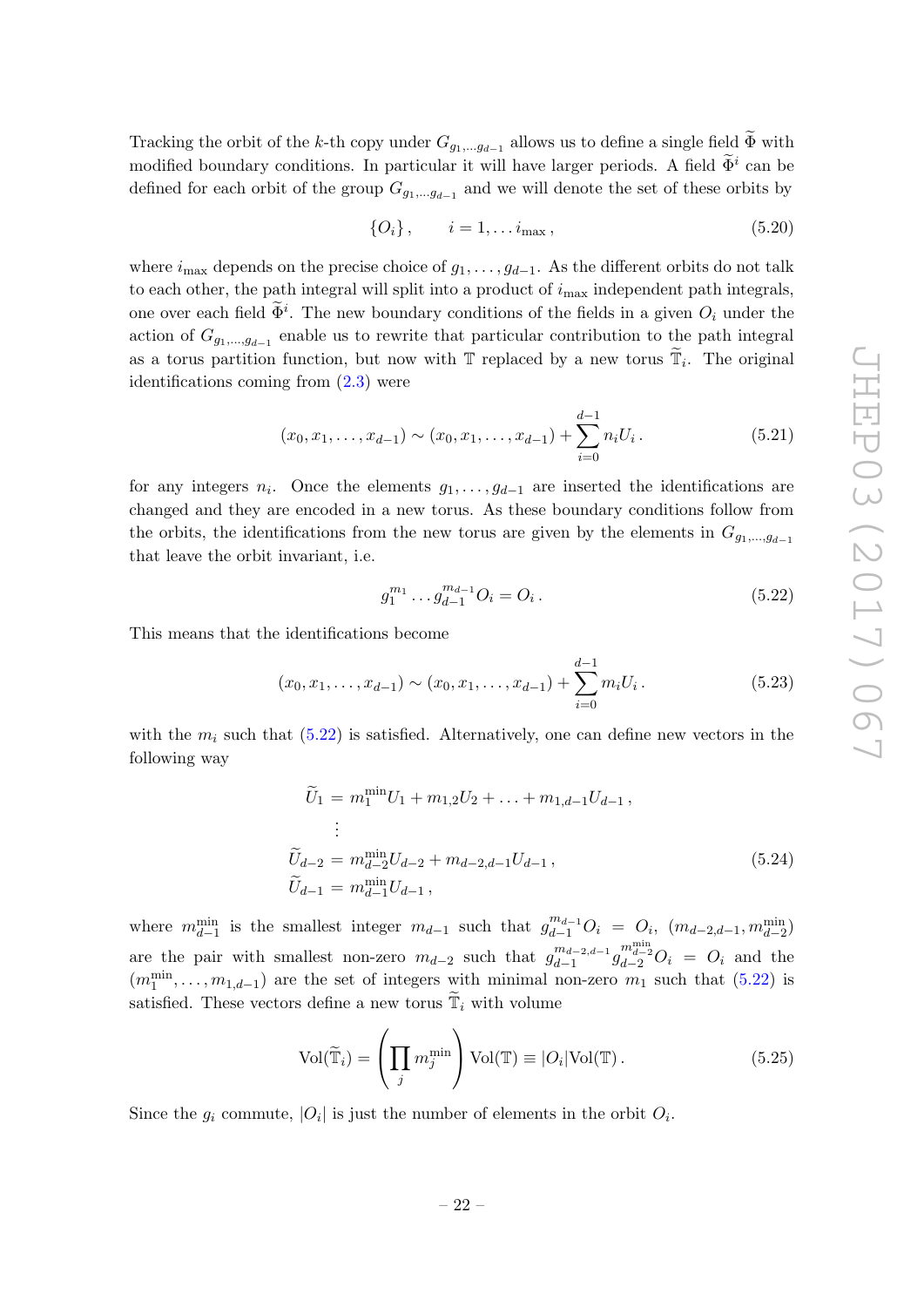A twisted sector will thus give a set of new tori  $\tilde{T}_i$  whose different volumes depend on the orbits of the action of  $G_{g_1,...,g_{d-1}}$ . For each orbit of that action, we will get a separate torus and schematically, this will give a contribution to the partition function of the form

$$
Z_{\text{tot}} \sim \prod_{i} Z(\widetilde{T}_i), \qquad (5.26)
$$

where the product over  $i$  is a product over the orbits. This is a generalization of Bantay's formula [\[33\]](#page-43-13) to higher dimensions. For every orbit  $O_i$  we have

$$
Vol(\widetilde{T}_i) = |O_i| Vol(\mathbb{T}), \qquad (5.27)
$$

where  $|O_i|$  is the length of the orbit. We will now calculate the contribution to the partition function from a single non-trivial orbit of length  $L = M^{d-1}$  giving a torus with equal rescaling M in all spatial directions. For simplicity, we also consider a case with  $m_{i,j} =$  $0 \forall i \neq j$ . The torus  $\widetilde{T}_i$  corresponding to this orbit is then

<span id="page-24-0"></span>
$$
(U_0, \ldots, U_{d-1}) = (U_0, MU_1, \ldots, MU_{d-1}).
$$
\n(5.28)

We can always find elements  $g_1, \ldots, g_{d-1}$  that produce the desired torus with equal scaling of the spatial cycles. To produce the new torus given in [\(5.28\)](#page-24-0), we use for example the following elements:

$$
g_1 = (1 \dots M) (M + 1 \dots 2M) \dots (M^{d-1} - M + 1 \dots M^{d-1})(M^{d-1} + 1) \dots (N)
$$
  
\n
$$
g_2 = (1 M + 1 \dots M(M - 1) + 1) \dots
$$
  
\n
$$
(M^{d-1} - M(M - 1) M^{d-1} - M(M - 2) \dots M^{d-1})(M^{d-1} + 1) \dots (N)
$$
  
\n:  
\n
$$
g_{d-1} = (1 M^{d-2} + 1 \dots M^{d-2}(M - 1) + 1) \dots (M^{d-2} 2M^{d-2} \dots M^{d-1})
$$
  
\n
$$
(M^{d-1} + 1) \dots (N)
$$
  
\n(5.29)

for  $L = M^{d-1}$ . For example in  $d = 3$  and for  $L = 9$ , we get

$$
g_1 = (1\ 2\ 3)(4\ 5\ 6)(7\ 8\ 9)(10)\dots(N),
$$
  
\n
$$
g_2 = (1\ 4\ 7)(2\ 5\ 8)(3\ 6\ 9)(10)\dots(N).
$$
\n(5.30)

One can quickly check that all these elements commute and that they define an orbit of length L as well as  $N - L$  singlets. One can also check that  $m_1^{\text{min}} = \ldots = m_{d-1}^{\text{min}} = M$ . We will call  $Z_{sq}$  this particular contribution to the partition function, and it reads

$$
Z_{\text{sq}} = Z(U_0, U_1, \dots, U_{d-1})^{N-L} Z(U_0, MU_1, \dots, MU_{d-1})
$$
  
=  $Z(U_0, U_1, \dots, U_{d-1})^{N-L} Z\left(U_0 \middle/ L^{\frac{1}{d-1}}, U_1, \dots, U_{d-1}\right)$ , (5.31)

where we uniformly rescaled the torus and used  $L = M^{d-1}$ . From this, we can infer the behaviour of the density of states:

$$
Z_{\rm sq} = \sum_{E} \rho_{\rm sq}(E) e^{-\beta E} = e^{-\beta E_{\rm vac}(N-L)} (1 + \dots) \sum_{E} \rho_0(E) e^{-\beta E \left/ L^{\frac{1}{d-1}} \right.} \tag{5.32}
$$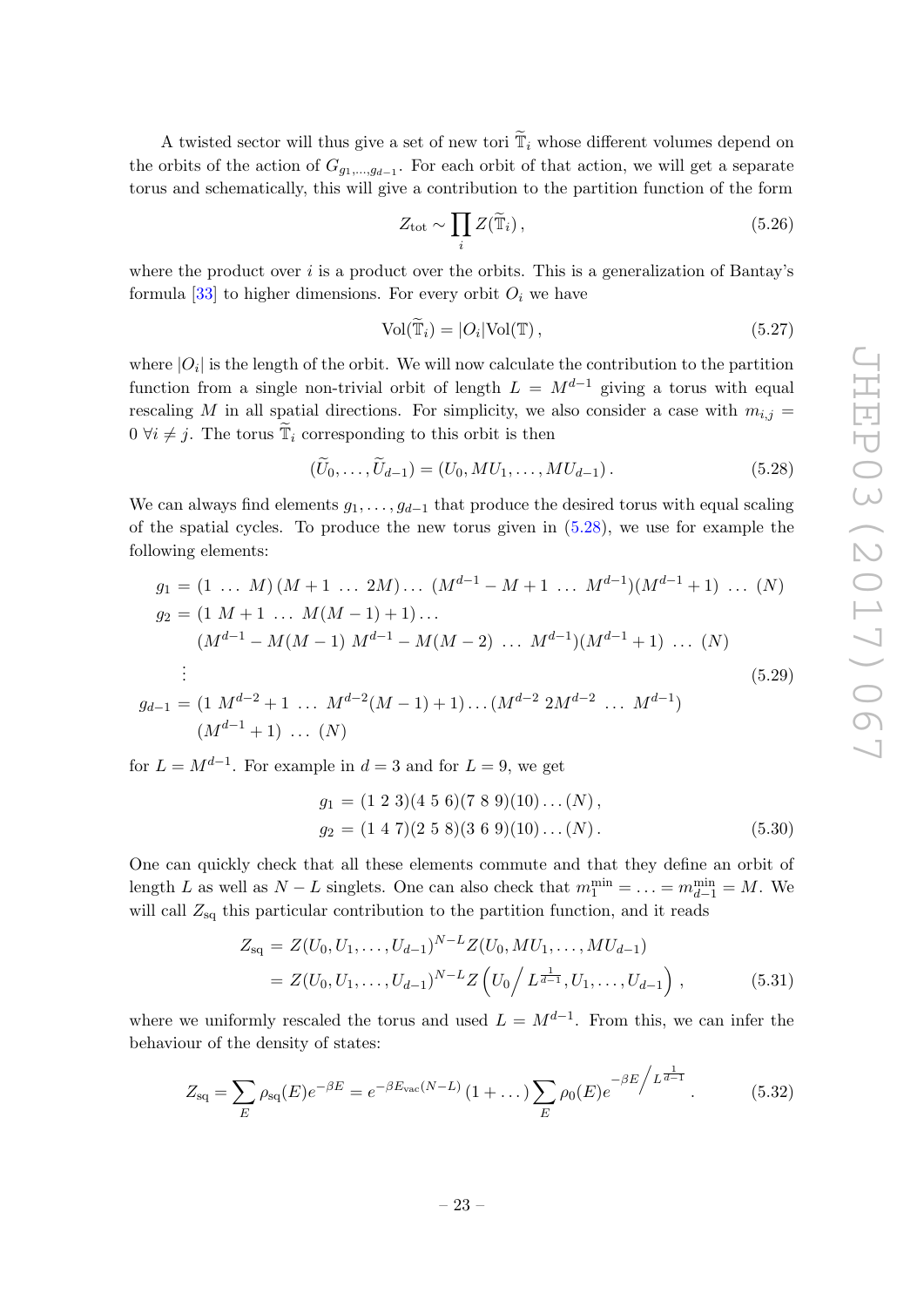We can ignore the excited states encapsulated in "..." as they will only increase  $\rho_{sq}(E)$ , which will increase our final answer. In this section, we are only after a lower bound for the density of states so we can ignore such terms. Shifting E to  $L^{\frac{1}{d-1}}(E - E_{\text{vac}}(N - L))$ gives us

<span id="page-25-1"></span>
$$
\rho_{\text{sq}}(E) = \rho_0 \left( L^{\frac{1}{d-1}} (E - E_{\text{vac}} (N - L)) \right) . \tag{5.33}
$$

This will be the key formula to derive the final result.

In the full partition function we sum over all  $L \leq N$  and for large L, we are in a regime where we may use the Cardy formula of the seed theory given in [\(2.15\)](#page-8-3). To find the twisted sector that gives the maximal contribution at energy  $E$ , we evaluate the sum over  $L$  using a saddle point approximation. The resulting saddle point equation for  $L$  is solved by

$$
L_s = \frac{(E_{\text{vac}}N - E)}{dE_{\text{vac}}},\tag{5.34}
$$

which will be a good approximation provided  $L_s \gg 1$ . We now plug this back in [\(5.33\)](#page-25-1) and use the Cardy formula [\(2.15\)](#page-8-3) to obtain

<span id="page-25-3"></span>
$$
\rho(E) \sim \exp\left[a\frac{(d-1)^{\frac{d-1}{d}}}{|E_{\text{vac}}|^{1/d}}(E - NE_{\text{vac}})\right].
$$
\n(5.35)

Note that this is a Hagedorn growth as in two dimensions but the coefficient of the Hagedorn growth depends on the vacuum energy of the seed theory. This is somewhat a loss of universality compared to two dimensions and it will be very important in what follows to understand precisely the properties of the vacuum energy of the orbifold theory. This will be the task of the next subsection. The regime in which this expression is reliable is for  $1 \ll L_s \leq N$  which in terms of energies is

$$
1 \ll \frac{E - NE_{\text{vac}}}{|E_{\text{vac}}|} \le dN. \tag{5.36}
$$

Finally, it is important to emphasize that this is merely a lower bound on the density of states.[4](#page-25-2) We have only given the contribution from one type of twisted sectors and other sectors might dominate. We have also not taken into account the projection onto  $S_N$  invariant states by inserting commuting elements of the group in the time direction. In two dimensions, one can show that the estimate coming from this particular twisted sector (called long strings in 2d) actually gives the dominant contribution. We will discuss this further when analyzing the free energy but we first turn our attention to the vacuum energy.

#### <span id="page-25-0"></span>5.4 Vacuum energy of the orbifold theory

We want to understand precisely the properties of the vacuum energy of the orbifold theory. In two dimensions, it is clear that the central charge gets multiplied by  $N$  when going from

<span id="page-25-2"></span><sup>&</sup>lt;sup>4</sup>In fact, the method used in this section only gives an estimate for the lower bound. We have only inserted one element — the identity — in the time direction and have not taken into account the projection to  $S<sub>N</sub>$  invariant states. Following the method we will use in section [5.5](#page-27-0) one can show that this estimate is actually precise.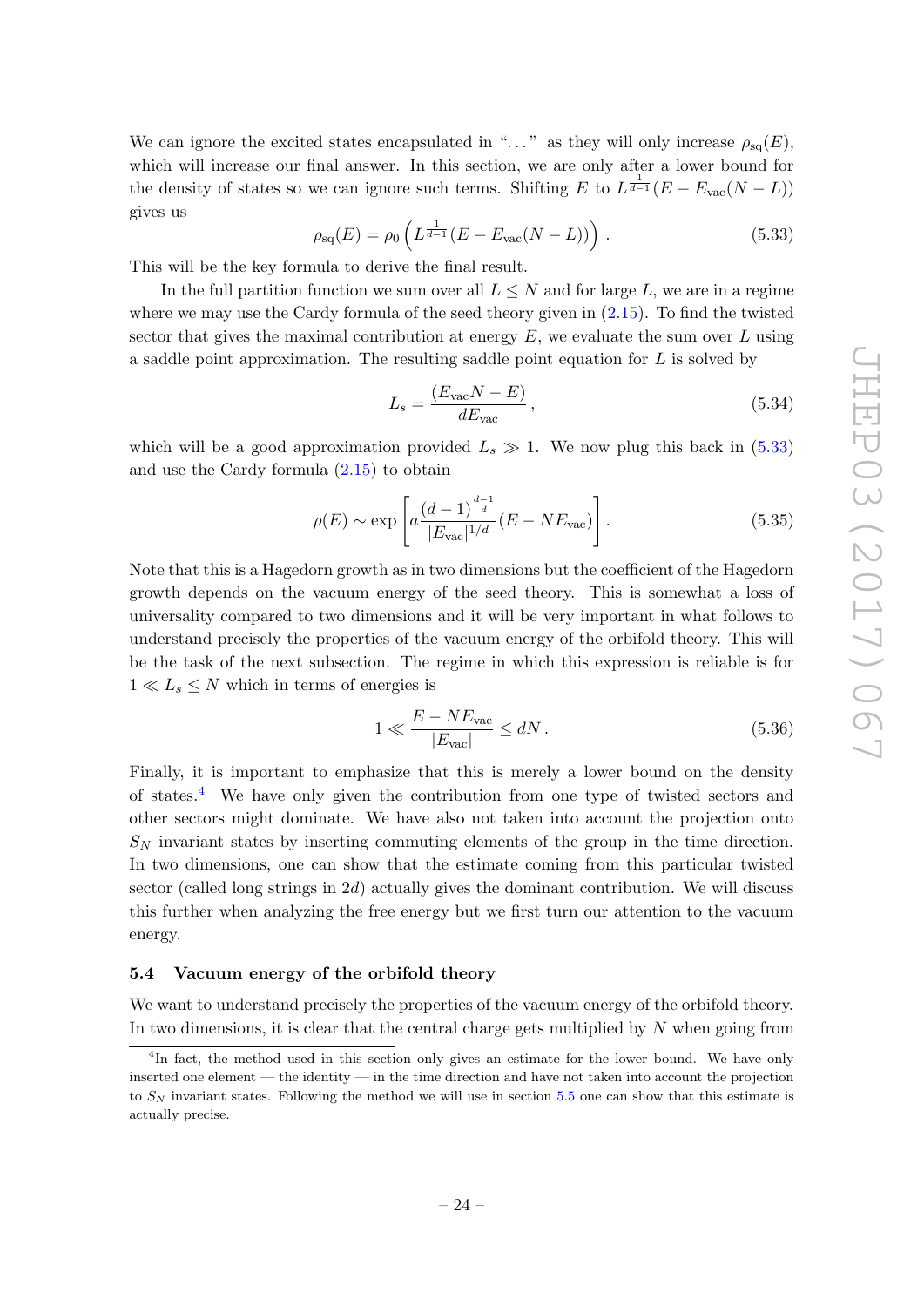the seed theory to the product (or orbifold) theory. Since the vacuum energy is fixed by the central charge, it also gets multiplied by N. Naively, one would expect a similar behavior in higher dimensions. The all-vacuum contribution in the untwisted sector indeed has energy  $NE<sub>vac</sub>$ , but it may be possible that other twisted sectors give even more negative contributions. We will now address this possibility and show that it is impossible, so that the vacuum energy of the orbifold theory is in fact given as

<span id="page-26-0"></span>
$$
E_{\text{vac}}^{\text{orbit}} = NE_{\text{vac}}.
$$
\n(5.37)

To prove this, first recall that it is not necessary to consider twisted sectors inducing twists between any of the dimensions because they always increase the vacuum energy, as explained in section [4.1.](#page-12-0) The only thing we need to check is that rescalings of the torus do not give a contribution that is more negative than [\(5.37\)](#page-26-0). A twisted sector in principle gives a product of partition functions if there is more than one orbit, but it will suffice to consider the case of a single orbit. This is because if there are different orbits, the vacuum energy is simply the sum of the vacuum energy for each orbit. In the case of a single orbit, the partition function looks like

$$
Z = \sum_{E} e^{-\beta E} \,. \tag{5.38}
$$

For a generic torus there can be angular potentials, but we have suppressed them since they will not influence the vacuum energy. Note that these values  $E$  are not directly the energy on the new spatial torus as there may have been a rescaling of the time direction. The vacuum energy of the orbifold theory  $E_{\text{vac}}^{\text{orbit}}$  is simply the smallest such value of E. Now consider a twisted sector giving an arbitrary rescaling  $U_i \rightarrow M_i U_i$  such that

<span id="page-26-1"></span>
$$
\prod_{i=0}^{d-1} M_i = N.
$$
\n(5.39)

This is needed as the scaling of the full torus must be equal to N if there is only one orbit. On such a torus, the vacuum contribution will be of the form

<span id="page-26-2"></span>
$$
E_{\text{vac}}^{\text{orbit}}(M_i) = -M_0 \frac{\varepsilon_{\text{vac}} V_{d-1} \prod_{i>0} M_i}{M_1^d L_1^d} (1 + f(\mathbf{y}_1))
$$
  
= 
$$
-\frac{N}{M_1^d} \frac{\varepsilon_{\text{vac}} V_{d-1}}{L_1^d} (1 + f(\mathbf{y}_1)), \qquad (5.40)
$$

where we used  $(5.39)$  and

$$
\mathbf{y}_1 = \left(\frac{M_1 L_1}{M_2 L_2}, \dots, \frac{M_1 L_1}{M_{d-1} L_{d-1}}\right). \tag{5.41}
$$

From  $(5.40)$  and using the monotonicity property of  $f(\mathbf{y})$  under the increase of any of its arguments, it is clear that this expression is maximized for all  $M_i = 1$  except for  $M_1$ . At first glance, it is not clear if increasing  $M_1$  increases or decreases the energy as it appears both in the denominator and in  $f(\mathbf{y})$  which change in opposite directions. However, one can alternatively write the vacuum energy as

$$
E_{\rm vac}(M_i) = -\frac{N}{M_2^d} \frac{\varepsilon_{\rm vac} V_{d-1}}{L_2^d} \left(1 + f(\mathbf{y}_2)\right),\tag{5.42}
$$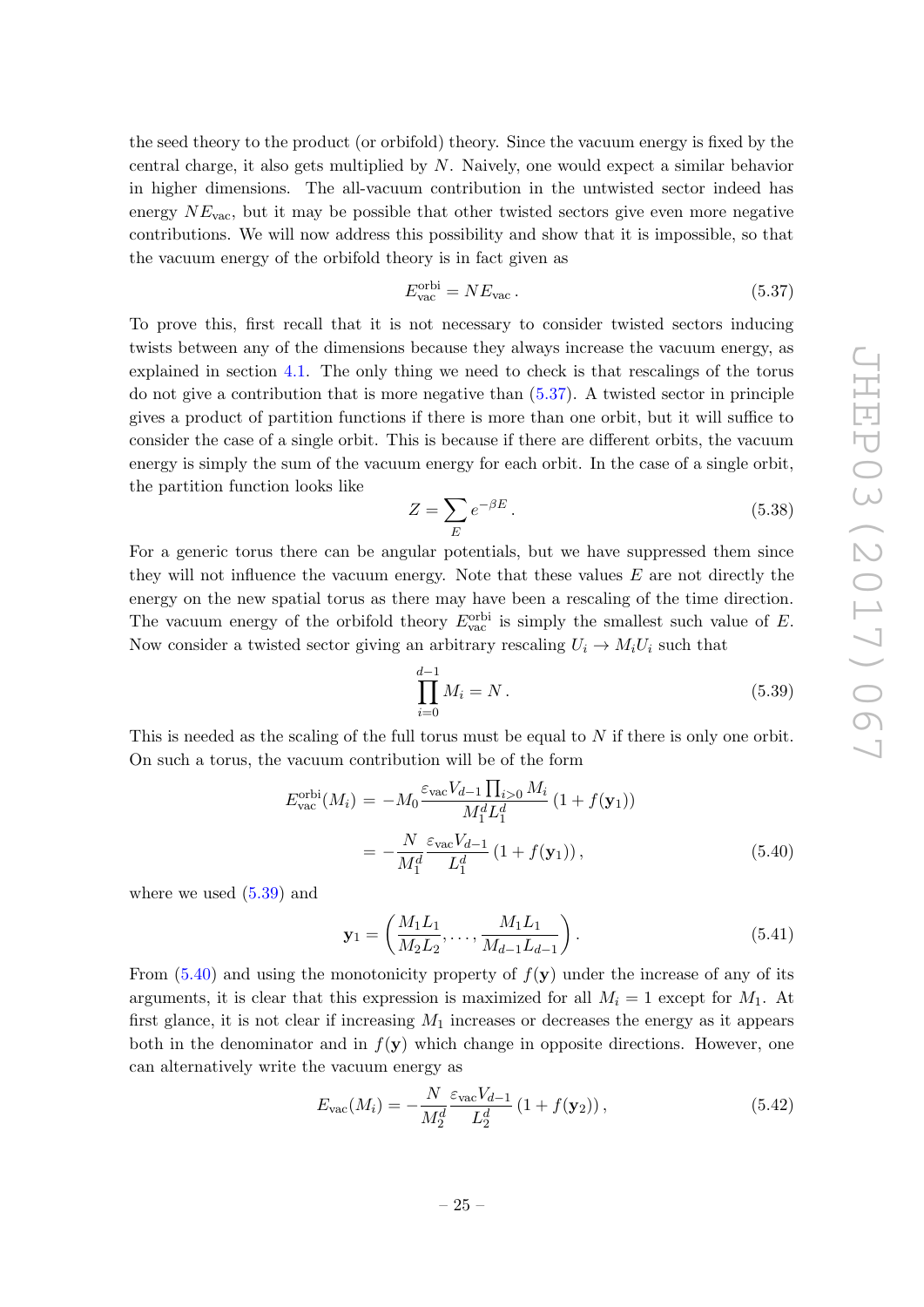with

$$
\mathbf{y}_2 = \left(\frac{M_2 L_2}{M_1 L_1}, \dots, \frac{M_2 L_2}{M_{d-1} L_{d-1}}\right). \tag{5.43}
$$

In this form, it is clear that  $M_1 > 1$  would only give a less negative value to the free energy. We have thus showed that to get the minimal contribution, we need

$$
M_0 = N, \qquad M_i = 1 \qquad \forall i,
$$
\n
$$
(5.44)
$$

which then gives precisely the vacuum energy  $(5.37)$ .

Although this might appear as good news for the orbifold theory to be a "nice" theory, it is very bad news for any chance of universality at large N. We have shown in the previous section that having  $\tilde{f}(\mathbf{y}) = 0$  is a necessary condition for a universal free energy and an extended regime of the Cardy formula. Here, we see that the orbifold theory has  $\tilde{f}(\mathbf{y}) = 0$ only if the seed theory does. The choice of seed becomes crucial to reproduce the phase structure of gravity. In fact, this result is not so surprising. In two dimensions, we could consider ourselves lucky that the  $S_N$  orbifold theory, which is a free theory, reproduces the phase structure of Einstein gravity. It is only the strong coupling deformation of the orbifold theory that is dual to Einstein gravity so there is no a priori reason why one should have expected the orbifold theory to reproduce the phase structure of gravity. In higher dimensions, it appears that for a general seed, some form of coupling between the N CFTs must be introduced to force  $\tilde{f}(\mathbf{y})$  to vanish. One might consider deforming the orbifold theory by some operator to achieve this effect. In particular, the existence of any exactly marginal deformations might allow reducing the Hagedorn density of light states to something compatible with Einstein gravity, as is proposed to occur in the D1–D5 duality. This could be directly connected to the vanishing of  $\tilde{f}(\mathbf{y})$ .

In the following subsection, we will show that choosing a seed theory with  $\tilde{f}(\mathbf{y}) = 0$ both gives a theory that saturates the sparseness bound and reproduces the phase structure of gravity.

# <span id="page-27-0"></span>5.5 Universality for  $\tilde{f}(y) = 0$  and free energy at large N

If  $\tilde{f}(\mathbf{y}) = 0$ , we have  $E_{\text{vac}} = -\varepsilon_{\text{vac}} V_{d-1}/L_1^d$  where  $L_1$  is the length of the smallest cycle. Inserting this expression in  $(5.35)$ , we obtain

<span id="page-27-1"></span>
$$
\rho(E) \sim \exp\left(L_1(E - NE_{\text{vac}})\right) \tag{5.45}
$$

for the growth coming from the specific twisted sector we previously considered. Note that the coefficient of the Hagedorn growth precisely saturates the bound on the light states given in [\(4.31\)](#page-17-0) if we put the theory on the square torus. At the upper end of the range of validity of  $(5.35)$  where  $E = -(d-1)NE_{\text{vac}}$ , we precisely recover the Cardy growth at the same energy. This indicates that the spectrum transitions sharply from Hagedorn to Cardy exactly where expected. However, we have only given a lower bound for the density of states as we only computed the contribution coming from a particular twisted sector. We will now show that for  $f(\mathbf{y}) = 0$  it is also an upper bound. We will do so by computing the free energy and see that it precisely reproduces the universal behavior discussed in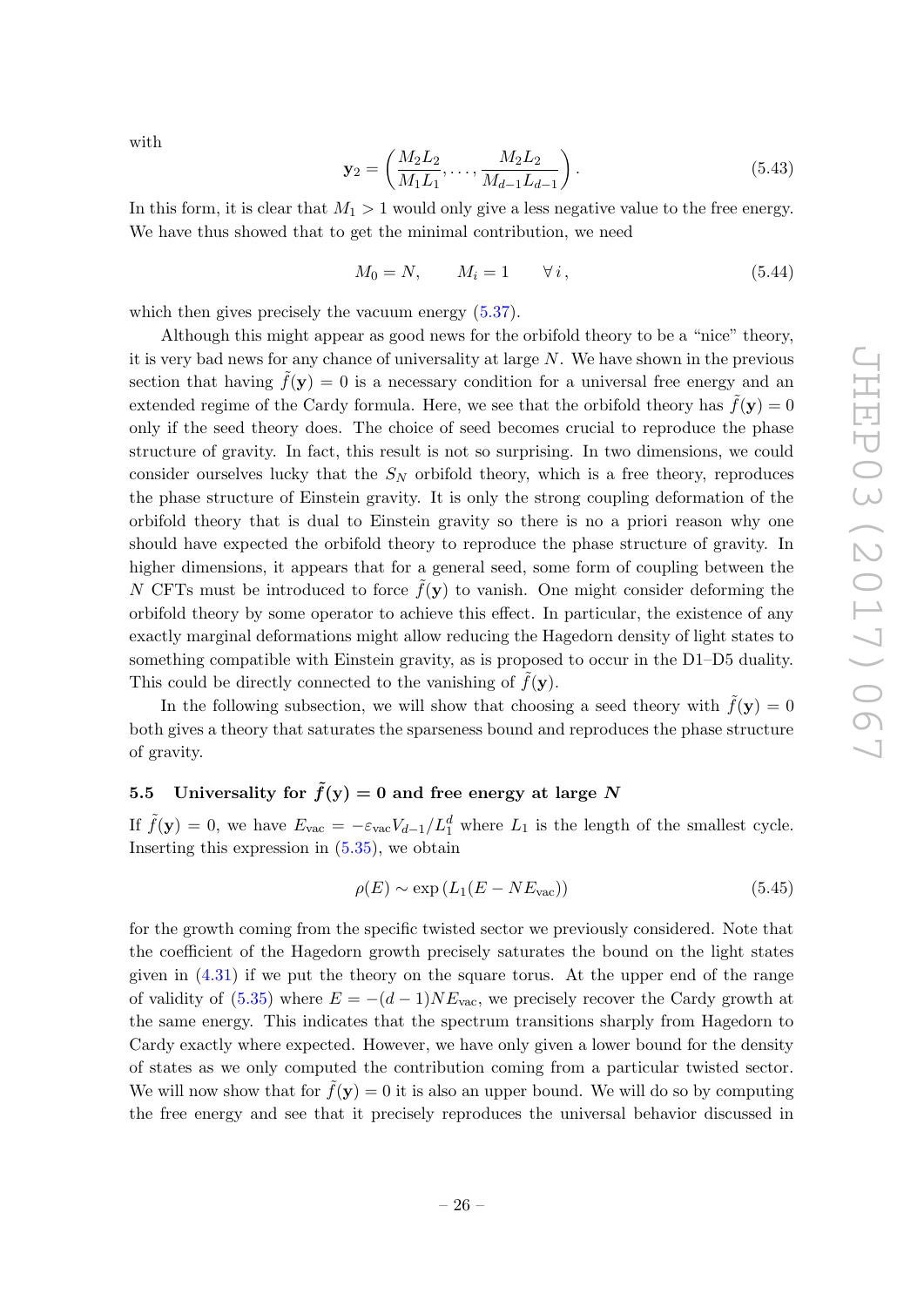section [4.](#page-11-2) This implies that the density of low-lying states is bounded above by  $(5.45)$ , which becomes both a lower and upper bound. This means that no other twisted sector can give a bigger contribution and the density of states is well-approximated by [\(5.45\)](#page-27-1).

To compute the free energy at large  $N$ , we will follow a similar procedure as that in two dimensions [\[37\]](#page-43-5). The starting point is a combinatorics formula first introduced by Bantay  $[34]$ . Let G be a finitely generated group and Z a function on the finite index subgroups of  $G$  that takes values in a commutative ring and is constant on conjugacy classes of subgroups. We have the following identity

$$
\sum_{N=0}^{\infty} \frac{p^N}{N!} \sum_{\phi: G \to S_N} \prod_{\xi \in \mathcal{O}(\phi)} Z(G_{\xi}) = \exp\left(\sum_{H < G} p^{[G:H]} \frac{Z(H)}{[G:H]}\right),\tag{5.46}
$$

where  $\phi$  is an homomorphism from G to  $S_N$  and H are subgroups of G with finite index given by  $[G : H]$ . In our case, Z will be the partition function and  $G = \pi_1(\mathbb{T}^d) = \mathbb{Z}^d$ . This group is abelian and the sum over homomorphisms  $\phi$  is equivalent to the sum over commuting elements introduced earlier. The image of  $\phi$  acts on N letters (momentarily this will be the N copies of the CFT) by the usual  $S_N$  action and its orbit is denoted by  $\mathcal{O}(\phi)$ . The subgroup  $G_{\xi}$  consists of those elements of g such that  $\phi(g)$  leaves  $\xi$  invariant. In fact, the left hand side is simply the generating function for the partition functions of the symmetric product orbifolds. It corresponds to

$$
\mathcal{Z} = \sum_{N} p^{N} Z_{N} , \qquad (5.47)
$$

where  $Z_N$  is the partition function of  $\mathcal{C}^{\otimes N}/S_N$  and thus the action of  $\phi$  can be thought of as permuting the copies in  $\mathcal{C}^{\otimes N}$ . Just like in two dimensions, it is often more convenient to work with this generating function and to later find the coefficient of the term  $p^N$  to extract  $Z_N$ .

Bantay's formula equates the generating function to an exponential of a sum over new partition functions. This sum over partition functions really corresponds to a sum over new tori, and for a given index, the volume of the new tori will be the original volume times the index. Just as for  $SL(2, \mathbb{Z})$ , there is a very natural way to include all tori of a given index by using Hecke operators. Consider a torus to be described by the matrix U given in [\(2.3\)](#page-5-1), which is upper triangular. Now consider the following set of matrices

$$
\Omega_L = \begin{Bmatrix} \begin{bmatrix} a_0 & a_{01} & \cdots & a_{0,(d-2)} & a_{0,(d-1)} \\ 0 & a_1 & \cdots & a_{1,(d-2)} & a_{1,(d-1)} \\ \vdots & \vdots & \ddots & \vdots & \vdots \\ 0 & 0 & \cdots & a_{d-2} & a_{(d-2),(d-1)} \\ 0 & 0 & \cdots & 0 & a_{d-1} \end{bmatrix} & \begin{bmatrix} a_i = L, 0 \le a_{j,i} < a_i \ \forall \ i, j \\ 0 & \cdots & 0 \end{bmatrix}
$$
 (5.48)

with L fixed. These matrices are elements of  $GL(d, \mathbb{Z})$  and act on the lattice vectors  $U_i$ defining the torus according to  $\tilde{U} = HU$  with H an element of  $\Omega_L$ . These new tori will have a volume  $L$  times larger than the original torus  $U$ . Consequently, the new lattice defined by the new torus is a sublattice H of  $\mathbb{Z}^d$  and the index  $[G:H]$  of H in  $G=\mathbb{Z}^d$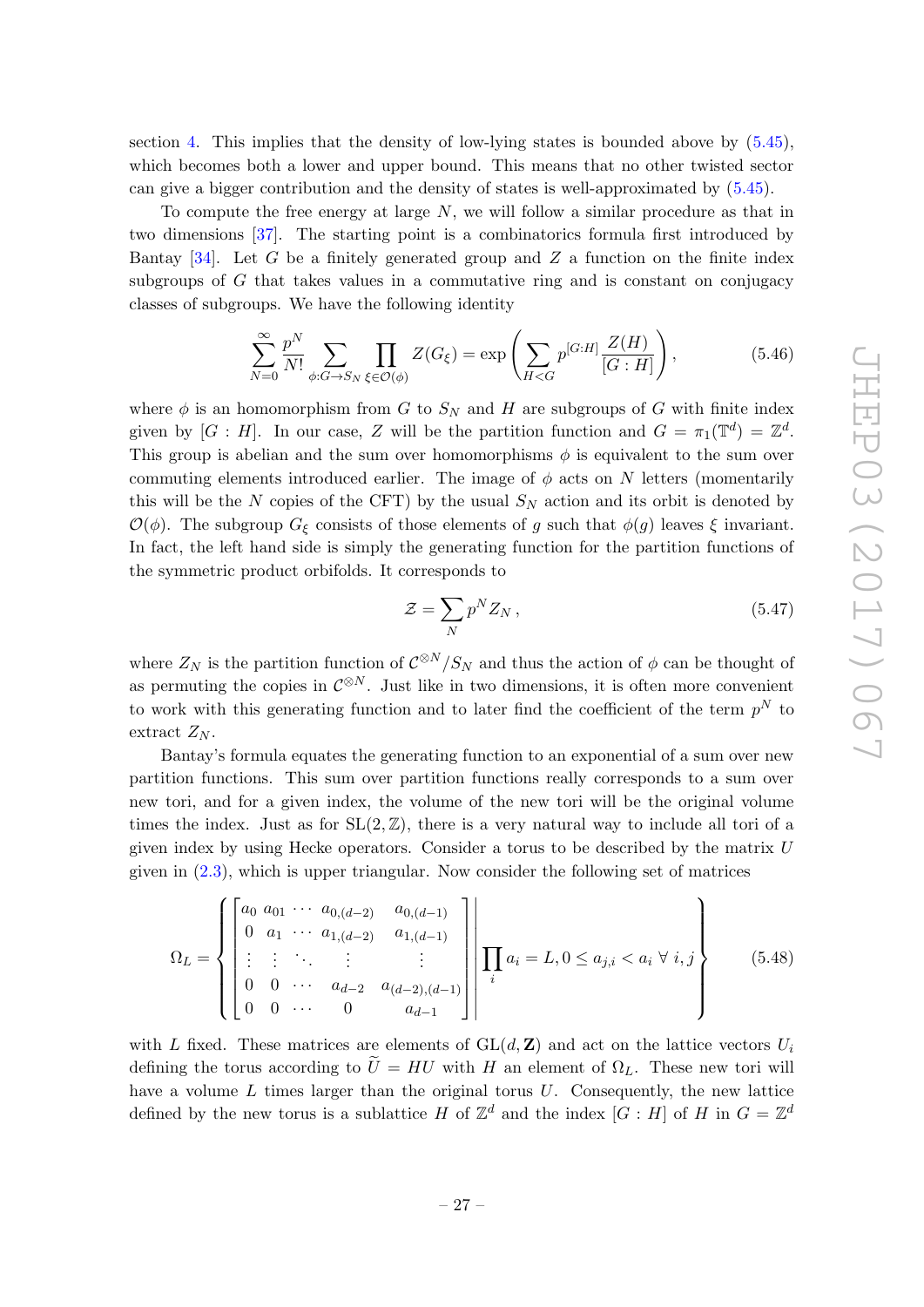is  $L$ . The purpose of these matrices is to parameterize the finite index subgroups of  $G$  so that we can write

$$
\sum_{H < G} p^{[G:H]} \frac{Z(H)}{[G:H]} = \sum_{L > 0} \frac{p^L}{L} \sum_{A \in \Omega_L} Z(AU). \tag{5.49}
$$

Fortunately, the right hand side can be rewritten in terms of Hecke operators for  $SL(d, \mathbb{Z})$ ,

$$
T_L Z(U) \equiv \sum_{A \in \Omega_L} Z(AU) \,, \tag{5.50}
$$

which encapsulate the sum over different tori mentioned earlier. Note that the Hecke transform of Z is also an  $SL(d, \mathbb{Z})$  modular invariant. Bantay's formula then becomes

$$
\mathcal{Z}(U) = \exp\left(\sum_{L>0} \frac{p^L}{L} T_L Z(U)\right). \tag{5.51}
$$

Because  $T_LZ(U)$  is a function invariant under  $SL(d,\mathbb{Z})$  [\[52\]](#page-44-4), and it has a corresponding extensive free energy, its asymptotic growth is also given by the higher-dimensional Cardy formula. To see this directly, notice that  $T_LZ(U)$  is a sum over partition functions of different tori. Each of these obeys the higher-dimensional Cardy formula, although the explicit dependence on the volume of the torus in our higher-dimensional Cardy formula may seem confusing. Note however that at asymptotically large energies we have  $E \propto$  $V_{d-1}^{-1/(d-1)}$  $\zeta_{d-1}^{-1/(a-1)}$ , so the volume of the torus cancels out and the formula can be written in terms of a dimensionless energy. Thus, there is no confusion as to "which volume" enters into the Cardy formula for  $T_LZ(U)$ . In fact, the situation is even better. The gap between the first excited state and the vacuum grows with  $L$  indicating that at large  $L$ , the Cardy formula will become a good estimate for the Hecke transformed partition function.

We are now ready to estimate the free energy. Let us take a rectangular  $d$ -torus with sides  $\beta, L_1, \ldots, L_{d-1}$ , i.e.

$$
U = \begin{pmatrix} \beta & 0 & \cdots & 0 & 0 \\ 0 & L_1 & \cdots & 0 & 0 \\ \vdots & \vdots & \ddots & \vdots & \vdots \\ 0 & 0 & \cdots & L_{d-2} & 0 \\ 0 & 0 & \cdots & 0 & L_{d-1} \end{pmatrix},
$$
(5.52)

and let us assume  $L_1$  is the smallest spatial cycle. Writing  $\tilde{p} = p e^{\beta E_{\text{vac}}},$ 

<span id="page-29-0"></span>
$$
\mathcal{Z} = \exp\left(\sum_{L>0} \frac{\tilde{p}^L}{L} + \sum_{L>0} \frac{\tilde{p}^L}{L} \sum_{E>0} \tilde{\rho}_{T_L}(E) e^{-\beta E}\right)
$$

$$
= \left(\sum_{K=0}^{\infty} \tilde{p}^K\right) \exp\left(\sum_{L>0} \frac{\tilde{p}^L}{L} \sum_{E>0} \tilde{\rho}_{T_L}(E) e^{-\beta E}\right), \tag{5.53}
$$

where we have defined  $\tilde{\rho}_{T_L}(E)$  such that

$$
e^{L\beta E_{\text{vac}}} T_L Z(U) = 1 + \sum_{E>0} \widetilde{\rho}_{T_L}(E) e^{-\beta E}.
$$
 (5.54)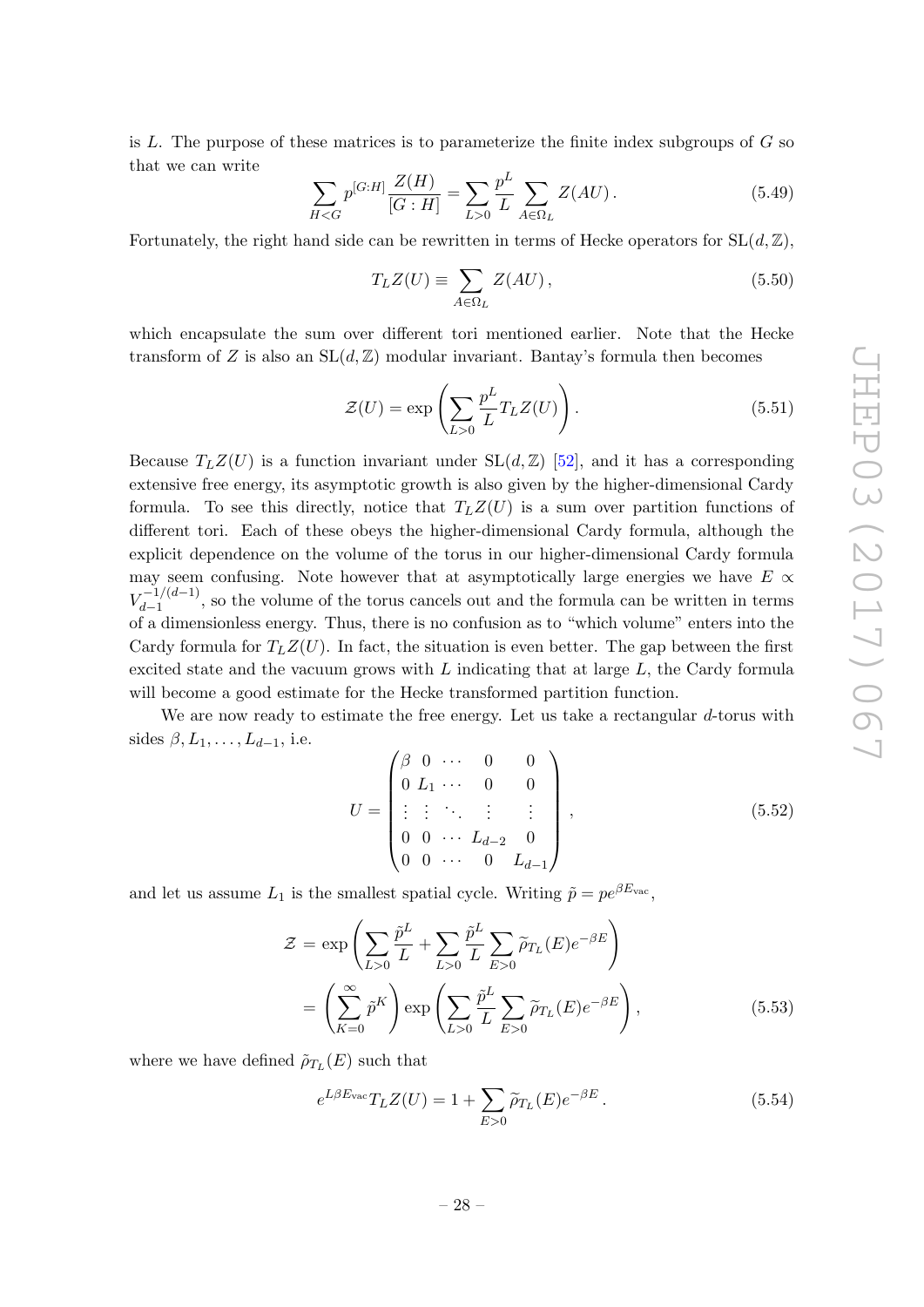Using the Cardy formula, the sum over energies in [\(5.53\)](#page-29-0) becomes

<span id="page-30-0"></span>
$$
\sum_{E>0} e^{\left( d a L^{\frac{1}{d}} (E + E_{\text{vac}} L)^{\frac{d-1}{d}} \right)} e^{-\beta E} \sim \exp \left( L |E_{\text{vac}}| \left( \frac{L_1^d}{\beta^{d-1}} - \beta \right) \right), \tag{5.55}
$$

where we assumed  $L_1$  to be the smallest cycle and used  $(5.12)$  as well as

$$
E_{\rm vac} = \frac{-\varepsilon_{\rm vac} V_{d-1}}{L_1^d} \,. \tag{5.56}
$$

The saddle point value for E is

$$
E_s = |E_{\text{vac}}| L \left( 1 + \frac{(d-1)L_1^d}{\beta^d} \right), \tag{5.57}
$$

which will be large for large  $L$ . This justifies the use of the Cardy formula. The terms with low  $E$  will of course not be in the Cardy regime but these will only give a subleading contribution. Overall, the error on the each term in the sum over  $L$  will be of order  $e^{-uL/\beta^{d-1}}$  for some positive order one number u that is theory dependent. Plugging [\(5.55\)](#page-30-0) into  $(5.53)$  we get

<span id="page-30-1"></span>
$$
\mathcal{Z} = \left(\sum_{K=0}^{\infty} \tilde{p}^{K}\right) \exp\left(\sum_{L>0} \frac{1}{L} \left(\tilde{p} \exp\left(|E_{\text{vac}}| \left(\frac{L_{1}^{d}}{\beta^{d-1}} - \beta\right)\right)\right)^{L}\right)
$$

$$
= \left(\sum_{K=0}^{\infty} \tilde{p}^{K}\right) \exp\left(-\log\left(1 - \tilde{p}e^{|E_{\text{vac}}|\beta(L_{1}^{d}/\beta^{d}-1)}\right)\right)
$$

$$
= \left(\sum_{K=0}^{\infty} \tilde{p}^{K}\right) \frac{1}{1 - \tilde{p}e^{|E_{\text{vac}}|\beta(L_{1}^{d}/\beta^{d}-1)}}.
$$
(5.58)

We can now extract the free energy. Note that because the vacuum energy is negative and proportional to N, the partition function diverges as  $N \to \infty$  so we need to consider the shifted partition function and shifted free energy

$$
\widetilde{Z} \equiv e^{E_{\text{vac}}\beta} Z ,
$$
\n
$$
\widetilde{F} \equiv -\frac{\log \widetilde{Z}}{\beta} .
$$
\n(5.59)

The shifted partition function will then simply be the term  $\tilde{p}^N$  in [\(5.58\)](#page-30-1), which is given by

$$
\widetilde{Z}_N = \frac{\exp\left((N+1)|E_{\text{vac}}|\beta\left(\frac{L_1^d}{\beta^d} - 1\right)\right) - 1}{\exp\left(|E_{\text{vac}}|\beta\left(\frac{L_1^d}{\beta^d} - 1\right)\right) - 1}.
$$
\n(5.60)

The free energy as  $N \to \infty$  for  $\beta < L_1$  is thus

$$
\widetilde{F}_N(U) = -N|E_{\text{vac}}| \left(\frac{L_1^d}{\beta^d} - 1\right). \tag{5.61}
$$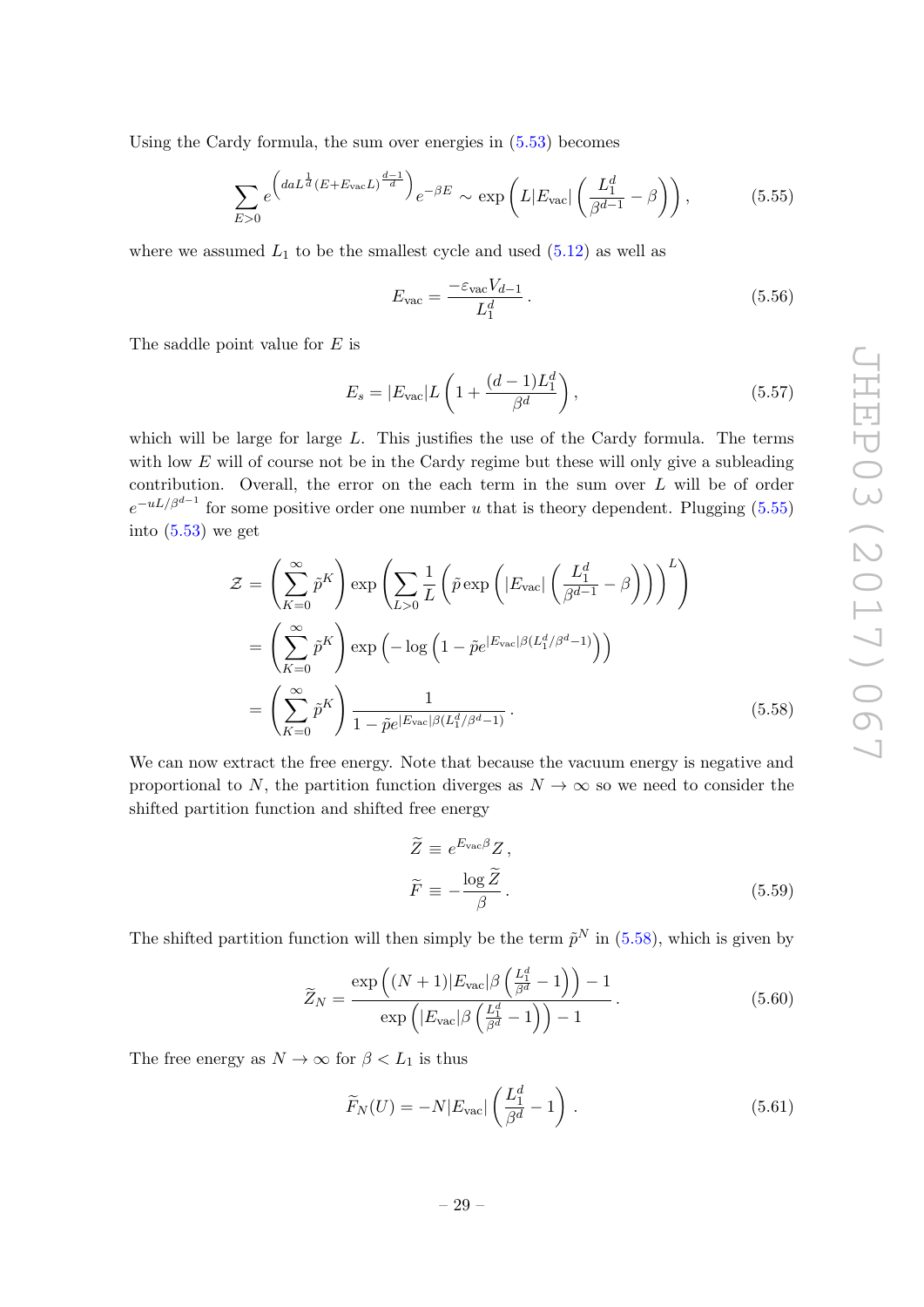For  $\beta > L_1$ , we get

$$
\widetilde{F}_N(U) = \frac{1}{\beta} \log \left( 1 - \exp \left( |E_{\text{vac}}| \beta \left( \frac{L_1^d}{\beta^d} - 1 \right) \right) \right) + F_{\text{cor}}(\beta), \tag{5.62}
$$

where the  $F_{\text{cor}}(\beta)$  corresponds to another  $\mathcal{O}(1)$  contribution coming from subleading corrections to the saddle point as well as the low energy contributions. The free energy thus has a phase transition at  $\beta = L_1$  and goes from being  $\mathcal{O}(1)$  to  $\mathcal{O}(N)$ . This precisely matches the phase structure of the bulk gravitational theory.

Modular invariance is not manifest in the shifted free energy above. In order to recover it, we consider the quantity

$$
\mathscr{F}(U) = \lim_{N \to \infty} \frac{1}{N} F_N(U), \qquad (5.63)
$$

where  $F_N(U)$  is the unshifted free energy and  $\mathscr{F}(U) = \mathscr{F}(\beta, L_1, \ldots, L_{d-1})$ . Using the results obtained above,

<span id="page-31-2"></span>
$$
\mathscr{F}(U) = \begin{cases}\n-\frac{\varepsilon_{\text{vac}}V_{d-1}}{\beta^d} & \beta < L_1 \\
-\frac{\varepsilon_{\text{vac}}V_{d-1}}{L_1^d} & \beta > L_1\n\end{cases},\n\tag{5.64}
$$

where  $L_1$  is the smallest cycle. The free energy is a modular covariant quantity which transforms under the S transform of  $SL(d, \mathbb{Z})$  as

$$
\mathscr{F}(\beta, L_1, \dots, L_{d-1}) = \frac{L_1}{\beta} \mathscr{F}(L_1, \dots, L_{d-1}, \beta).
$$
 (5.65)

Upon checking this transformation rule for  $(5.64)$ , we see that in both regimes the free energy transforms as expected.

## <span id="page-31-0"></span>6 Discussion

In this paper we have studied conformal field theories in dimensions  $d > 2$  compactified on tori. The main goal was to explore the implications of the assumed invariance under the  $SL(d, \mathbb{Z})$  modular group and see what additional constraints on the spectrum would reproduce the phase diagram of gravity in anti-de Sitter space. We have uncovered both similarities and differences with the two-dimensional case. We have presumably only scratched the surface of this interesting subject and many issues and open questions remain, some of which we list below.

#### <span id="page-31-1"></span>6.1 Modular invariance

The modular group  $SL(d, \mathbb{Z})$  consists of the large diffeomorphisms (i.e. not continuously connected to the identity element) which map a d-dimensional torus to itself. In two dimensions, there are well-known systems, such as the chiral fermion, whose partition function is not modular invariant. However, such theories have gravitational anomalies and can therefore a priori not be consistently defined on arbitrary manifolds. Moreover, when such theories appear in nature, as in the edge modes in the quantum Hall effect,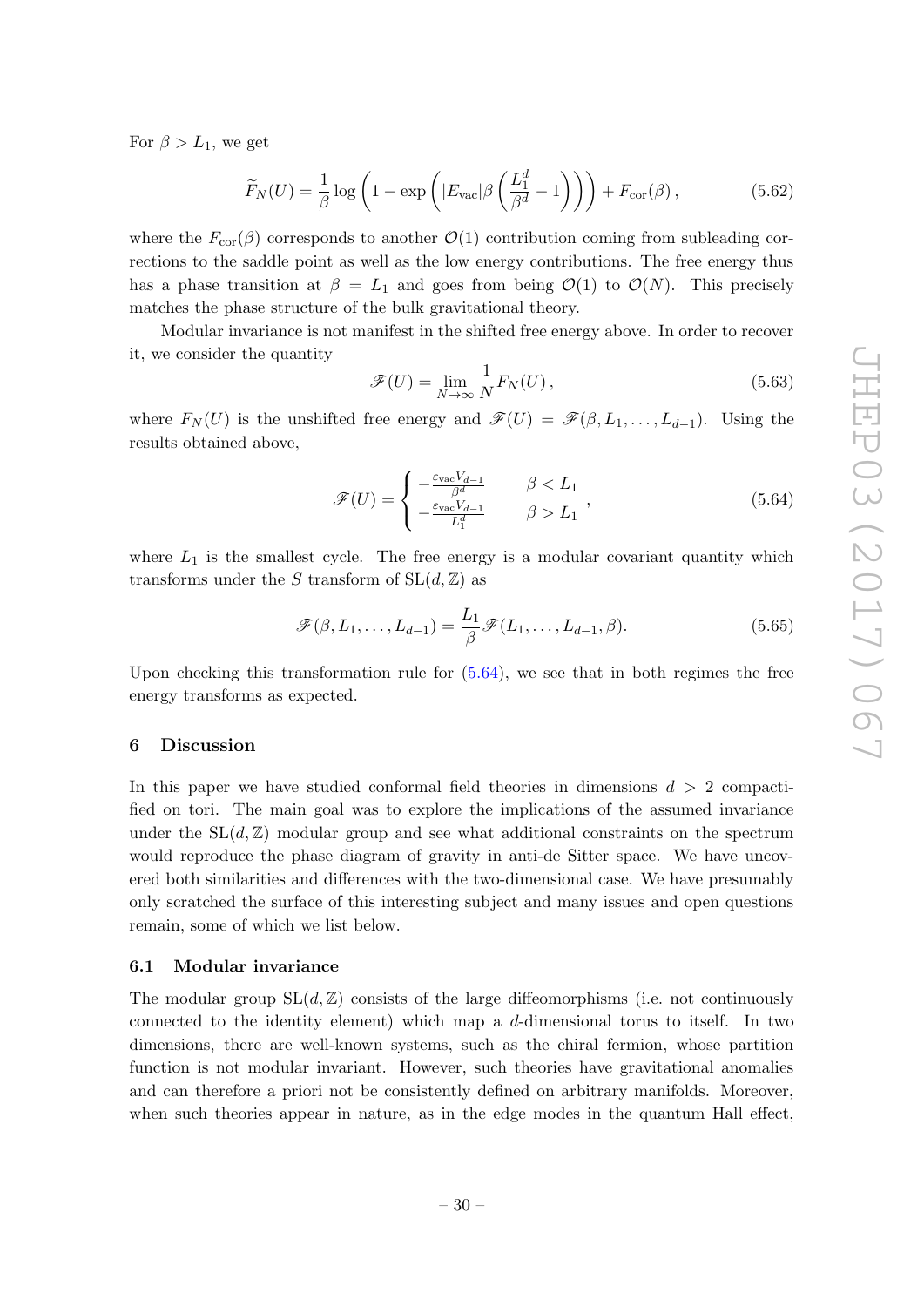the relevant anomalies are canceled due to an anomaly inflow mechanism which crucially relies on the existence of a higher-dimensional system to which the theory is coupled (for a higher-dimensional version of this statement see e.g. [\[53\]](#page-44-5)). We are not aware of a local and unitary conformal field theory which is free of local gravitational anomalies and not modular invariant. But modular invariance is weaker than the absence of local gravitational anomalies. There are many modular invariant CFTs with  $c_L - c_R \neq 0$  which have gravitational anomalies, while modular invariance only implies that  $c_L - c_R$  must be an integer multiple of 24. It would be interesting to explore the generalizations of these statements to higher dimensions.

Another approach to using modular invariance to learn about conformal field theories on tori is to consider bounds coming from the fixed points of  $SL(d, \mathbb{Z})$ . This would be a generalization of the "modular bootstrap" [\[54](#page-44-6)[–61\]](#page-44-7) to higher dimensions. This is valid for general conformal field theories, and taking a large-N limit may give insight into holographic theories.

#### <span id="page-32-0"></span>6.2 State-operator correspondence

The usual arguments for the state-operator correspondence in conformal field theory rely on radial quantization and apply to the theory on the spatial sphere  $S^{d-1}$  times time. The local operators obtained in this way can be inserted on other manifolds as well but the one-to-one correspondence with states in the Hilbert space no longer applies. The main problem in applying radial quantization to the torus is that, as opposed to spheres, one can not smoothly shrink a torus of dimension larger than one to a point. Stated more precisely, the metric  $ds^2 = dr^2 + r^2 d\Omega^2$  is not smooth at  $r = 0$  unless  $\Omega$  is the round unit sphere.

One cannot even apply the standard radial quantization argument to the conformal field theory on  $S^1 \times \mathbb{R}^{d-2}$  times time. At  $r = 0$ , the metric  $ds^2 = dr^2 + r^2 d\phi^2 + r^2 dx_i dx_i$  looks like a singular  $\mathbb{R}^{d-2}$ -dimensional plane, suggesting that some sort of surface operators might be relevant. That such operators are generically needed can for example be seen using the orbifold theories we studied in this paper. Orbifold theories can be thought of as theories with a discrete gauge symmetry, and in case the theory lives on  $S^1 \times \mathbb{R}^{d-2}$  we should include twisted sectors which involve twisted boundary conditions when going around the  $S<sup>1</sup>$ . These twisted boundary conditions can be detected by a Wilson line operator for the discrete gauge field around the  $S^1$ . To create a non-trivial expectation value for the Wilson line operator, we need an operator which creates non-contractible loops, and for this we need an operator localized along a  $(d-2)$ -dimensional surface. One can think of such operators as a higher-dimensional generalization of the 't Hooft line operators. A local operator in  $d > 2$  is unable to generate a non-trivial vev for the discrete Wilson line operator and can therefore not create twisted sector states. Surface operators of dimension  $d-2$  which create twisted boundary conditions also feature prominently in the replica trick computations of entanglement entropy in dimensions  $d > 2$ ; they are the generalized twist fields associated to the boundary of the entangling area.

If  $(d-2)$ -dimensional surface operators are the right operators for the theory on  $S^1$  ×  $\mathbb{R}^{d-2}$ , it is plausible they are also relevant for CFT's on tori. One can for example consider the surface operators dual to periodic field configurations on  $\mathbb{R}^{d-2}$ , but it is not clear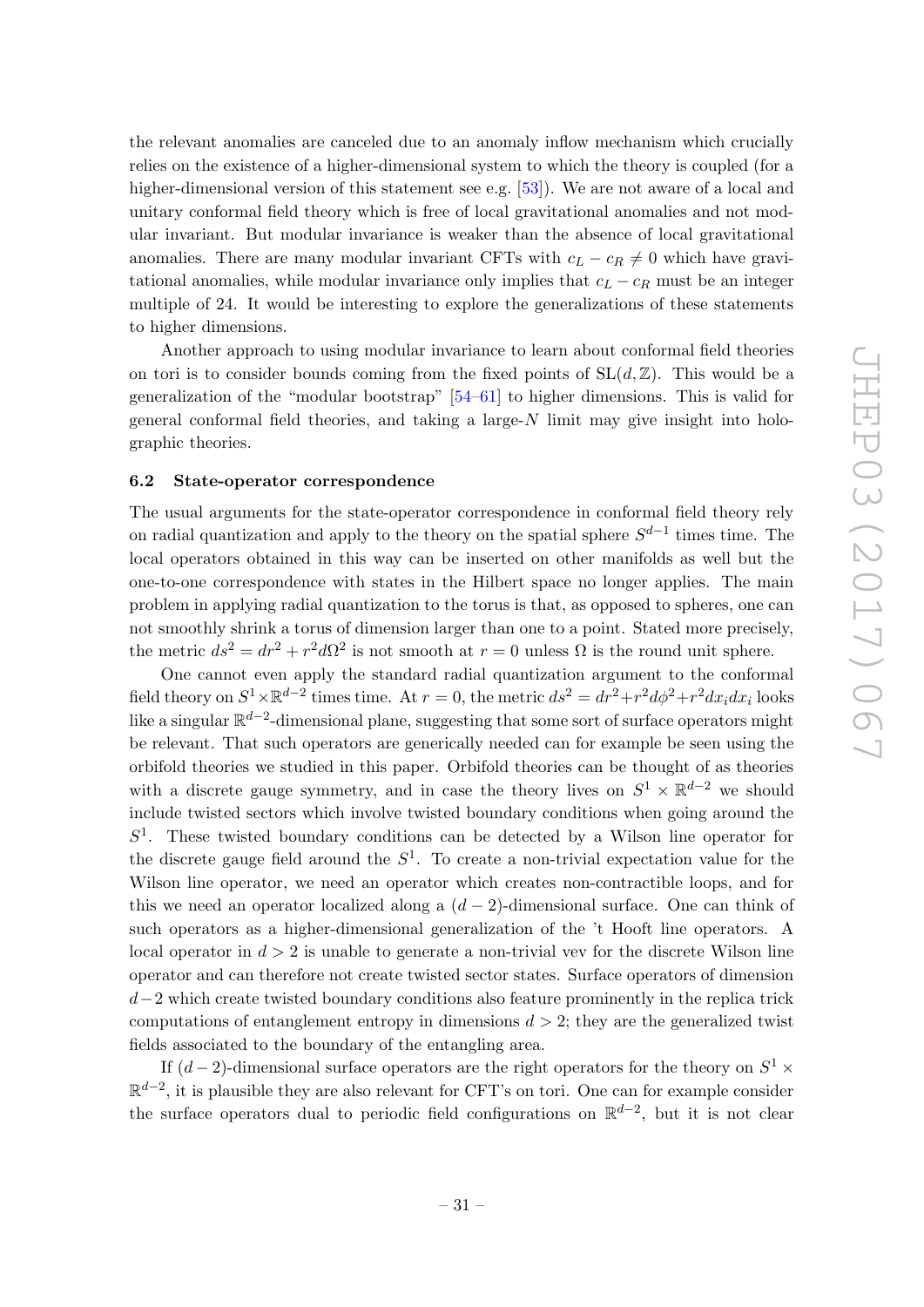the resulting surface operator will have the right periodicity as well. Alternatively, one can study the Euclidean theory on an annulus times  $\mathbb{T}^{d-2}$ , with the annulus having inner radius  $R_1$  and outer radius  $R_2$ . The Euclidean path integral in principle provides a map from states on the torus  $S_{R_1}^1 \times \mathbb{T}^{d-2}$  to  $S_{R_2}^1 \times \mathbb{T}^{d-2}$ , and by taking the limit  $R_1 \to 0$  one can imagine obtaining singular boundary conditions for a surface operator localized along a  $(d-2)$ -torus.

Clearly, more work is required to understand whether the above construction provides a useful version of the state-operator correspondence for field theories on tori, and if it does, what a useful basis for the space of surface operators could possibly be. There seems to be a significant overcounting, as one can construct a surface operator for any choice of state on the torus and for any choice of one-cycle on the torus. Currently, we do not even have a compelling compact Euclidean path integral representation of the ground state of the theory on the torus.

It might also be interesting to explore the state-operator correspondence from an AdS/CFT point of view. One would then need to glue Euclidean caps to the Lorentzian solutions discussed in section [3.](#page-10-0) Since the Lorentzian solutions require a choice of one-cycle which is smoothly being contracted in the interior, a similar choice will be needed for the Euclidean caps, leading apparently once more to the same overcounting as we observed above. It would still be interesting to construct the explicit form of the geometry where a Euclidean cap without the insertion of surface operators is smoothly glued to the Lorentzian AdS solutions. If such solutions could be found, its boundary geometry would provide a Euclidean path integral description of the ground state of the corresponding CFT, at least in the large N and strong coupling approximation.

## <span id="page-33-0"></span>6.3 Defining the orbifold theory

In section [5,](#page-18-0) we defined a prescription to compute the partition function of the orbifold theory. This prescription describes both the Hilbert space and the spectrum of the Hamiltonian on the torus. In two dimensions, the orbifolding prescription also fully describes the procedure to compute arbitrary correlation functions of (un)twisted sector local operators, at least in principle. In higher dimensions, because of the lack of a precise state-operator correspondence, it is not clear wether we have really fully specified a theory. For that, we need to determine the full set of correlation functions and hence know the set of operators in the theory. It is clear that all untwisted sector correlation functions make sense in the orbifold theory so all local correlation functions are well-defined and calculable. Furthermore, the theory possesses a stress tensor as the stress tensor is always in the untwisted sector. Nevertheless, the questions touching the twisted sector states and/or line operators is much more obscure and it would be very interesting to understand the extent to which the orbifolding prescription fully determines these.

One way orbifold theories in higher dimensions can potentially appear (and therefore inherit a natural definition) are as discrete gauge theories that arise in the infrared limit of a gauge theory with spontaneously broken continuous gauge symmetry (e.g.  $SU(N) \rightarrow S_N$ ). This would also explain how to couple the theory to other manifolds, an issue we turn to in the next section.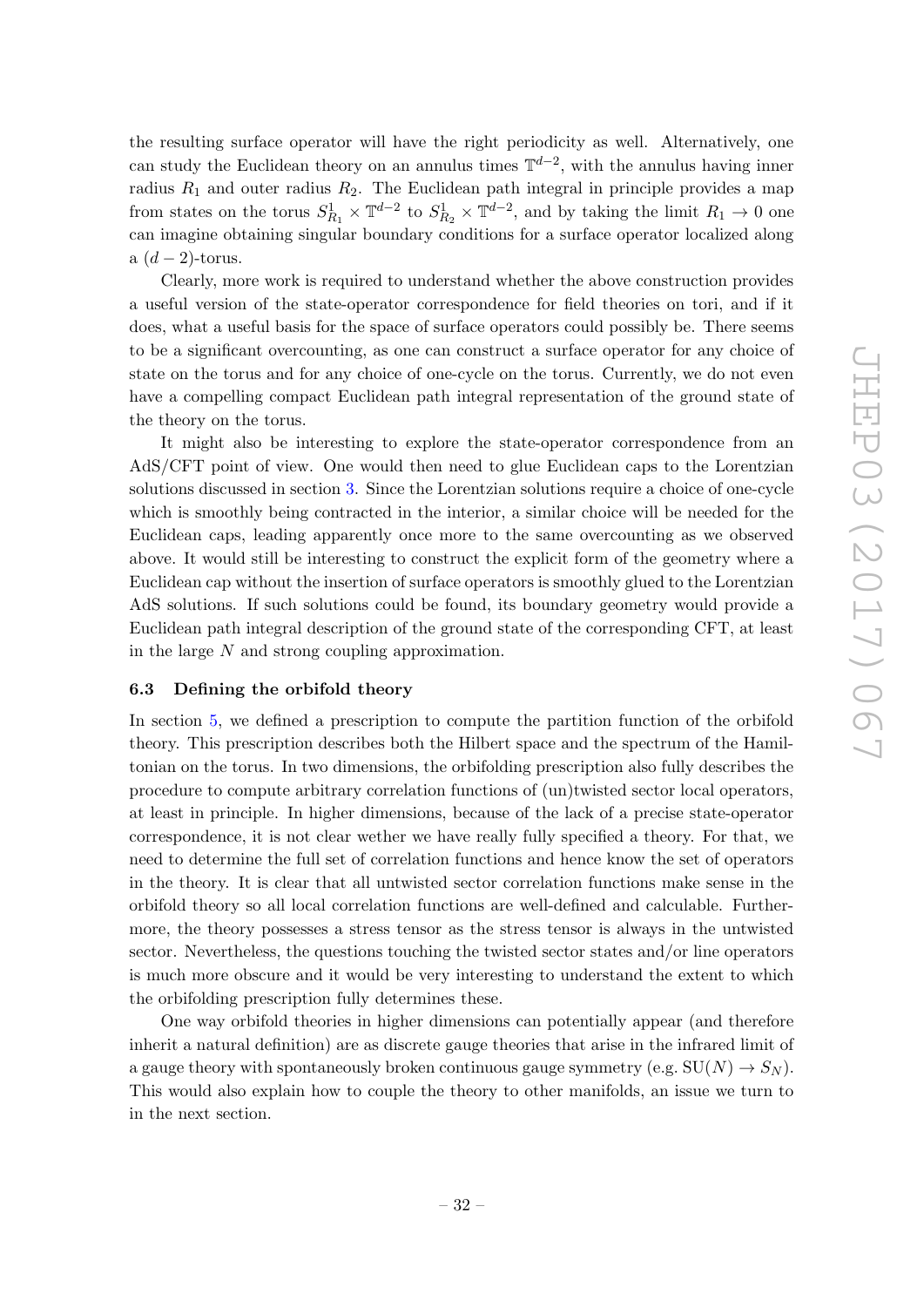#### <span id="page-34-0"></span>6.4 Orbifold theories on other manifolds

The orbifold theories we studied are most easily defined on tori. However, if we have fully defined a theory we should be able to put it on any manifold. Viewing them as theories with a discrete gauge group also provides a prescription for the sum over twisted sectors when computing the path integral for other manifolds. The sum over twisted sectors is the same as the sum over the space of flat connections modulo an overall conjugation, and for a manifold M this space is  $Hom(\pi_1(M), G)/G$ . But even for flat space, where no sum over twisted sectors needs to be taken, there are still signs of the discrete gauge symmetry. In particular, one can consider surface operators which create twisted sector states even on the plane, and their correlation functions contain interesting new information. Such operators naturally arise in the context of Renyi entropy calculation in higher dimensions [\[62,](#page-44-8) [63\]](#page-44-9).

## <span id="page-34-1"></span>6.5 Outlook

We have only begun to explore the properties of modular-invariant field theories on tori and their role in AdS/CFT. The interesting relations between the form of the ground state energy, universal free energy at high-temperature, sparseness conditions on the spectrum and vacuum dominance in the partition function beg for a deeper understanding. Is there a more precise relation between the low- and high-energy spectrum that can be rigorously established? Can subleading corrections be systematically analyzed? How much of the rich structure in  $d = 2$  and the mathematics of  $SL(2, \mathbb{Z})$  can be carried over to  $d > 2$ ? Does all this shed any new light on which theories can have weakly coupled gravitational duals?

## Acknowledgments

The authors would like to acknowledge helpful conversations with Tom Hartman, Diego Hofman, Christoph Keller, and Alex Maloney. AB is supported by the Foundation for Fundamental Research on Matter (FOM). JK is supported by the Delta ITP consortium, a program of the Netherlands Organisation for Scientific Research (NWO) that is funded by the Dutch Ministry of Education, Culture and Science (OCW). BM and ES are supported by NSF Grant PHY13-16748. MS is supported by the Yzurdiaga Chair at UCSB and the Simons Qubit Collaboration. MS would like to thank the Stanford Institute of Theoretical Physics for hospitality during part of the completion of this work.

# <span id="page-34-2"></span>A Alternate proof without assuming  $\tilde{f}(y) = 0$

In this section we will try to generalize the proof in section [4.3](#page-14-0) to the case where we make no assumptions on the form of the vacuum energy. To illustrate the point, we will work in three spacetime dimensions and make the spatial manifold explicit. We will again be using a proof like that of [\[10\]](#page-42-3), but this time we will take  $N \to \infty$  from the start.<sup>[5](#page-34-3)</sup>

<span id="page-34-3"></span><sup>5</sup>Thanks to Tom Hartman for discussions about this simpler form of proof.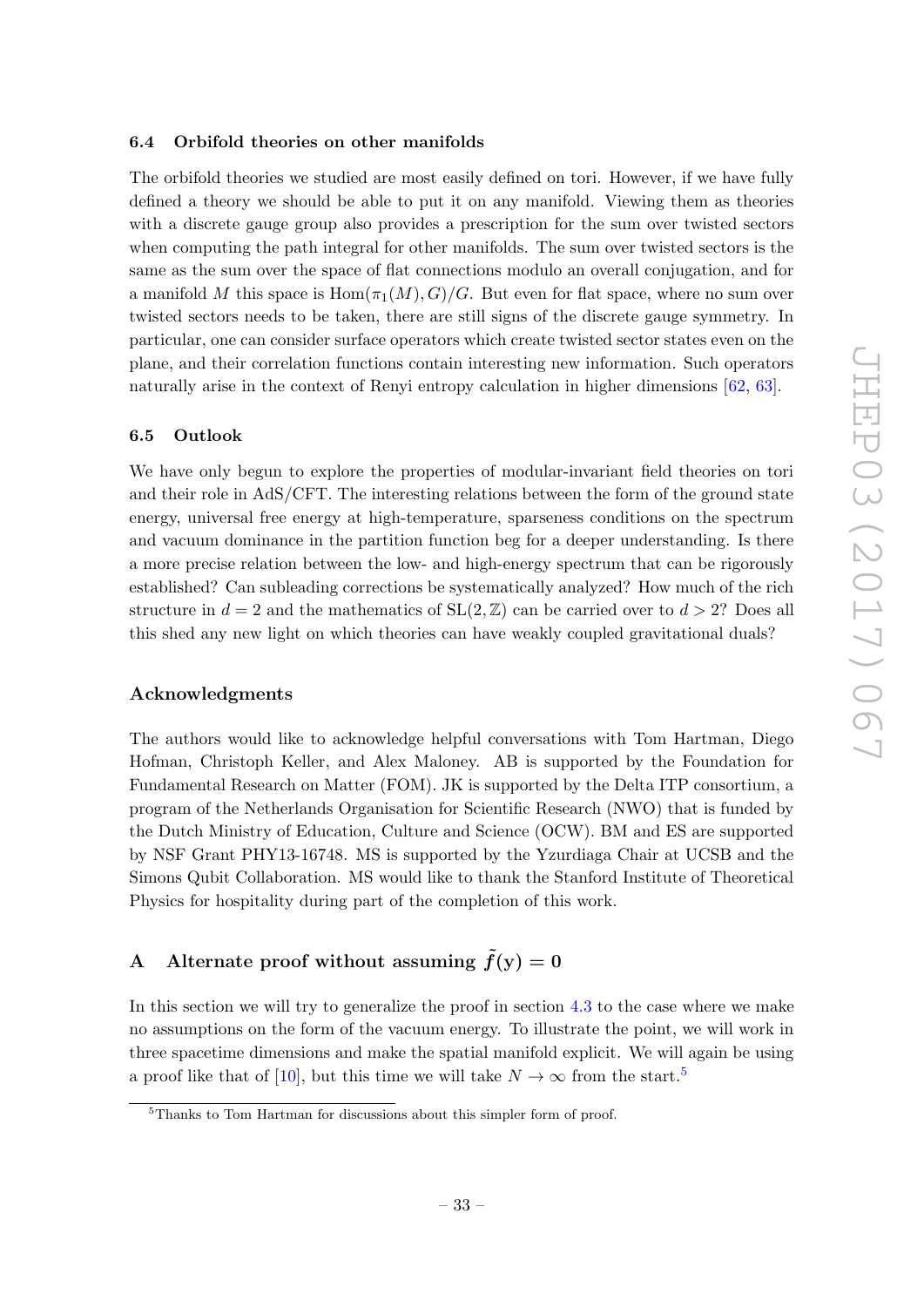Consider a rectangular three-torus with side lengths  $\beta$ ,  $L_1$ , and  $L_2$  with  $\beta < L_1 < L_2$ . We have the relations

$$
Z(\beta)_{L_1\times L_2} - Z(L_1)_{\beta\times L_2} = Z(\beta)_{L_1\times L_2} - Z(L_2)_{\beta\times L_1} = 0 \implies (A.1)
$$

$$
\left(\sum_{L} e^{-\beta E_{L_1 \times L_2}} - \sum_{L} e^{-L_1 E_{\beta \times L_2}}\right) + \left(\sum_{H} e^{-\beta E_{L_1 \times L_2}} - \sum_{H} e^{-L_1 E_{\beta \times L_2}}\right) = 0, \quad (A.2)
$$

$$
\left(\sum_{L} e^{-\beta E_{L_1 \times L_2}} - \sum_{L} e^{-L_2 E_{\beta \times L_1}}\right) + \left(\sum_{H} e^{-\beta E_{L_1 \times L_2}} - \sum_{H} e^{-L_2 E_{\beta \times L_1}}\right) = 0.
$$
 (A.3)

Notice that light states  $L$  and heavy states  $H$  are playing triple duty, since the spatial background changes in the different quantizations. In any given quantization, the states L refer to negative energy states that scale with a positive power of N while H refers to positive energy states that scale with a positive power of N. We eliminate the consideration of states with  $\mathcal{O}(1)$  energies by bounding their density of states so that their contribution is  $\mathcal{O}(1)$  and therefore subleading.

We now assume that for  $\beta < L_1$  and  $\beta < L_2$ , we have

$$
\sum_{L} e^{-L_1 E_{\beta \times L_2}} \gg \sum_{L} e^{-\beta E_{L_1 \times L_2}}, \qquad \sum_{H} e^{-L_1 E_{\beta \times L_2}} \ll \sum_{H} e^{-\beta E_{L_1 \times L_2}}, \tag{A.4}
$$

<span id="page-35-1"></span><span id="page-35-0"></span>
$$
\sum_{L} e^{-L_2 E_{\beta \times L_1}} \gg \sum_{L} e^{-\beta E_{L_1 \times L_2}}, \qquad \sum_{H} e^{-L_2 E_{\beta \times L_1}} \ll \sum_{H} e^{-\beta E_{L_1 \times L_2}}.
$$
 (A.5)

These inequalities can be proven to be true in two spacetime dimensions and for the special torus in a general number of dimensions. In fact, it is what makes a proof like that of  $[10]$  work.

Using these inequalities, we can approximate the above equalities as

$$
\sum_{L} e^{-L_1 E_{\beta \times L_2}} \approx \sum_{H} e^{-\beta E_{L_1 \times L_2}}, \qquad \sum_{L} e^{-L_2 E_{\beta \times L_1}} \approx \sum_{H} e^{-\beta E_{L_1 \times L_2}}.
$$
 (A.6)

Then we can use  $Z_H(L_1)_{\beta \times L_2} \ll Z_H(\beta)_{L_1 \times L_2} \approx Z_L(L_1)_{\beta \times L_2}$  and  $Z_H(L_2)_{\beta \times L_1} \ll Z_H(\beta)_{L_1 \times L_2}$  $\approx Z_L(L_2)_{\beta \times L_1}$  to approximate the partition function in the  $L_1$  and  $L_2$  channels as

$$
Z(L_1)_{\beta \times L_2} = Z_L(L_1)_{\beta \times L_2} + Z_H(L_1)_{\beta \times L_2} \approx Z_L(L_1)_{\beta \times L_2}, \tag{A.7}
$$

$$
Z(L_2)_{\beta \times L_1} = Z_L(L_2)_{\beta \times L_1} + Z_H(L_2)_{\beta \times L_1} \approx Z_L(L_2)_{\beta \times L_1}.
$$
 (A.8)

We see that under the assumptions  $(A.4)$  and  $(A.5)$ , the partition function is vacuum dominated in the  $L_1$  and  $L_2$  channels if and only if

$$
\rho(E_{L_1 \times L_2} < 0) \lesssim e^{L_1 (E - E_{\text{vac}})_{L_1 \times L_2}}.\tag{A.9}
$$

As explained in section [4](#page-11-2) this is necessary and sufficient for a universal free energy at all temperatures on an arbitrary spatial torus.

In general dimension, the sufficient conditions for a universal free energy are the  $d-1$ inequalities that generalize  $(A.5)$  and a sparse light spectrum:

$$
\rho(\Delta) \lesssim \exp\left(L_{\min}\Delta\right) \,,\tag{A.10}
$$

where  $L_{\text{min}}$  is the minimum cycle size of the spatial torus.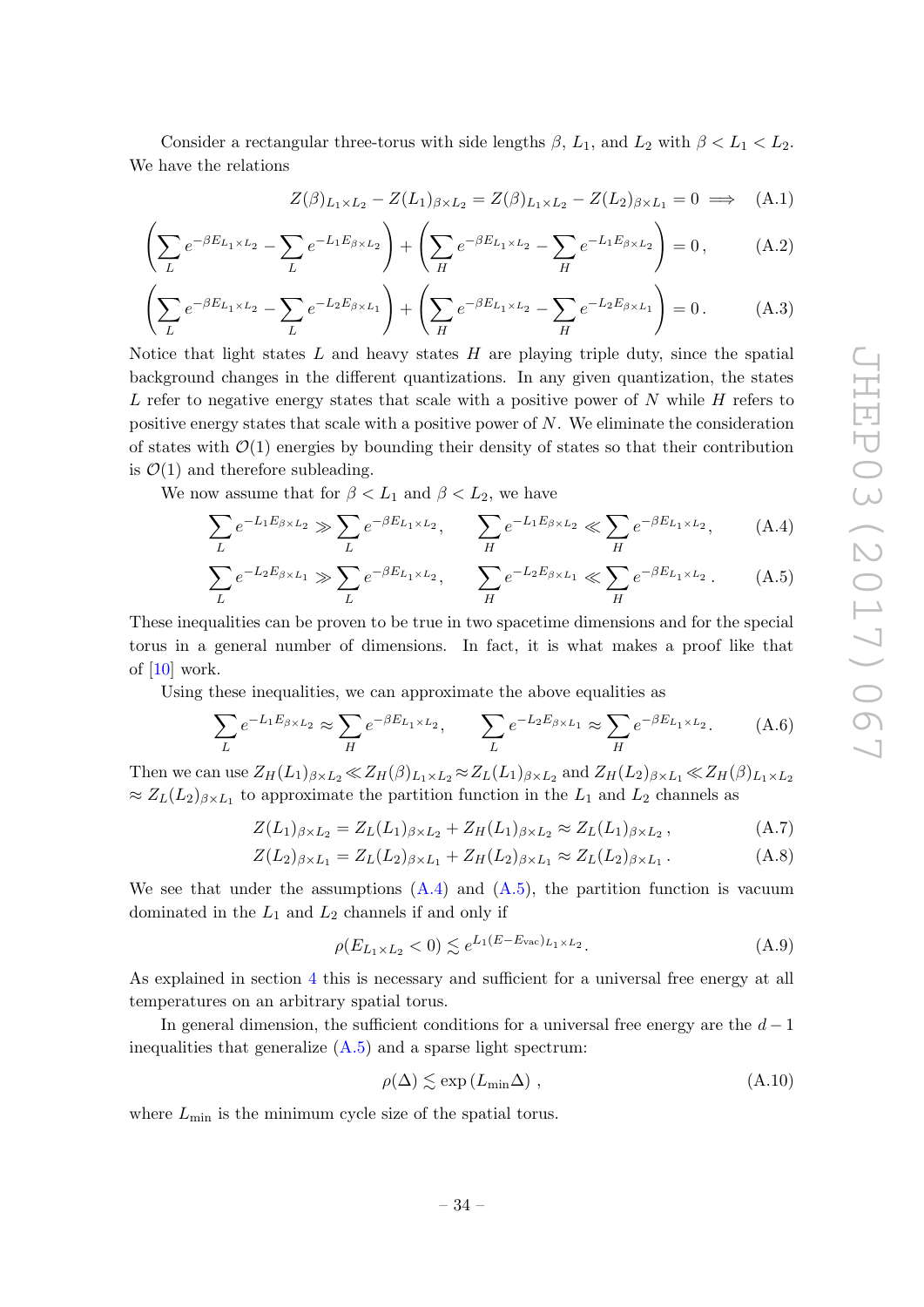#### <span id="page-36-0"></span>B Microcanonical density of states

The results derived in the main text are phrased in terms of the canonical partition function  $Z(\beta)$ . In general such results do not immediately translate into statements about the microcanonical density of states. However, as discussed carefully for two dimensions in [\[10\]](#page-42-3), the limit  $N \to \infty$  is a good thermodynamic limit which allows us to conclude  $\rho(\langle E \rangle) \approx e^{S(\langle E \rangle)}$  for  $\langle E \rangle = -\partial_{\beta} \log Z(\beta)$ . Large N suppresses the fluctuations in  $\langle E \rangle$  and unambiguously defines an energy  $E \equiv \langle E \rangle$ . The arguments of [\[10\]](#page-42-3) carry over straightforwardly and imply that the Cardy density of states has an extended range of validity that holds down to  $E = -(d-1)E_{\text{vac}}$ , which is the energy corresponding to  $\beta = L_1$ . Instead of repeating those arguments we will give an alternative way of understanding the thermodynamic limit which gives additional intuition. In the next sections we will evaluate the inverse Laplace transform connecting the canonical partition function to the microcanonical density of states in several examples. The existence of a stable saddle point is the statement of an equivalence between the two ensembles.

In section [B.1](#page-36-1) we will consider the case of two-dimensional CFT and use the fact that the partition function is dominated by the light states [\[10\]](#page-42-3). In section [B.2](#page-37-0) we will assume  $f(\mathbf{y}) = 0$ , in which case the special torus allows us to get away with only bounding the density of light states, just as in two dimensions and as we saw in the main text. Finally, in section [B.3](#page-38-0) we will consider an extension to angular momentum. Here, to extend the regime of validity we will have to bound the density of states for the entire spectrum, again as we saw in the main text.

## <span id="page-36-1"></span>B.1  $d = 2$

We will begin by considering the case of two-dimensional conformal field theories, treated in [\[10\]](#page-42-3). Here we will directly evaluate the inverse Laplace transform connecting the canonical partition function to the density of states.

We begin with the expression for the degeneracy

$$
\rho(h_s, \bar{h}_s) = \int_{i\alpha - \infty}^{i\alpha + \infty} d\tau \int_{-i\alpha - \infty}^{-i\alpha + \infty} d\bar{\tau} I(\tau, \bar{\tau}) \, \tilde{Z}(-1/\tau, -1/\bar{\tau}), \tag{B.1}
$$

for  $\alpha > 0$ , where

$$
I(\tau,\bar{\tau}) \equiv e^{-2\pi i \tau (h_s - c/24)} e^{2\pi i \bar{\tau} (\bar{h}_s - \bar{c}/24)} \times e^{-2\pi i / \tau (-c/24)} e^{2\pi i / \bar{\tau} (-\bar{c}/24)} . \tag{B.2}
$$

Evaluating the integral using the saddle point approximation for large  $h_s$  and  $\bar{h}_s$  requires solving the saddle equations  $I^{(1,0)}(\tau,\bar{\tau})=I^{(0,1)}(\tau,\bar{\tau})=0$ , which gives the dominant saddle

$$
\tau_s = \tau_1^s + i\tau_2^s = +i\sqrt{\frac{c}{24h_s - c}}\,,\tag{B.3}
$$

$$
\bar{\tau}_s = \tau_1^s - i\tau_2^s = -i\sqrt{\frac{\bar{c}}{24\bar{h}_s - \bar{c}}}.
$$
\n(B.4)

Evaluating the integrand on this saddle gives the entropy

$$
S = \log \rho(h_s, \bar{h}_s) = 2\pi \left( \sqrt{\frac{c}{6} \left( h_s - \frac{c}{24} \right)} + \sqrt{\frac{\bar{c}}{6} \left( \bar{h}_s - \frac{\bar{c}}{24} \right)} \right). \tag{B.5}
$$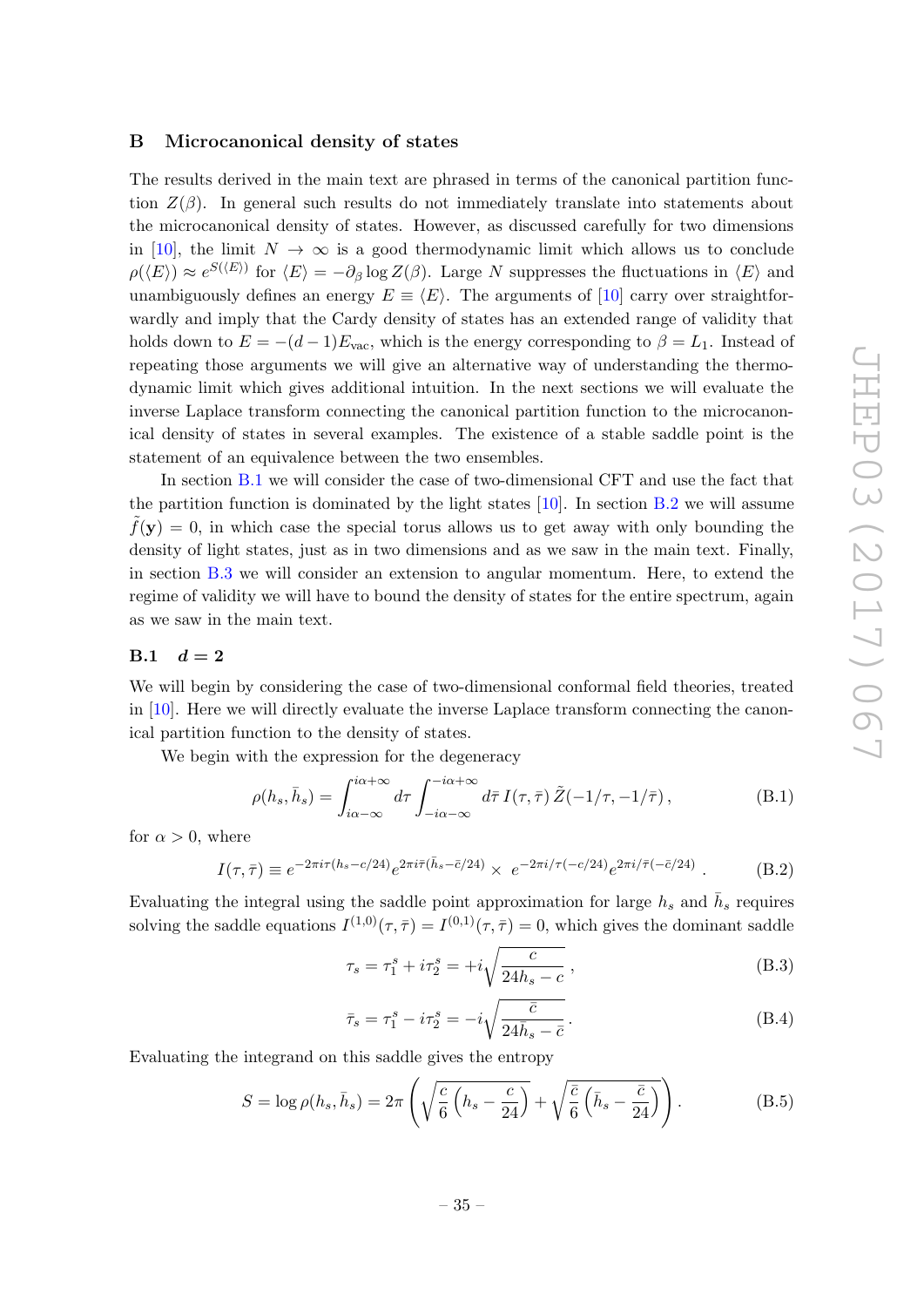To ensure the saddle point approximation is justified, we have to check that  $\tilde{Z}$  does not make big contributions on the saddle:

$$
\tilde{Z}(-1/\tau_s, -1/\bar{\tau}_s) = \sum_{h,\bar{h}} \rho(h,\bar{h}) \exp\left(\frac{-2\pi h}{\sqrt{\frac{c}{24h_s-c}}} - \frac{2\pi \bar{h}}{\sqrt{\frac{\bar{c}}{24\bar{h}_s-\bar{c}}}}\right).
$$
(B.6)

As  $h_s \to \infty$  and  $\bar{h}_s \to \infty$  with c finite, all terms except for the vacuum contribution are infinitely exponentially suppressed, justifying our saddle point approximation. This is the ordinary Cardy formula.

Now let us consider the limit  $c \to \infty$  with  $h_s = mc$ . For simplicity we set  $c = \bar{c}$  and  $\tau_1 = 0$ . So we have the canonical partition function at inverse temperature  $\beta = \tau_2/(2\pi)$ . We will have the same saddle as before but need to check again that  $\tilde{Z}$  does not give a big contribution on the saddle. If we take  $m \to \infty$ , then again all terms except the vacuum contribution are infinitely exponentially suppressed and our saddle is justified. But now we want to see how small we can make m. We will use the fact that  $Z(\beta)$  is dominated by the light states as long as  $\beta > 2\pi$ . This means that  $\tilde{Z}(\beta)$  is also dominated by the light states. We can therefore write

$$
\widetilde{Z}(4\pi^2/\beta_s) \approx \sum_{\Delta \le c/12 + \epsilon} \rho(\Delta) \exp\left(\frac{2\pi\Delta}{\sqrt{\frac{c}{12\Delta_s - c}}}\right)
$$
(B.7)

for  $\Delta = h + \bar{h}$ . We need all terms on the right-hand-side to contribute exponential suppressions, except for the identity operator which will contribute  $+1$ . To push the validity of the saddle down to  $\Delta_s = c/6$ , which is the result expected from gravity, we need to bound the degeneracy as

$$
\rho(\Delta \le c/12 + \epsilon) \lesssim \exp(2\pi\Delta) = \exp(2\pi(E + c/12)).
$$
\n(B.8)

This is the same bound on the light states as in [\[10\]](#page-42-3).

## <span id="page-37-0"></span>B.2  $d > 2$

In this case, we consider the high-temperature/low-temperature duality on the special torus, for which  $Z(\beta) = Z(L^d/\beta^{d-1})$ . We have

$$
\rho(E_s) = \frac{1}{2\pi i} \int_{\alpha - i\infty}^{\alpha + i\infty} d\beta \, Z(\beta) \, e^{\beta E_s} \tag{B.9}
$$

for  $\alpha > 0$ . Performing a modular transformation and multiplying and dividing by a common factor gives (omitting the integration limits and  $1/2\pi i$ )

$$
\rho(E_s) = \int d\beta \left( e^{-\varepsilon_{\text{vac}} V_{d-1}/\beta^{d-1}} Z(L^d/\beta^{d-1}) \right) e^{\varepsilon_{\text{vac}} V_{d-1}/\beta^{d-1} + \beta E_s}.
$$
 (B.10)

We will hold off on defining  $V_{d-1}$  for the moment, which will actually be defined to be independent of  $\beta$ . At large N with  $E_s$  scaling as a positive power of N the saddle point (ignoring the term in parentheses) occurs at

$$
\beta_s = \left(\frac{(d-1)\varepsilon_{\text{vac}}V_{d-1}}{E_s}\right)^{\frac{1}{d}},\tag{B.11}
$$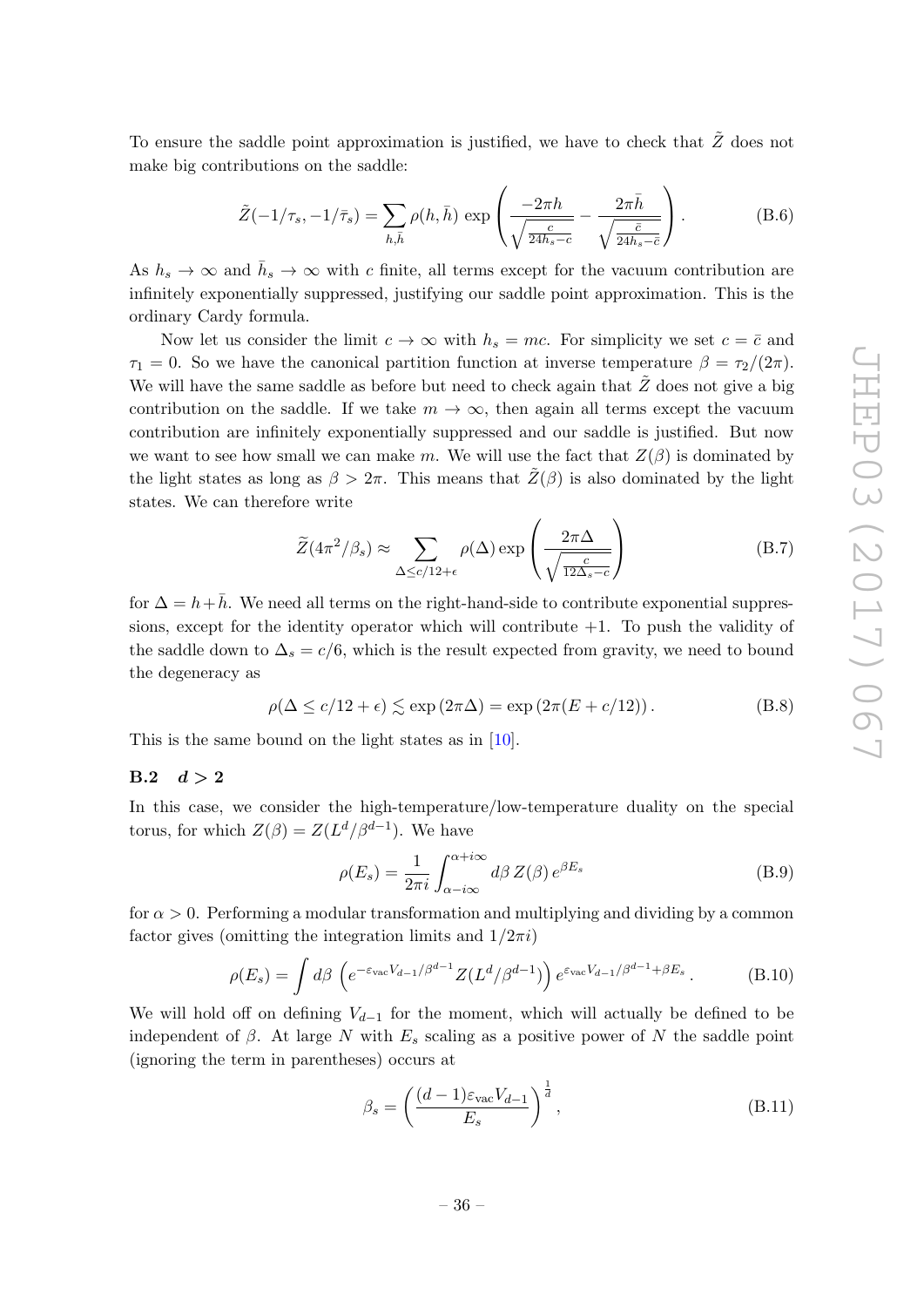which gives an on-shell entropy of

$$
\rho(E_s) = \exp\left(\frac{d}{(d-1)^{\frac{d-1}{d}}}(\varepsilon_{\text{vac}}V_{d-1})^{\frac{1}{d}}E_s^{\frac{d-1}{d}}\right).
$$
\n(B.12)

To make sure the saddle is controlled, we again want the term in parentheses to contribute as  $1 + e^{-(\ldots)}$  on the saddle. To show this, we will use the fact from the main text that for  $Z(L^d/\beta^{d-1})$  is dominated by the contribution of the light states for  $L > \beta$ . This lets us write the term in parentheses on the saddle as

$$
\sum_{E < \epsilon} \exp\left(-\left(L^d E + \varepsilon_{\text{vac}} V_{d-1}\right) \left(\frac{E_s}{(d-1)\varepsilon_{\text{vac}} V_{d-1}}\right)^{\frac{d-1}{d}}\right). \tag{B.13}
$$

We now want to define  $V_{d-1} = V_{\mathcal{M}_0} = L \cdots L^{d-1} / \beta_s^{d-2}$  as the volume of the special torus. Since  $\beta_s$  depends on  $V_{d-1}$ , this is an equation that can easily be solved for  $V_{d-1}$  in terms of only  $\varepsilon_{\text{vac}}$  and  $E_s$ , but all we need to know is that it gives the volume of the special torus on the saddle. Now using our assumption that the subextensive corrections to the vacuum energy vanish, we see that the vacuum state contributes as  $+1$ . To approach the square torus as in the main text we want to push  $E_s$  down to  $-(d-1)E_{\text{vac}}$ , which will require bounding the density of light states as

$$
\rho(E) \lesssim \exp(L(E - E_{\text{vac}})), \qquad E \leq -(d - 1) E_{\text{vac}}, \tag{B.14}
$$

where the energies are taken to be on a square torus. This is the same bound as we saw in the main text. At this point we can perform a similar bootstrapping procedure to obtain this density of states on an arbitrary spatial torus and at arbitrarily higher energies.

# <span id="page-38-0"></span>B.3  $\,$  Cardy extension with angular momentum on  $\mathbb{T}^2\times\mathbb{R}^{d-2}$

We will show in this section that similar manipulations can be performed once angular momentum is included. In particular, assuming sparseness on the low-lying spectrum, we can extend the generalized Cardy formula with angular momentum to include the entire range

$$
J^2 < (E - E_{\text{vac}})(E + (d - 1)E_{\text{vac}}). \tag{B.15}
$$

Note that this has the correct limits. For  $d = 2$  we recover  $E_L E_R > c^2/576$ , and for  $J = 0$ ,  $d > 2$  we get  $E > -(d-1)E_{\text{vac}}$ .

Before we perform our CFT analysis, we should analyze the phase structure of gravity with the appropriate boundary conditions. We are introducing a chemical potential for angular momentum, which corresponds to adding a twist in the periodicity of Euclidean time. The solutions are the same as in the main text, but with angular velocity added. The Poincaré patch and soliton geometries can be written as before except with the new identification  $t \sim t + i\beta + \theta$ , while the black brane is written as

$$
ds^{2} = \left( (r_{h}/r)^{d} u_{\mu} u_{\nu} + r^{2} \eta_{\mu\nu} \right) dx^{\mu} dx^{\nu} + \frac{dr^{2}}{r^{2} \left( 1 - (r_{h}/r)^{d} \right)},
$$
(B.16)

$$
u_{\mu} = \left(\frac{-1}{\sqrt{1-a^2}}, \frac{a}{\sqrt{1-a^2}}, \vec{0}\right). \tag{B.17}
$$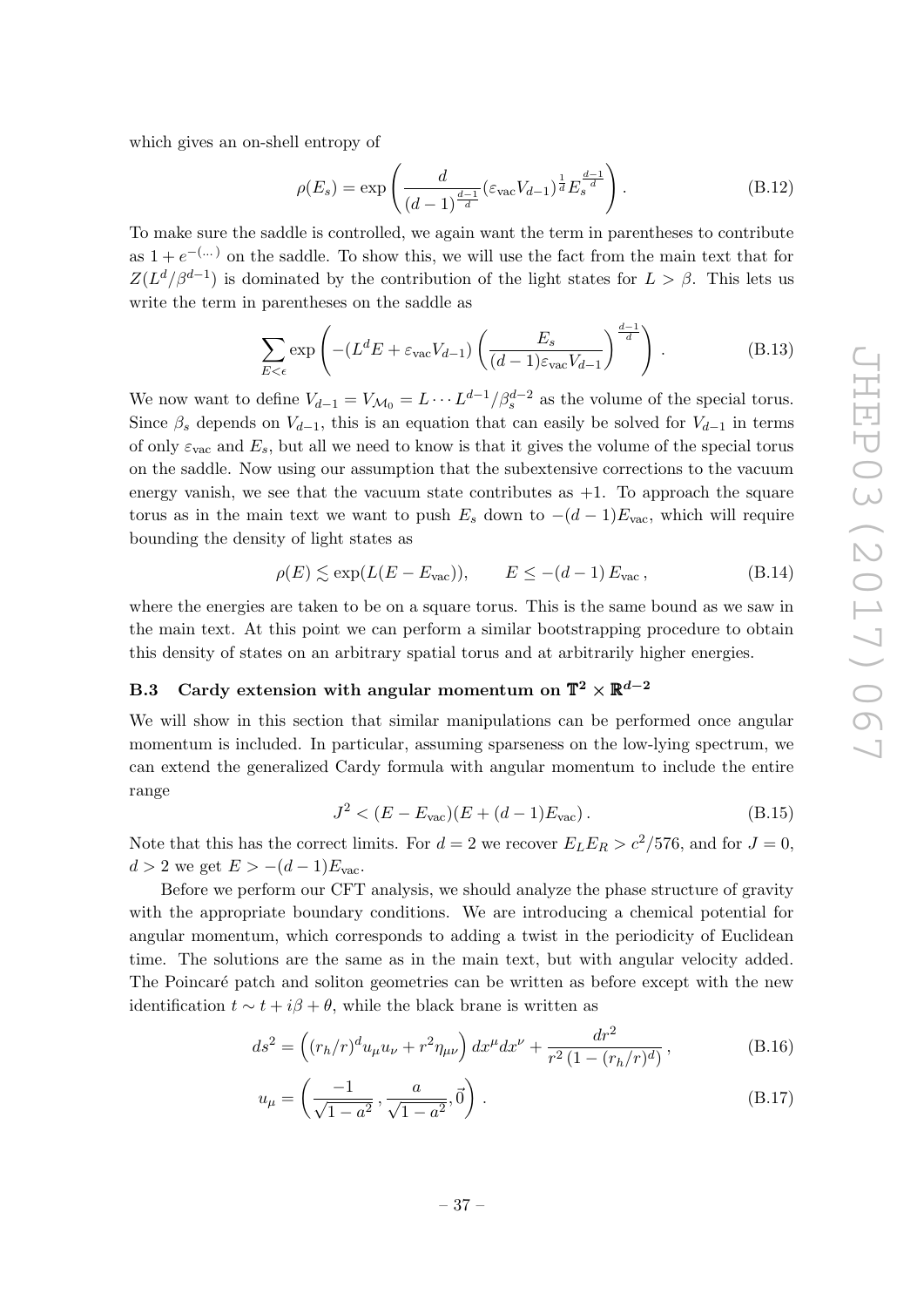The free energies of the solutions are given by

$$
F_{\rm bb} = -\frac{r_h^d L L_{\infty}^{d-2}}{16\pi G}, \qquad F_{\rm sol} = -\frac{r_0^d L L_{\infty}^{d-2}}{16\pi G}, \qquad F_{\rm pp} = 0,
$$
 (B.18)

with

$$
r_h = \frac{4\pi}{d} \sqrt{\frac{1}{\beta^2 + \theta^2}}, \qquad r_0 = \frac{4\pi}{dL}.
$$
 (B.19)

The energy and the angular momentum of the black brane are given by the usual thermodynamic relations in terms of a Euclidean partition function  $\mathcal{Z}(\beta,\theta) = \Sigma e^{-\beta H + i\theta J} =$  $\sum e^{-\beta(H+aJ)}$ :

$$
E = -\frac{\partial}{\partial \beta}\Big|_{\theta} \log Z = \frac{r_h^d L L_{\infty}^{d-2}}{16\pi G} \frac{d-1+a^2}{1-a^2}, \tag{B.20}
$$

$$
J = -i\frac{\partial}{\partial \theta}\Big|_{\beta} \log Z = \frac{r_h^d L L_{\infty}^{d-2}}{16\pi G} \frac{da}{(1 - a^2)}.
$$
 (B.21)

From the expressions for the free energies, we see that the soliton dominates the ensemble for  $r_0 > r_h$ . At the phase transition  $r_h = \frac{4\pi}{dL}$ , the energy and angular momentum are related by

<span id="page-39-0"></span>
$$
J^{2} = (E - E_{\text{vac}})(E + (d - 1)E_{\text{vac}}).
$$
 (B.22)

We now turn to our CFT analysis. The canonical partition function at finite temperature and angular velocity is defined as

$$
Z(\tau, \bar{\tau}) = \text{Tr} \left( e^{2\pi i \tau E_R} e^{-2\pi i \bar{\tau} E_L} \right),
$$
  

$$
E_R + E_L = E, \qquad E_R - E_L = J,
$$

where  $\tau = re^{i\phi}$  is the modular parameter whose imaginary part acts as the inverse temperature, and the real part acts as the chemical potential for angular momentum. We have only turned on a single angular momentum generator. The microcanonical density of states is given by the usual inverse Laplace transform (up to subleading Jacobian factors which we ignore):

$$
\rho(E_s, J_s) = \int dr d\phi \ Z(r, \phi) \exp\left[-\pi i r e^{i\phi} (E_s + J_s) + \pi i r e^{-i\phi} (E_s - J_s)\right].
$$
 (B.23)

For simplicity, we will work in the special case of  $\mathbb{T}^2 \times \mathbb{T}_{\infty}^{d-2}$  and consider the angular momentum to be along the spatial cycle of the  $\mathbb{T}^2$ . On this background, modular invariance gives

$$
\log Z(r,\phi) \approx r^{2-d} \log Z(-r^{-1}, -\phi). \tag{B.24}
$$

As before we define a shifted partition function as

$$
\widetilde{Z}(r,\phi) \equiv \text{Tr} \exp\left[\pi i r e^{i\phi} (E_s + J_s - E_{\text{vac}}) - \pi i r e^{-i\phi} (E_s - J_s - E_{\text{vac}})\right].\tag{B.25}
$$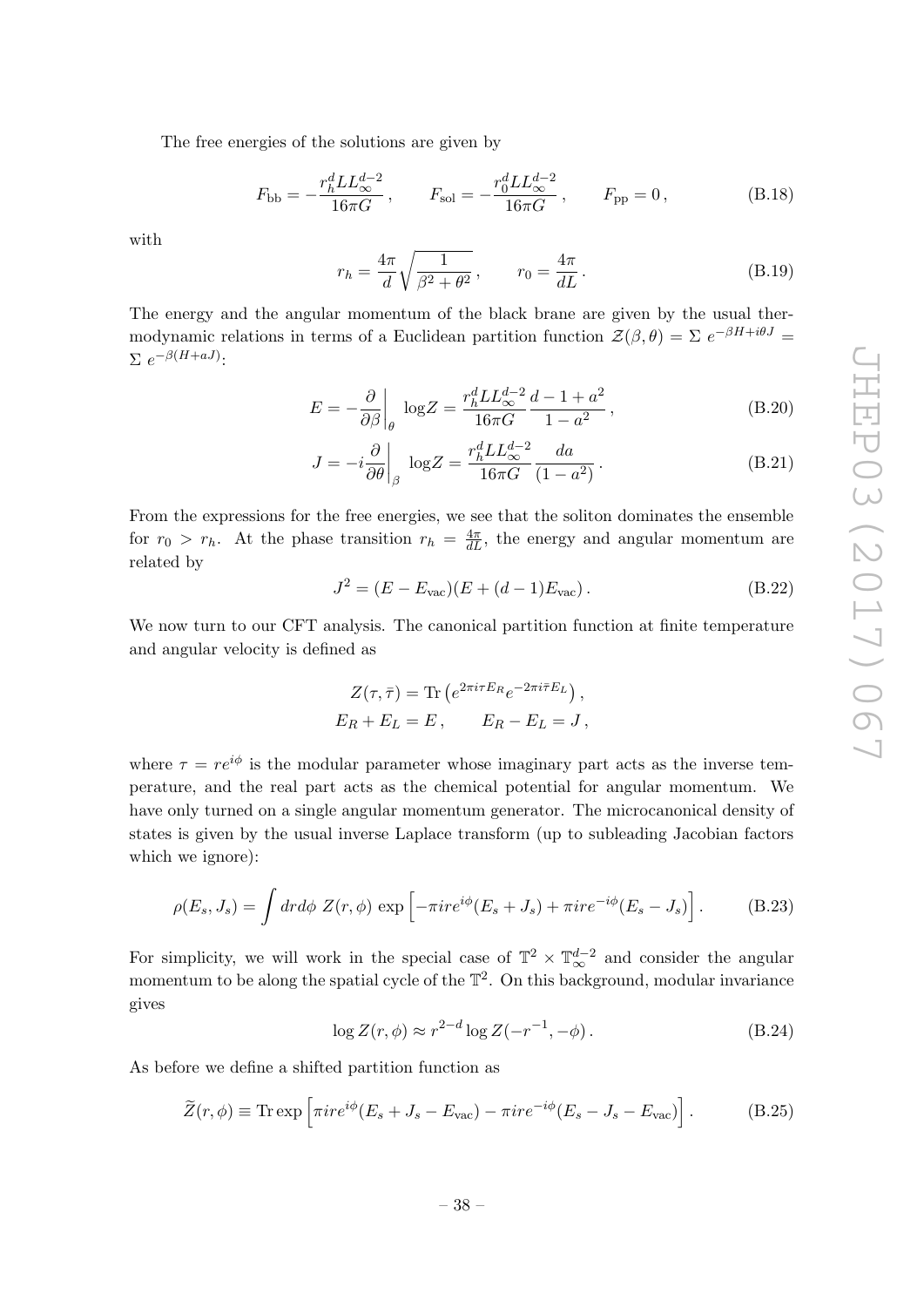Using the above we write the density of states as

$$
\rho(E_s, J_s) = \int dr \ d\phi \ \widetilde{Z} \left( -\frac{1}{r}, -\phi \right)^{r^{2-d}} \exp \left[ \frac{-\pi i E_{\text{vac}}}{r^{d-1} e^{i\phi}} + \frac{\pi i E_{\text{vac}}}{r^{d-1} e^{-i\phi}} \right] \times \exp \left[ -\pi i r e^{i\phi} (E_s + J_s) + \pi i r e^{-i\phi} (E_s - J_s) \right]. \tag{B.26}
$$

At large N, we can approximate the above integral by its saddle-point value, which gives

$$
\rho(E_s, J_s) = \exp\left[\pi\sqrt{d}\left(\frac{2}{(d-1)^{d-1}}\right)^{\frac{1}{d}} \left(\sqrt{d^2 E_s^2 - 4(d-1)J_s^2} - (d-2)E_s\right)^{\frac{d-2}{2d}}\right]
$$

$$
\times \left(\sqrt{d^2 E_s^2 - 4(d-1)J_s^2} + dE_s\right)^{1/2} \left(-E_{\text{vac}}\right)^{\frac{1}{d}}\right].
$$
(B.27)

This is the higher-dimensional Cardy formula with angular momentum. To ensure that our saddle is controlled and this formula is valid, we need to check that the neglected piece  $\widetilde{Z}$  is not large on the saddle. By definition

$$
\widetilde{Z}\left(-\frac{1}{r_s}, -\phi_s\right) = \int_{\text{light}} dEdJ \rho(E, J) \exp\left[-\frac{\pi i}{r_s} \left(e^{-i\phi_s} \left(\Delta + J\right) - e^{i\phi_s} \left(\Delta - J\right)\right)\right]
$$
  
+ 
$$
\int_{\text{heavy}} dEdJ \rho_{\text{Cardy}}(E, J) \exp\left[-\frac{\pi i}{r_s} \left(e^{-i\phi_s} \left(\Delta + J\right) - e^{i\phi_s} \left(\Delta - J\right)\right)\right],
$$
\n(B.28)

where we have used  $\Delta = E - E_{\text{vac}}$ . We would like to find and maximize the range in the spectrum where the heavy states lie. The first line stands for the contribution of light states and is  $\mathcal{O}(1)$  as long as the density of light states obeys a Hagedorn bound. The second line is small if

$$
\log \rho_{\text{Cardy}} - \frac{\pi i}{r_s} \left( e^{-i\phi_s} \left( \Delta + J \right) - e^{i\phi_s} \left( \Delta - J \right) \right) < 0. \tag{B.29}
$$

Let us denote the left hand side of this expression by  $\mathcal{T}(E_s, J_s, E, J)$ . The dependence of  $\mathcal T$  on  $E_s$  and  $J_s$  comes through  $r_s$  and  $\phi_s$ . Using the values of the saddle and the Cardy formula gives a messy expression for  $\mathcal{T}(E_s, J_s, E, J)$ .

We would like to find the region in the E, J plane where  $\mathcal{T}(E_s, J_s, E, J) < 0$ . Note that since  $\mathcal{T}(E_s, J_s, E, J)$  is also a function of  $E_s$  and  $J_s$ , this region will depend on the values of  $E_s$  and  $J_s$ . This means we need to find the values of  $E_s$  and  $J_s$  for which the region in the  $E, J$  plane is maximized. To guarantee that  $\mathcal T$  is less than zero in a given region in the E, J plane, it will be sufficient to show that the maximum value of  $\mathcal T$  with respect to  $E$  and  $J$  is smaller than zero in that region. Saturating this bound will give us the extended range of validity of the Cardy formula. In other words, maximization of  $\mathcal T$ with respect to E and J will give us E and J in terms of  $E_s$  and  $J_s$ . Then demanding the maximum of  $\mathcal T$  to be smaller than zero will give a constraint on how small we can make  $E_s$  and  $J_s$ .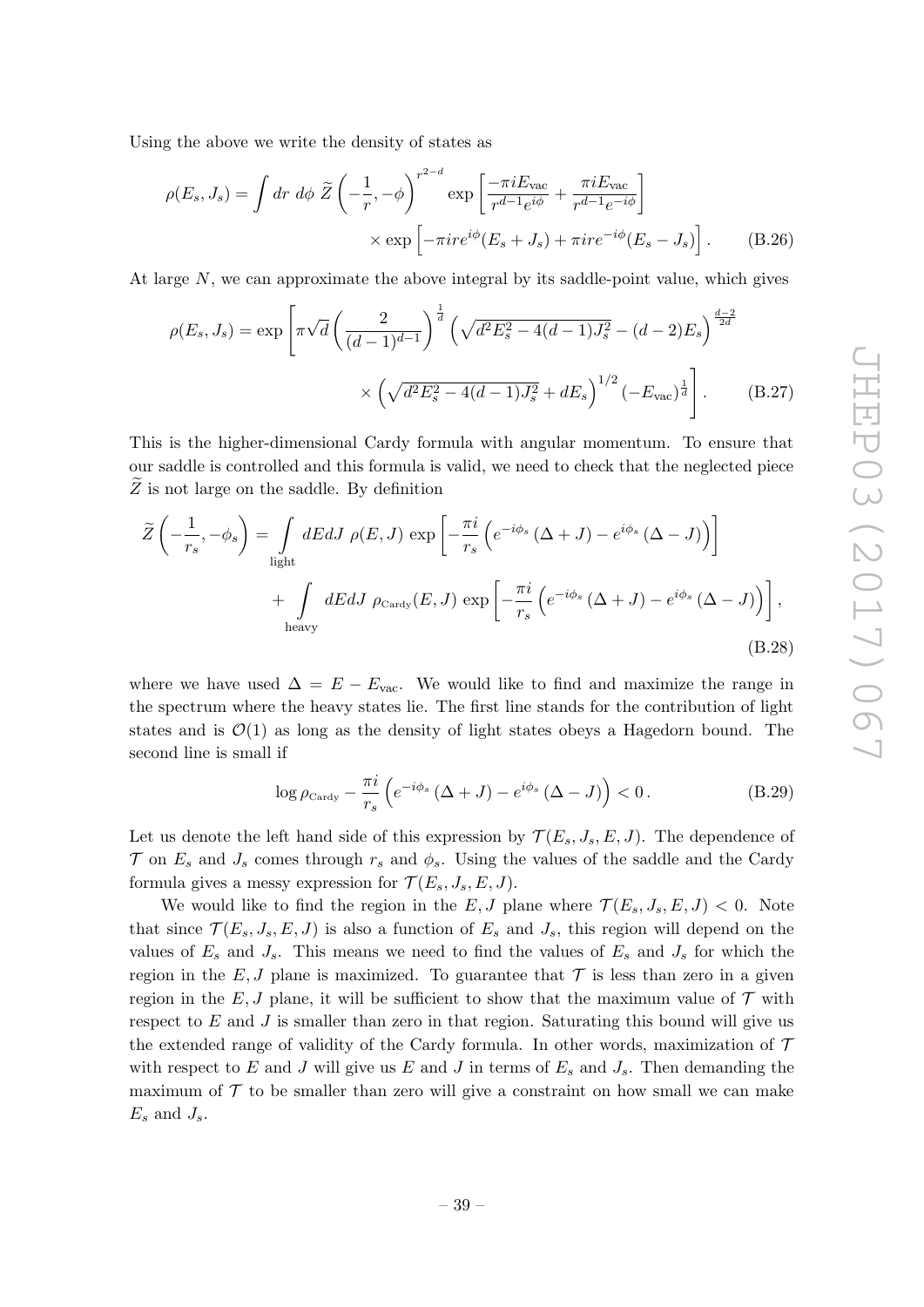Let's see this in the simpler case of  $d = 2$  and  $J = 0$ :

$$
\mathcal{T}(\Delta, \Delta_s) = 2\pi \sqrt{\frac{c}{3} \left(\Delta - \frac{c}{12}\right)} - \frac{2\pi \Delta}{\sqrt{\frac{c}{12\Delta_s - c}}}.
$$
\n(B.30)

Extremizing with respect to  $\Delta$  gives

$$
\Delta_{\star} = \frac{c\Delta_s}{12\Delta_s - c}, \qquad \mathcal{T}_{\text{max}} = \frac{\pi}{3}(c - 6\Delta_s)\sqrt{\frac{c}{12\Delta_s - c}}.
$$
\n(B.31)

Imposing  $\mathcal{T}_{\text{max}} \leq 0$  gives

$$
\Delta_s \ge c/6. \tag{B.32}
$$

Hence, we find that using this method we can safely extend the validity of the Cardy formula to the range  $\Delta_s \geq c/6$ . For energies smaller than that  $\widetilde{Z}$  stops being  $\mathcal{O}(1)$  and the saddle point analysis is not valid. Note that in this method the contribution of light states  $(\Delta < c/6)$  was made  $\mathcal{O}(1)$  by imposing a Hagedorn bound  $\rho(\Delta < c/6) \lesssim \exp(2\pi\Delta)$ . Here we have not used the result from  $[10]$  that the partition function at large N is dominated by the states with  $\Delta \lesssim c/12$ , which would allow us to only place a Hagedorn bound on those states.

Proceeding similarly for arbitrary  $d$  and nonzero  $J$ , we find Cardy behavior for the range

$$
(d-1)EE_{\text{vac}} - dE_{\text{vac}}^2 + E^2 > J^2, \qquad (B.33)
$$

which is identical to the bulk result  $(B.22)$ .

Open Access. This article is distributed under the terms of the Creative Commons Attribution License [\(CC-BY 4.0\)](http://creativecommons.org/licenses/by/4.0/), which permits any use, distribution and reproduction in any medium, provided the original author(s) and source are credited.

# References

- <span id="page-41-0"></span>[1] A.L. Fitzpatrick, J. Kaplan and M.T. Walters, Virasoro Conformal Blocks and Thermality from Classical Background Fields, JHEP 11 [\(2015\) 200](http://dx.doi.org/10.1007/JHEP11(2015)200) [[arXiv:1501.05315](https://arxiv.org/abs/1501.05315)] [IN[SPIRE](http://inspirehep.net/search?p=find+EPRINT+arXiv:1501.05315)].
- [2] A.L. Fitzpatrick, J. Kaplan, M.T. Walters and J. Wang, *Hawking from Catalan, [JHEP](http://dx.doi.org/10.1007/JHEP05(2016)069)* 05 [\(2016\) 069](http://dx.doi.org/10.1007/JHEP05(2016)069) [[arXiv:1510.00014](https://arxiv.org/abs/1510.00014)] [IN[SPIRE](http://inspirehep.net/search?p=find+EPRINT+arXiv:1510.00014)].
- [3] A.L. Fitzpatrick and J. Kaplan, Conformal Blocks Beyond the Semi-Classical Limit, [JHEP](http://dx.doi.org/10.1007/JHEP05(2016)075) 05 [\(2016\) 075](http://dx.doi.org/10.1007/JHEP05(2016)075) [[arXiv:1512.03052](https://arxiv.org/abs/1512.03052)] [IN[SPIRE](http://inspirehep.net/search?p=find+EPRINT+arXiv:1512.03052)].
- [4] A.L. Fitzpatrick and J. Kaplan, A Quantum Correction To Chaos, JHEP 05 [\(2016\) 070](http://dx.doi.org/10.1007/JHEP05(2016)070) [[arXiv:1601.06164](https://arxiv.org/abs/1601.06164)] [IN[SPIRE](http://inspirehep.net/search?p=find+EPRINT+arXiv:1601.06164)].
- [5] A.L. Fitzpatrick, J. Kaplan, D. Li and J. Wang, On information loss in  $AdS_3/CFT_2$ , [JHEP](http://dx.doi.org/10.1007/JHEP05(2016)109) 05 [\(2016\) 109](http://dx.doi.org/10.1007/JHEP05(2016)109) [[arXiv:1603.08925](https://arxiv.org/abs/1603.08925)] [IN[SPIRE](http://inspirehep.net/search?p=find+EPRINT+arXiv:1603.08925)].
- [6] H. Chen, A.L. Fitzpatrick, J. Kaplan, D. Li and J. Wang, Degenerate Operators and the  $1/c$ Expansion: Lorentzian Resummations, High Order Computations and Super-Virasoro Blocks, [arXiv:1606.02659](https://arxiv.org/abs/1606.02659) [IN[SPIRE](http://inspirehep.net/search?p=find+EPRINT+arXiv:1606.02659)].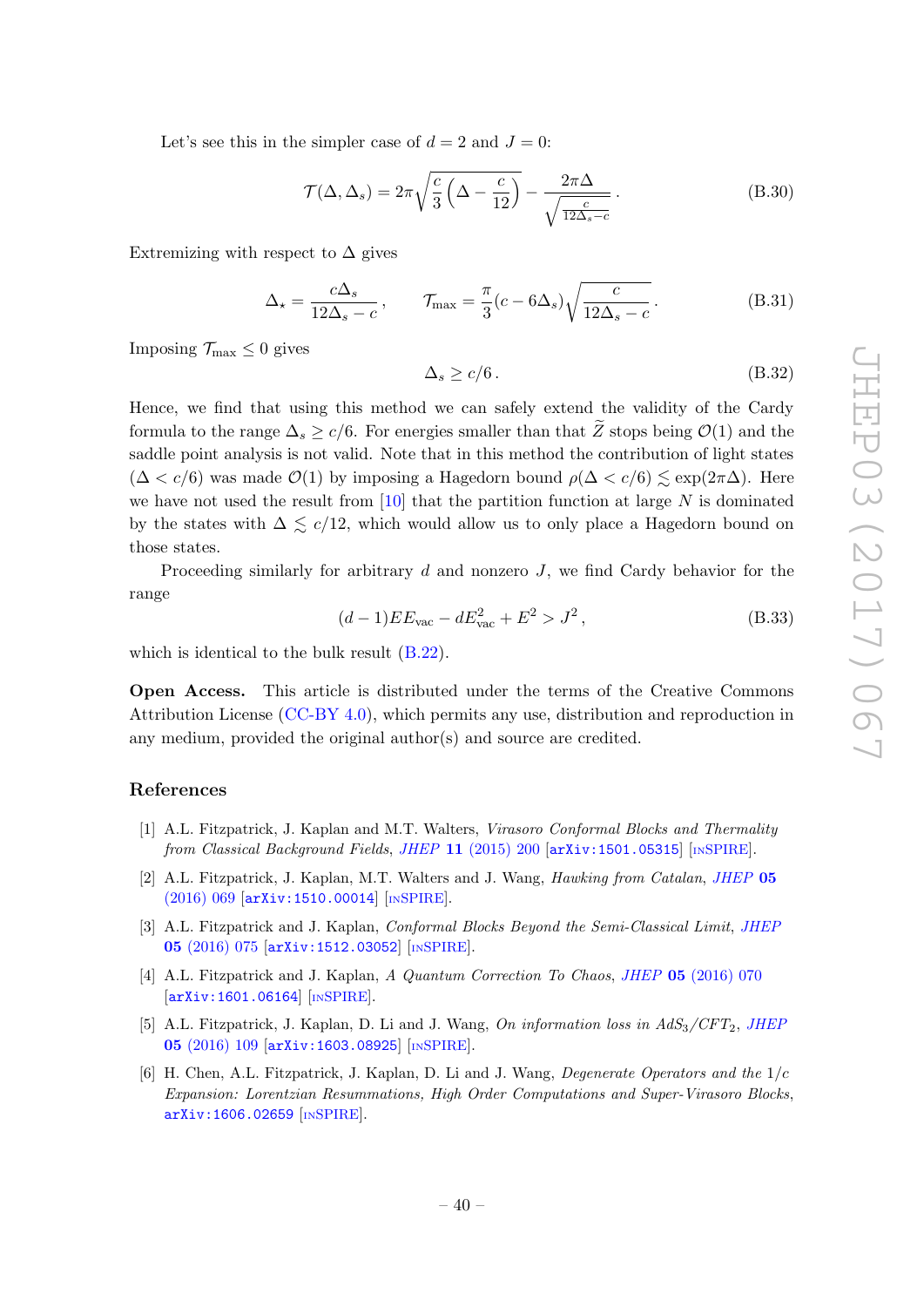- [7] A.L. Fitzpatrick and J. Kaplan, On the Late-Time Behavior of Virasoro Blocks and a Classification of Semiclassical Saddles,  $arXiv:1609.07153$  [IN[SPIRE](http://inspirehep.net/search?p=find+EPRINT+arXiv:1609.07153)].
- [8] D.A. Roberts and D. Stanford, Two-dimensional conformal field theory and the butterfly effect, [Phys. Rev. Lett.](http://dx.doi.org/10.1103/PhysRevLett.115.131603) **115** (2015) 131603 [[arXiv:1412.5123](https://arxiv.org/abs/1412.5123)] [IN[SPIRE](http://inspirehep.net/search?p=find+EPRINT+arXiv:1412.5123)].
- [9] T. Hartman, Entanglement Entropy at Large Central Charge, [arXiv:1303.6955](https://arxiv.org/abs/1303.6955) [IN[SPIRE](http://inspirehep.net/search?p=find+EPRINT+arXiv:1303.6955)].
- <span id="page-42-3"></span>[10] T. Hartman, C.A. Keller and B. Stoica, Universal Spectrum of 2d Conformal Field Theory in the Large c Limit, JHEP  $09$  [\(2014\) 118](http://dx.doi.org/10.1007/JHEP09(2014)118)  $\text{arXiv:1405.5137}$  $\text{arXiv:1405.5137}$  $\text{arXiv:1405.5137}$  [IN[SPIRE](http://inspirehep.net/search?p=find+EPRINT+arXiv:1405.5137)].
- [11] C.T. Asplund, A. Bernamonti, F. Galli and T. Hartman, Holographic Entanglement Entropy from 2d CFT: Heavy States and Local Quenches, JHEP 02 [\(2015\) 171](http://dx.doi.org/10.1007/JHEP02(2015)171) [[arXiv:1410.1392](https://arxiv.org/abs/1410.1392)] [IN[SPIRE](http://inspirehep.net/search?p=find+EPRINT+arXiv:1410.1392)].
- [12] C.T. Asplund, A. Bernamonti, F. Galli and T. Hartman, Entanglement Scrambling in 2d Conformal Field Theory, JHEP  $09$  [\(2015\) 110](http://dx.doi.org/10.1007/JHEP09(2015)110)  $\text{arXiv:1506.03772}$  $\text{arXiv:1506.03772}$  $\text{arXiv:1506.03772}$  [IN[SPIRE](http://inspirehep.net/search?p=find+EPRINT+arXiv:1506.03772)].
- [13] E. Perlmutter, Bounding the Space of Holographic CFTs with Chaos, JHEP 10 [\(2016\) 069](http://dx.doi.org/10.1007/JHEP10(2016)069) [[arXiv:1602.08272](https://arxiv.org/abs/1602.08272)] [IN[SPIRE](http://inspirehep.net/search?p=find+EPRINT+arXiv:1602.08272)].
- <span id="page-42-0"></span>[14] T. Anous, T. Hartman, A. Rovai and J. Sonner, Black Hole Collapse in the 1/c Expansion, JHEP 07 [\(2016\) 123](http://dx.doi.org/10.1007/JHEP07(2016)123) [[arXiv:1603.04856](https://arxiv.org/abs/1603.04856)] [IN[SPIRE](http://inspirehep.net/search?p=find+EPRINT+arXiv:1603.04856)].
- <span id="page-42-1"></span>[15] P. Kovtun and A. Ritz, Black holes and universality classes of critical points, [Phys. Rev.](http://dx.doi.org/10.1103/PhysRevLett.100.171606) Lett. 100 [\(2008\) 171606](http://dx.doi.org/10.1103/PhysRevLett.100.171606) [[arXiv:0801.2785](https://arxiv.org/abs/0801.2785)] [IN[SPIRE](http://inspirehep.net/search?p=find+EPRINT+arXiv:0801.2785)].
- [16] I. Heemskerk, J. Penedones, J. Polchinski and J. Sully, Holography from Conformal Field Theory, JHEP 10 [\(2009\) 079](http://dx.doi.org/10.1088/1126-6708/2009/10/079) [[arXiv:0907.0151](https://arxiv.org/abs/0907.0151)] [IN[SPIRE](http://inspirehep.net/search?p=find+EPRINT+arXiv:0907.0151)].
- [17] S. El-Showk and K. Papadodimas, Emergent Spacetime and Holographic CFTs, [JHEP](http://dx.doi.org/10.1007/JHEP10(2012)106) 10 [\(2012\) 106](http://dx.doi.org/10.1007/JHEP10(2012)106) [[arXiv:1101.4163](https://arxiv.org/abs/1101.4163)] [IN[SPIRE](http://inspirehep.net/search?p=find+EPRINT+arXiv:1101.4163)].
- [18] Z. Komargodski and A. Zhiboedov, Convexity and Liberation at Large Spin, JHEP 11 [\(2013\)](http://dx.doi.org/10.1007/JHEP11(2013)140) [140](http://dx.doi.org/10.1007/JHEP11(2013)140) [[arXiv:1212.4103](https://arxiv.org/abs/1212.4103)] [IN[SPIRE](http://inspirehep.net/search?p=find+EPRINT+arXiv:1212.4103)].
- [19] A.L. Fitzpatrick, J. Kaplan, D. Poland and D. Simmons-Duffin, The Analytic Bootstrap and AdS Superhorizon Locality, JHEP 12 [\(2013\) 004](http://dx.doi.org/10.1007/JHEP12(2013)004) [[arXiv:1212.3616](https://arxiv.org/abs/1212.3616)] [IN[SPIRE](http://inspirehep.net/search?p=find+EPRINT+arXiv:1212.3616)].
- [20] A.L. Fitzpatrick and J. Kaplan, AdS Field Theory from Conformal Field Theory, [JHEP](http://dx.doi.org/10.1007/JHEP02(2013)054) 02 [\(2013\) 054](http://dx.doi.org/10.1007/JHEP02(2013)054) [[arXiv:1208.0337](https://arxiv.org/abs/1208.0337)] [IN[SPIRE](http://inspirehep.net/search?p=find+EPRINT+arXiv:1208.0337)].
- [21] A.L. Fitzpatrick, J. Kaplan and M.T. Walters, Universality of Long-Distance AdS Physics from the CFT Bootstrap, JHEP  $08$  [\(2014\) 145](http://dx.doi.org/10.1007/JHEP08(2014)145)  $\text{arXiv:1403.6829}$  $\text{arXiv:1403.6829}$  $\text{arXiv:1403.6829}$  [IN[SPIRE](http://inspirehep.net/search?p=find+EPRINT+arXiv:1403.6829)].
- [22] A.L. Fitzpatrick, J. Kaplan, M.T. Walters and J. Wang, Eikonalization of Conformal Blocks, JHEP 09 [\(2015\) 019](http://dx.doi.org/10.1007/JHEP09(2015)019) [[arXiv:1504.01737](https://arxiv.org/abs/1504.01737)] [IN[SPIRE](http://inspirehep.net/search?p=find+EPRINT+arXiv:1504.01737)].
- [23] X.O. Camanho, J.D. Edelstein, J. Maldacena and A. Zhiboedov, Causality Constraints on Corrections to the Graviton Three-Point Coupling, JHEP 02 [\(2016\) 020](http://dx.doi.org/10.1007/JHEP02(2016)020) [[arXiv:1407.5597](https://arxiv.org/abs/1407.5597)] [IN[SPIRE](http://inspirehep.net/search?p=find+EPRINT+arXiv:1407.5597)].
- [24] T. Hartman, S. Jain and S. Kundu, Causality Constraints in Conformal Field Theory, [JHEP](http://dx.doi.org/10.1007/JHEP05(2016)099) 05 [\(2016\) 099](http://dx.doi.org/10.1007/JHEP05(2016)099) [[arXiv:1509.00014](https://arxiv.org/abs/1509.00014)] [IN[SPIRE](http://inspirehep.net/search?p=find+EPRINT+arXiv:1509.00014)].
- [25] J. Maldacena, D. Simmons-Duffin and A. Zhiboedov, Looking for a bulk point, [JHEP](http://dx.doi.org/10.1007/JHEP01(2017)013) 01 [\(2017\) 013](http://dx.doi.org/10.1007/JHEP01(2017)013) [[arXiv:1509.03612](https://arxiv.org/abs/1509.03612)] [IN[SPIRE](http://inspirehep.net/search?p=find+EPRINT+arXiv:1509.03612)].
- <span id="page-42-2"></span>[26] L.F. Alday, A. Bissi and T. Lukowski, Lessons from crossing symmetry at large-N, [JHEP](http://dx.doi.org/10.1007/JHEP06(2015)074) 06 [\(2015\) 074](http://dx.doi.org/10.1007/JHEP06(2015)074) [[arXiv:1410.4717](https://arxiv.org/abs/1410.4717)] [IN[SPIRE](http://inspirehep.net/search?p=find+EPRINT+arXiv:1410.4717)].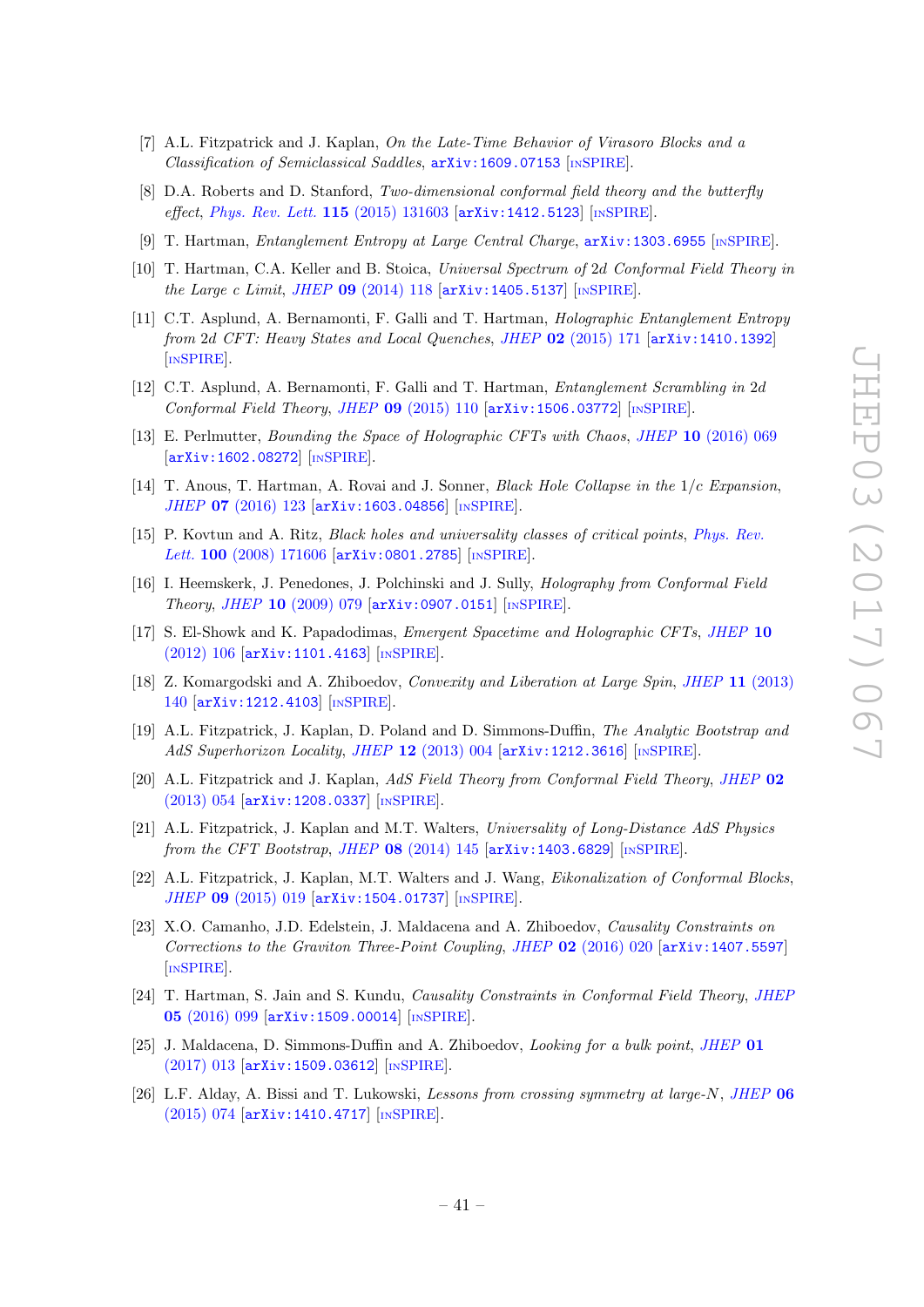- <span id="page-43-0"></span>[27] N. Benjamin, M.C.N. Cheng, S. Kachru, G.W. Moore and N.M. Paquette, Elliptic Genera and 3d Gravity, Annales Henri Poincaré  $17$  (2016) 2623  $\text{arXiv:1503.04800}$  $\text{arXiv:1503.04800}$  $\text{arXiv:1503.04800}$  [IN[SPIRE](http://inspirehep.net/search?p=find+EPRINT+arXiv:1503.04800)].
- <span id="page-43-1"></span>[28] J.L. Cardy, Operator Content of Two-Dimensional Conformally Invariant Theories, [Nucl.](http://dx.doi.org/10.1016/0550-3213(86)90552-3) Phys. B 270 [\(1986\) 186](http://dx.doi.org/10.1016/0550-3213(86)90552-3) [IN[SPIRE](http://inspirehep.net/search?p=find+J+%22Nucl.Phys.,B270,186%22)].
- <span id="page-43-2"></span>[29] E. Shaghoulian, Modular forms and a generalized Cardy formula in higher dimensions, [Phys.](http://dx.doi.org/10.1103/PhysRevD.93.126005) Rev. D 93 [\(2016\) 126005](http://dx.doi.org/10.1103/PhysRevD.93.126005) [[arXiv:1508.02728](https://arxiv.org/abs/1508.02728)] [IN[SPIRE](http://inspirehep.net/search?p=find+EPRINT+arXiv:1508.02728)].
- <span id="page-43-3"></span>[30] E. Shaghoulian, Black hole microstates in AdS, Phys. Rev. D 94 [\(2016\) 104044](http://dx.doi.org/10.1103/PhysRevD.94.104044) [[arXiv:1512.06855](https://arxiv.org/abs/1512.06855)] [IN[SPIRE](http://inspirehep.net/search?p=find+EPRINT+arXiv:1512.06855)].
- <span id="page-43-4"></span>[31] L.J. Dixon, D. Friedan, E.J. Martinec and S.H. Shenker, The Conformal Field Theory of Orbifolds, [Nucl. Phys.](http://dx.doi.org/10.1016/0550-3213(87)90676-6) B 282 (1987) 13 [IN[SPIRE](http://inspirehep.net/search?p=find+J+%22Nucl.Phys.,B282,13%22)].
- [32] R. Dijkgraaf, G.W. Moore, E.P. Verlinde and H.L. Verlinde, Elliptic genera of symmetric products and second quantized strings, [Commun. Math. Phys.](http://dx.doi.org/10.1007/s002200050087) 185 (1997) 197 [[hep-th/9608096](https://arxiv.org/abs/hep-th/9608096)] [IN[SPIRE](http://inspirehep.net/search?p=find+EPRINT+hep-th/9608096)].
- <span id="page-43-13"></span>[33] P. Bantay, Characters and modular properties of permutation orbifolds, [Phys. Lett.](http://dx.doi.org/10.1016/S0370-2693(97)01464-0) **B 419** [\(1998\) 175](http://dx.doi.org/10.1016/S0370-2693(97)01464-0) [[hep-th/9708120](https://arxiv.org/abs/hep-th/9708120)] [IN[SPIRE](http://inspirehep.net/search?p=find+EPRINT+hep-th/9708120)].
- <span id="page-43-14"></span>[34] P. Bantay, Symmetric products, permutation orbifolds and discrete torsion, [Lett. Math. Phys.](http://dx.doi.org/10.1023/A:1024453119772) 63 [\(2003\) 209](http://dx.doi.org/10.1023/A:1024453119772) [[hep-th/0004025](https://arxiv.org/abs/hep-th/0004025)] [IN[SPIRE](http://inspirehep.net/search?p=find+EPRINT+hep-th/0004025)].
- [35] O. Lunin and S.D. Mathur, Correlation functions for  $M^N/S_N$  orbifolds, [Commun. Math.](http://dx.doi.org/10.1007/s002200100431) Phys. 219 [\(2001\) 399](http://dx.doi.org/10.1007/s002200100431) [[hep-th/0006196](https://arxiv.org/abs/hep-th/0006196)] [IN[SPIRE](http://inspirehep.net/search?p=find+EPRINT+hep-th/0006196)].
- [36] A. Pakman, L. Rastelli and S.S. Razamat, Diagrams for Symmetric Product Orbifolds, [JHEP](http://dx.doi.org/10.1088/1126-6708/2009/10/034) 10 [\(2009\) 034](http://dx.doi.org/10.1088/1126-6708/2009/10/034) [[arXiv:0905.3448](https://arxiv.org/abs/0905.3448)] [IN[SPIRE](http://inspirehep.net/search?p=find+EPRINT+arXiv:0905.3448)].
- <span id="page-43-5"></span>[37] C.A. Keller, *Phase transitions in symmetric orbifold CFTs and universality*, *[JHEP](http://dx.doi.org/10.1007/JHEP03(2011)114)* 03 [\(2011\) 114](http://dx.doi.org/10.1007/JHEP03(2011)114) [[arXiv:1101.4937](https://arxiv.org/abs/1101.4937)] [IN[SPIRE](http://inspirehep.net/search?p=find+EPRINT+arXiv:1101.4937)].
- <span id="page-43-6"></span>[38] J. de Boer, Six-dimensional supergravity on  $S^3 \times AdS_3$  and 2d conformal field theory, [Nucl.](http://dx.doi.org/10.1016/S0550-3213(99)00160-1) Phys. **B 548** [\(1999\) 139](http://dx.doi.org/10.1016/S0550-3213(99)00160-1) [[hep-th/9806104](https://arxiv.org/abs/hep-th/9806104)] [IN[SPIRE](http://inspirehep.net/search?p=find+EPRINT+hep-th/9806104)].
- [39] R. Dijkgraaf, *Instanton strings and hyper-Kähler geometry, [Nucl. Phys.](http://dx.doi.org/10.1016/S0550-3213(98)00869-4)* **B 543** (1999) 545 [[hep-th/9810210](https://arxiv.org/abs/hep-th/9810210)] [IN[SPIRE](http://inspirehep.net/search?p=find+EPRINT+hep-th/9810210)].
- <span id="page-43-7"></span>[40] N. Seiberg and E. Witten, The D1/D5 system and singular CFT, JHEP 04 [\(1999\) 017](http://dx.doi.org/10.1088/1126-6708/1999/04/017) [[hep-th/9903224](https://arxiv.org/abs/hep-th/9903224)] [IN[SPIRE](http://inspirehep.net/search?p=find+EPRINT+hep-th/9903224)].
- <span id="page-43-8"></span>[41] S.M. Trott, A pair of generators for the unimodular group, [Can. Math. Bull.](http://dx.doi.org/10.4153/CMB-1962-024-x) 5 (1962) 245.
- <span id="page-43-9"></span>[42] R.C. Myers, Stress tensors and Casimir energies in the AdS/CFT correspondence, [Phys.](http://dx.doi.org/10.1103/PhysRevD.60.046002) Rev. D 60 [\(1999\) 046002](http://dx.doi.org/10.1103/PhysRevD.60.046002) [[hep-th/9903203](https://arxiv.org/abs/hep-th/9903203)] [IN[SPIRE](http://inspirehep.net/search?p=find+EPRINT+hep-th/9903203)].
- <span id="page-43-10"></span>[43] G.T. Horowitz and R.C. Myers, The AdS/CFT correspondence and a new positive energy conjecture for general relativity, Phys. Rev.  $\bf{D}$  59 [\(1998\) 026005](http://dx.doi.org/10.1103/PhysRevD.59.026005) [[hep-th/9808079](https://arxiv.org/abs/hep-th/9808079)] [IN[SPIRE](http://inspirehep.net/search?p=find+EPRINT+hep-th/9808079)].
- <span id="page-43-11"></span>[44] A. Belin, C.A. Keller and A. Maloney, *Permutation Orbifolds in the large-N Limit, [Annales](http://dx.doi.org/10.1007/s00023-016-0529-y)* Henri Poincaré 18 (2016) 529 [[arXiv:1509.01256](https://arxiv.org/abs/1509.01256)] [IN[SPIRE](http://inspirehep.net/search?p=find+EPRINT+arXiv:1509.01256)].
- [45] F.M. Haehl and M. Rangamani, *Permutation orbifolds and holography*, *JHEP* 03 [\(2015\) 163](http://dx.doi.org/10.1007/JHEP03(2015)163) [[arXiv:1412.2759](https://arxiv.org/abs/1412.2759)] [IN[SPIRE](http://inspirehep.net/search?p=find+EPRINT+arXiv:1412.2759)].
- <span id="page-43-12"></span>[46] A. Belin, C.A. Keller and A. Maloney, String Universality for Permutation Orbifolds, [Phys.](http://dx.doi.org/10.1103/PhysRevD.91.106005) Rev. D 91 [\(2015\) 106005](http://dx.doi.org/10.1103/PhysRevD.91.106005) [[arXiv:1412.7159](https://arxiv.org/abs/1412.7159)] [IN[SPIRE](http://inspirehep.net/search?p=find+EPRINT+arXiv:1412.7159)].